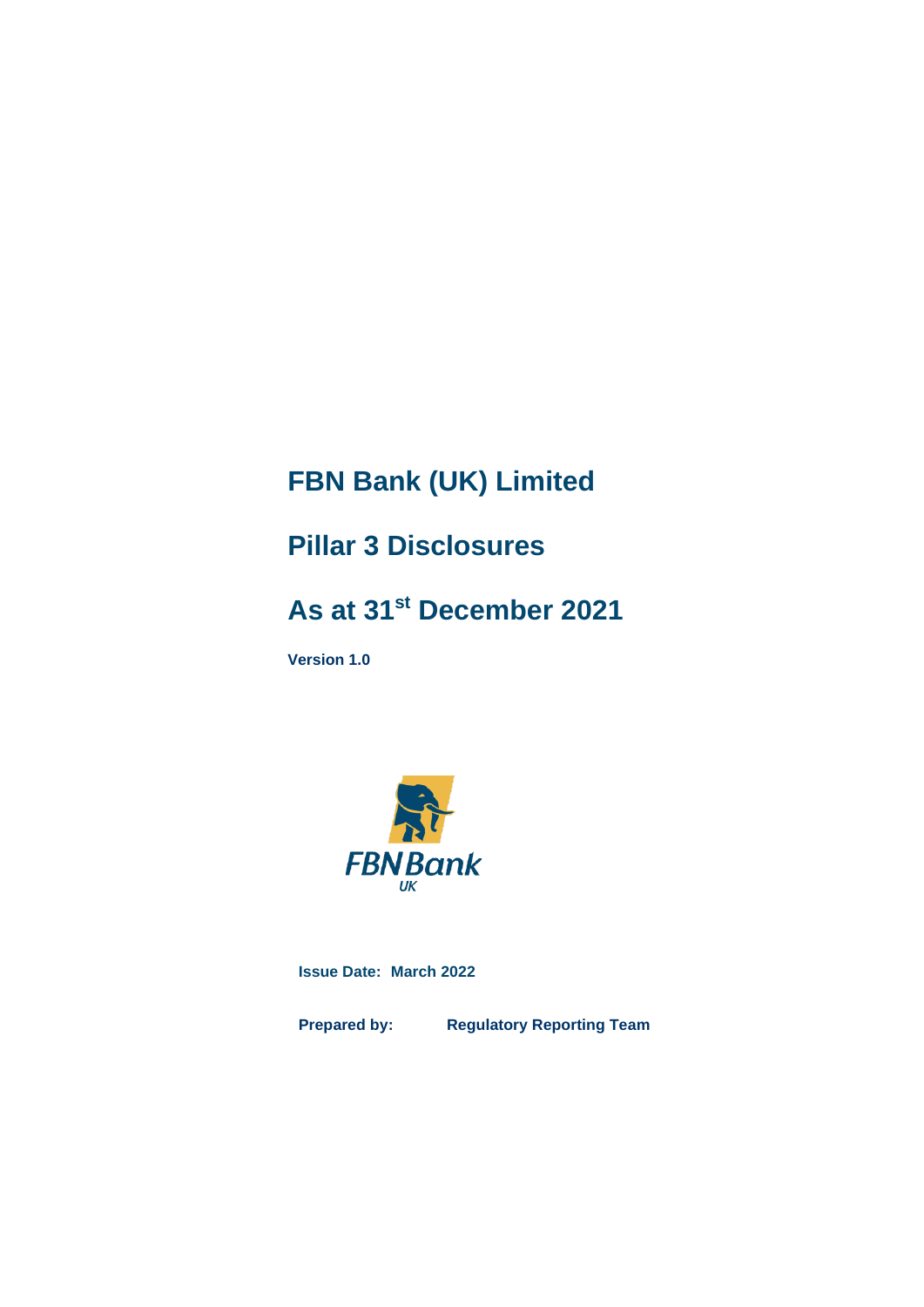# **Revision History**

| <b>Report Date</b> | <b>Issue Date</b> | Vsn Description | Author(s)                    |
|--------------------|-------------------|-----------------|------------------------------|
| 31 Dec 2020        | August 2021   1.0 | Reviewed by CFO | Head of Regulatory Reporting |
| 31 Dec 2021        | March 2022   1.0  | Reviewed by CFO | Head of Regulatory Reporting |
|                    |                   |                 |                              |

# **Document Control**

Issued under the authority of the Chief Executive Officer to the following:

| <b>Board/Management Body</b>         | <b>Recipients</b>      |
|--------------------------------------|------------------------|
| The Board                            | All Directors          |
| Executive Management Committee (EMC) | All Members            |
| Internal Audit                       | Head of Internal Audit |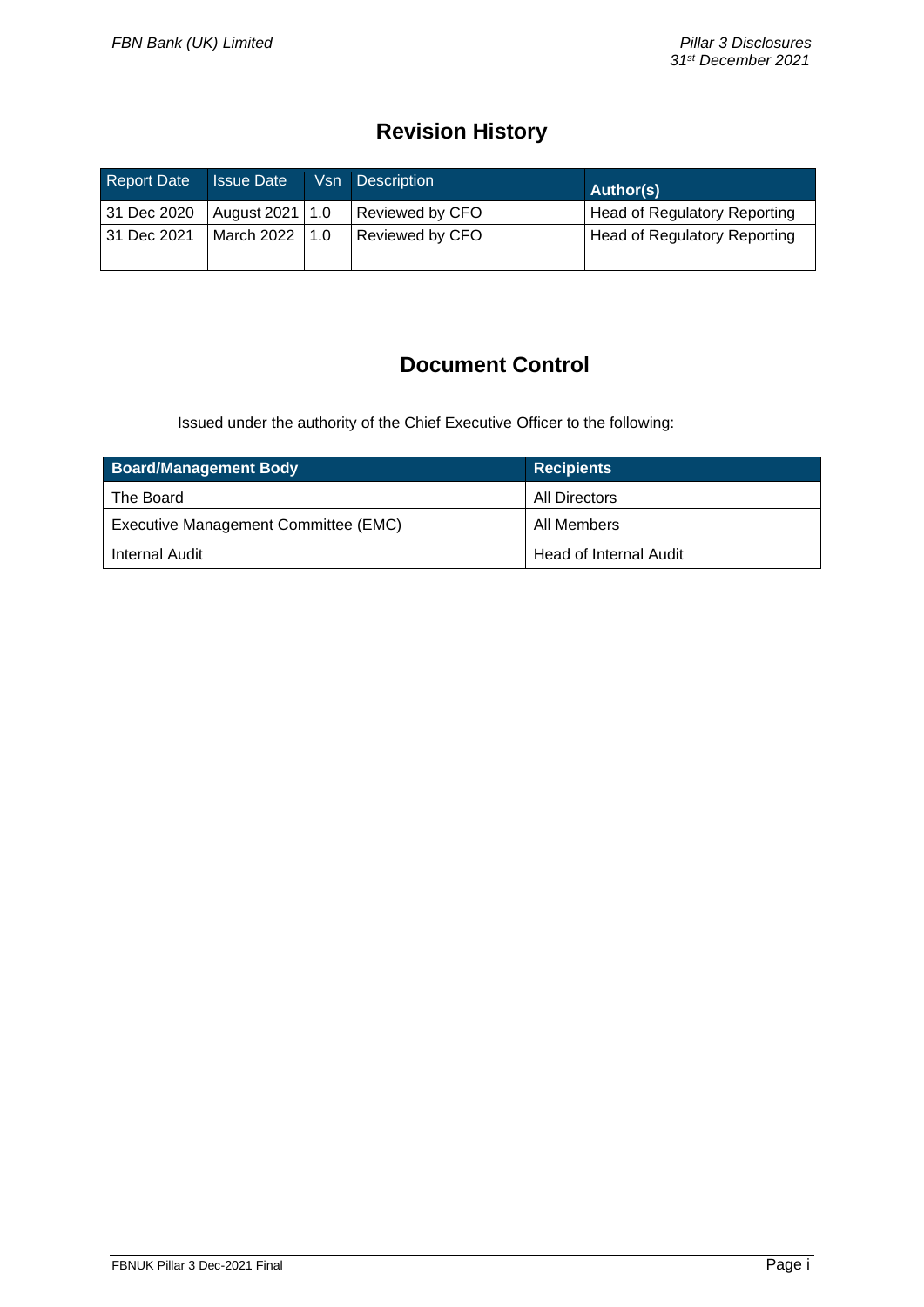# <span id="page-2-0"></span>Contents

| 1.<br>1 <sub>1</sub><br>1.2<br>1.3<br>1.4   |  |
|---------------------------------------------|--|
| 2                                           |  |
| 3<br>3.1<br>3.2<br>3.3                      |  |
| 4<br>4.1<br>4.2<br>4.3<br>4.4<br>4.5<br>4.6 |  |
| 5<br>5.1<br>5.2<br>5.3<br>5.4<br>5.5        |  |
| 6                                           |  |
| 7                                           |  |
| 8                                           |  |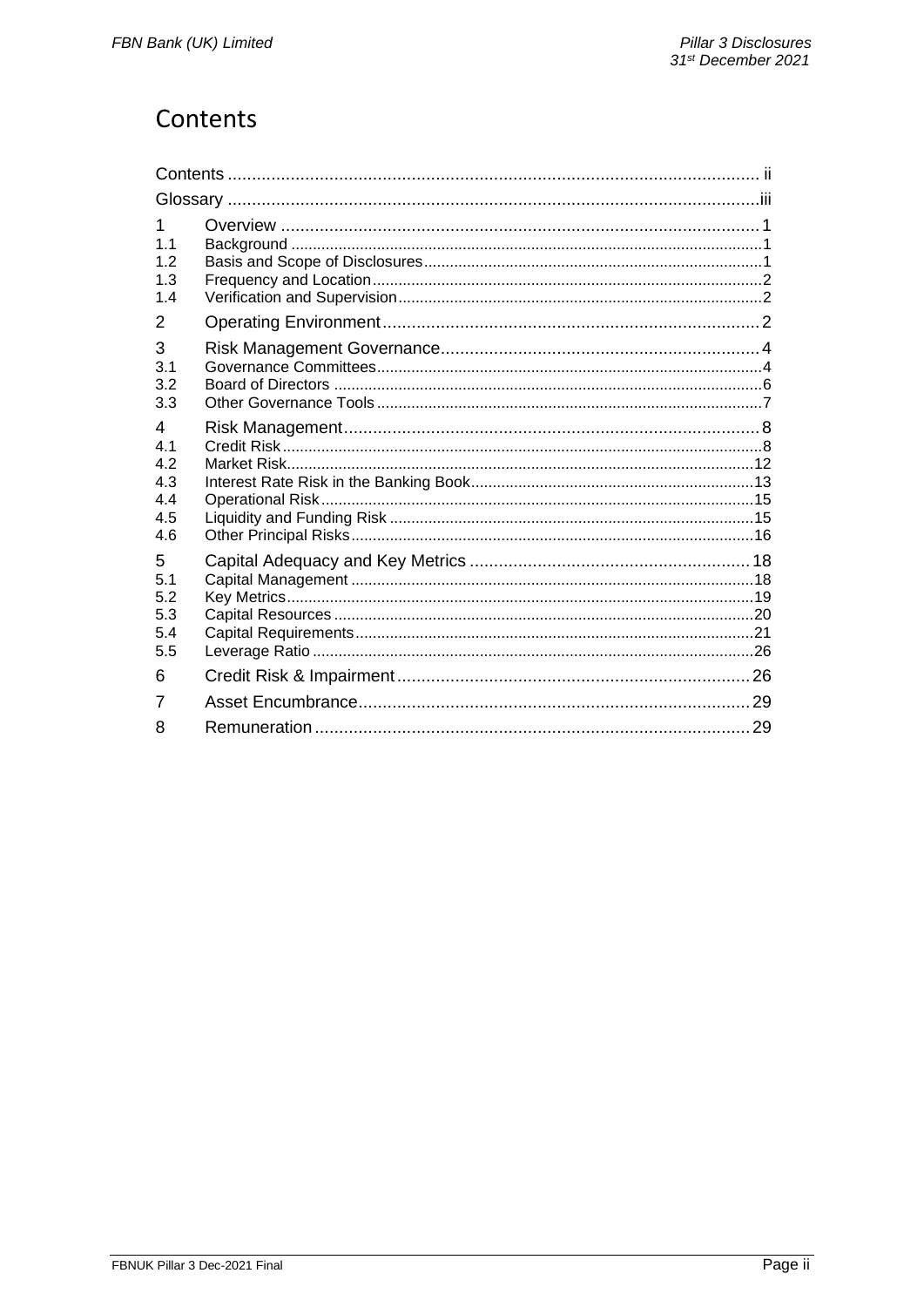# <span id="page-3-0"></span>**Glossary**

| <b>ALCO</b>                                                     | Asset and Liability Committee.                                                                                                                                                                                                                                                                                                                                                                                                                                                             |
|-----------------------------------------------------------------|--------------------------------------------------------------------------------------------------------------------------------------------------------------------------------------------------------------------------------------------------------------------------------------------------------------------------------------------------------------------------------------------------------------------------------------------------------------------------------------------|
| <b>Asset Encumbrance</b>                                        | A claim against an asset by another party. An encumbrance usually<br>impacts the transferability of the asset and can restrict its free use<br>until the encumbrance is removed.                                                                                                                                                                                                                                                                                                           |
| <b>Bank</b>                                                     | FBN Bank (UK) Limited                                                                                                                                                                                                                                                                                                                                                                                                                                                                      |
| <b>Basel II</b>                                                 | Basel II is a set of international banking regulations put forth by the<br>Basel Committee on Bank Supervision, which levelled the<br>international regulation field with uniform rules and guidelines.<br>Basel II expanded rules for minimum capital requirements<br>established under Basel I and provided the framework for<br>regulatory review, as well as setting disclosure requirements for<br>assessment of the capital adequacy of banks.                                       |
| <b>Basel III</b>                                                | Basel III is an international regulatory accord that introduced a set<br>of reforms designed to improve regulation, supervision and risk<br>management within the banking sector.                                                                                                                                                                                                                                                                                                          |
| <b>Basel Committee for</b><br><b>Banking Supervision (BCBS)</b> | The BCBS is the primary international standard for prudential<br>regulation of banks. The committee runs a forum for regular<br>cooperation on banking supervisory matters. The BCBS consists<br>of 45 members, including bank supervisors and central banks from<br>28 jurisdictions.                                                                                                                                                                                                     |
| <b>Capital Conservation Buffer</b><br>(CCB)                     | A capital buffer designed to ensure that banks are able to build up<br>capital buffers outside periods of stress which can then be drawn<br>upon if losses are incurred.                                                                                                                                                                                                                                                                                                                   |
| <b>Capital Requirements</b><br>Directive (CRD)                  | An EU legislative package that contains prudential rules for banks,<br>building societies and investment firms. Most of the rules in this<br>legislation have applied since 1 January 2014.                                                                                                                                                                                                                                                                                                |
| <b>Capital Requirements</b><br><b>Regulation (CRR)</b>          | The Capital Requirements Regulation (EU) No. 575/2013 is an EU<br>law that aims to decrease the likelihood that banks become<br>insolvent, and which reflects Basel III rules on capital measurement<br>and capital standards.                                                                                                                                                                                                                                                             |
| <b>Combined Buffer</b>                                          | The aggregate of the Capital Conservation Buffer and the Counter-<br>Cyclical Buffer.                                                                                                                                                                                                                                                                                                                                                                                                      |
| <b>Countercyclical Buffer</b><br>(CCyB)                         | A capital buffer which aims to ensure that capital requirements take<br>account of the macro-economic financial environment in which<br>banks operate. This aims to provide the banking sector with<br>additional capital to protect it from potential future losses. In times<br>of adverse financial or economic circumstances, when losses tend<br>to deplete capital and banks are likely to restrict the supply of<br>credit, the CCyB may be released to help avoid a credit crunch. |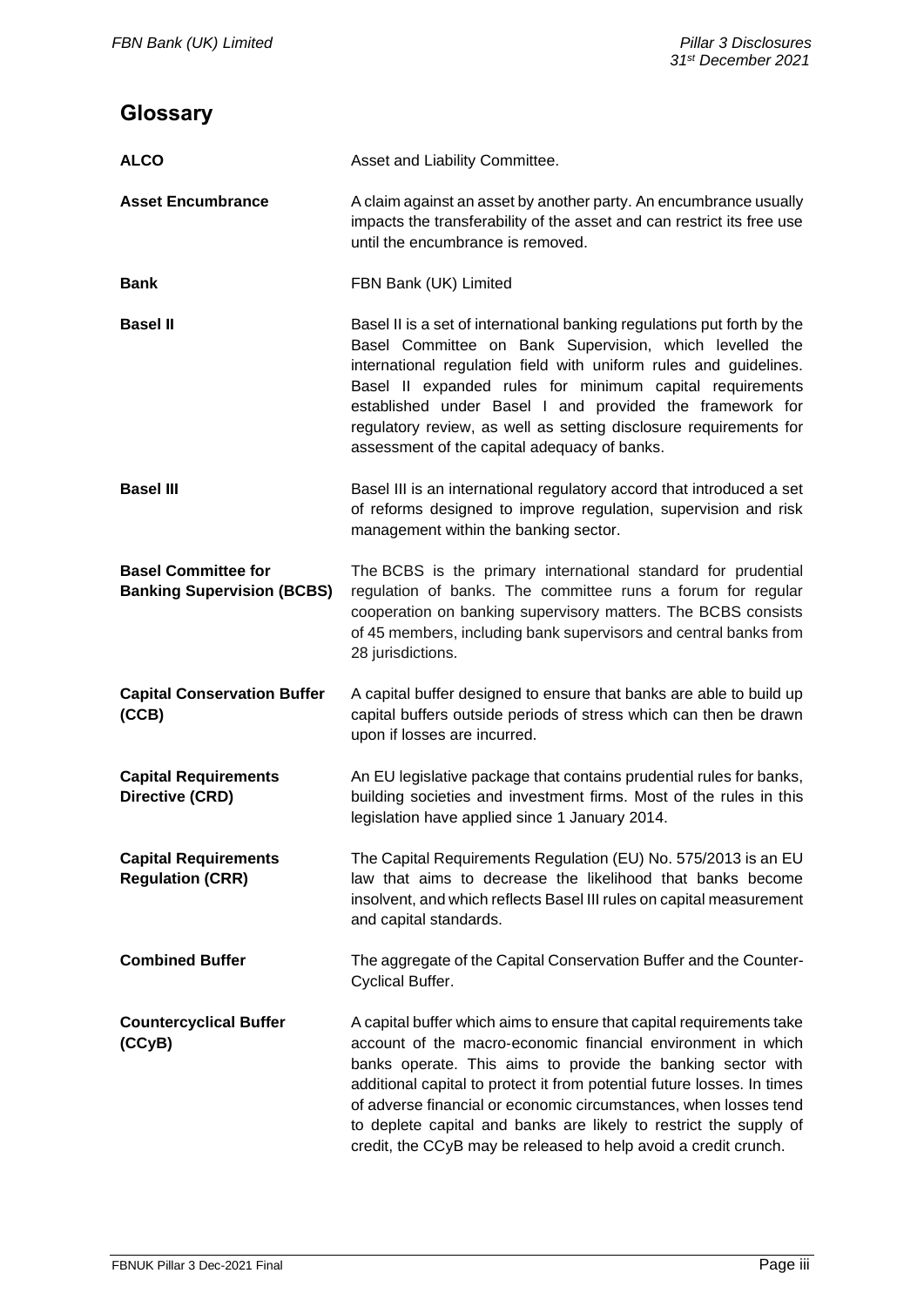| <b>Counterparty Credit Risk</b>                           | The risk that a counterparty to a transaction will default before the<br>final settlement of the transaction's cash flows.                                                                                                                                                                                                                                                                                                  |
|-----------------------------------------------------------|-----------------------------------------------------------------------------------------------------------------------------------------------------------------------------------------------------------------------------------------------------------------------------------------------------------------------------------------------------------------------------------------------------------------------------|
| Covid-19                                                  | An infectious disease caused by a newly discovered Coronavirus.                                                                                                                                                                                                                                                                                                                                                             |
| <b>Credit Conversion Factor</b><br>(CCF)                  | The CCF converts an off-balance sheet exposure to its credit<br>exposure equivalent which is then risk weighted. Off-balance sheet<br>exposures have a probability of becoming a credit exposure and<br>shifting onto the balance sheet. The CCF is an estimate of this<br>probability. The expected value of the credit exposure is derived<br>by multiplying the CCF with the value of the off-balance sheet<br>exposure. |
| <b>Credit Quality Step (CQS)</b>                          | A step in the European Commission's credit quality assessment<br>scale which is based on the credit ratings applied by external credit<br>assessment institutions. The scale is used to assign risk weightings<br>to exposures under the Standardised Approach.                                                                                                                                                             |
| <b>Credit Risk</b>                                        | The risk that a borrower will default on a debt or obligation by failing<br>to make contractually obligated payments, or that the Bank will<br>incur losses due to any other counterparty failing to meet their<br>financial obligations.                                                                                                                                                                                   |
| <b>Credit Risk Mitigation (CRM)</b>                       | Techniques (such as collateral agreements) used to reduce the<br>Credit Risk associated with an exposure.                                                                                                                                                                                                                                                                                                                   |
| <b>CVA</b>                                                | Currency Valuation Adjustment is the risk that theoretical<br>exchange rate movements could have on a balance sheet valued<br>in sterling, being the Bank's base currency for reporting its financial<br>performance.                                                                                                                                                                                                       |
| <b>Derivatives</b>                                        | Financial instruments whose value is based on the performance of<br>one or more underlying assets.                                                                                                                                                                                                                                                                                                                          |
| <b>EBA</b>                                                | The European Banking Authority, a regulatory agency of the<br>European Union.                                                                                                                                                                                                                                                                                                                                               |
| <b>Exposure</b>                                           | A claim, contingent claim or position which carries a risk of financial<br>loss.                                                                                                                                                                                                                                                                                                                                            |
| <b>External credit assessment</b><br>institutions (ECAIs) | These include external credit rating agencies such as Standard &<br>Poor's, Moody's and Fitch.                                                                                                                                                                                                                                                                                                                              |
| <b>FirstBank</b>                                          | First Bank of Nigeria Ltd, FBN Bank UK's parent.                                                                                                                                                                                                                                                                                                                                                                            |
| <b>FBNBank UK</b>                                         | FBN Bank (UK) Limited.                                                                                                                                                                                                                                                                                                                                                                                                      |
| <b>FCA</b>                                                | The Financial Conduct Authority, which is the regulatory authority<br>responsible for consumer protection and markets that has, inter<br>alia, taken over responsibility from the Financial Services Authority<br>for supervising the conduct of business by the financial services<br>industry in the UK.                                                                                                                  |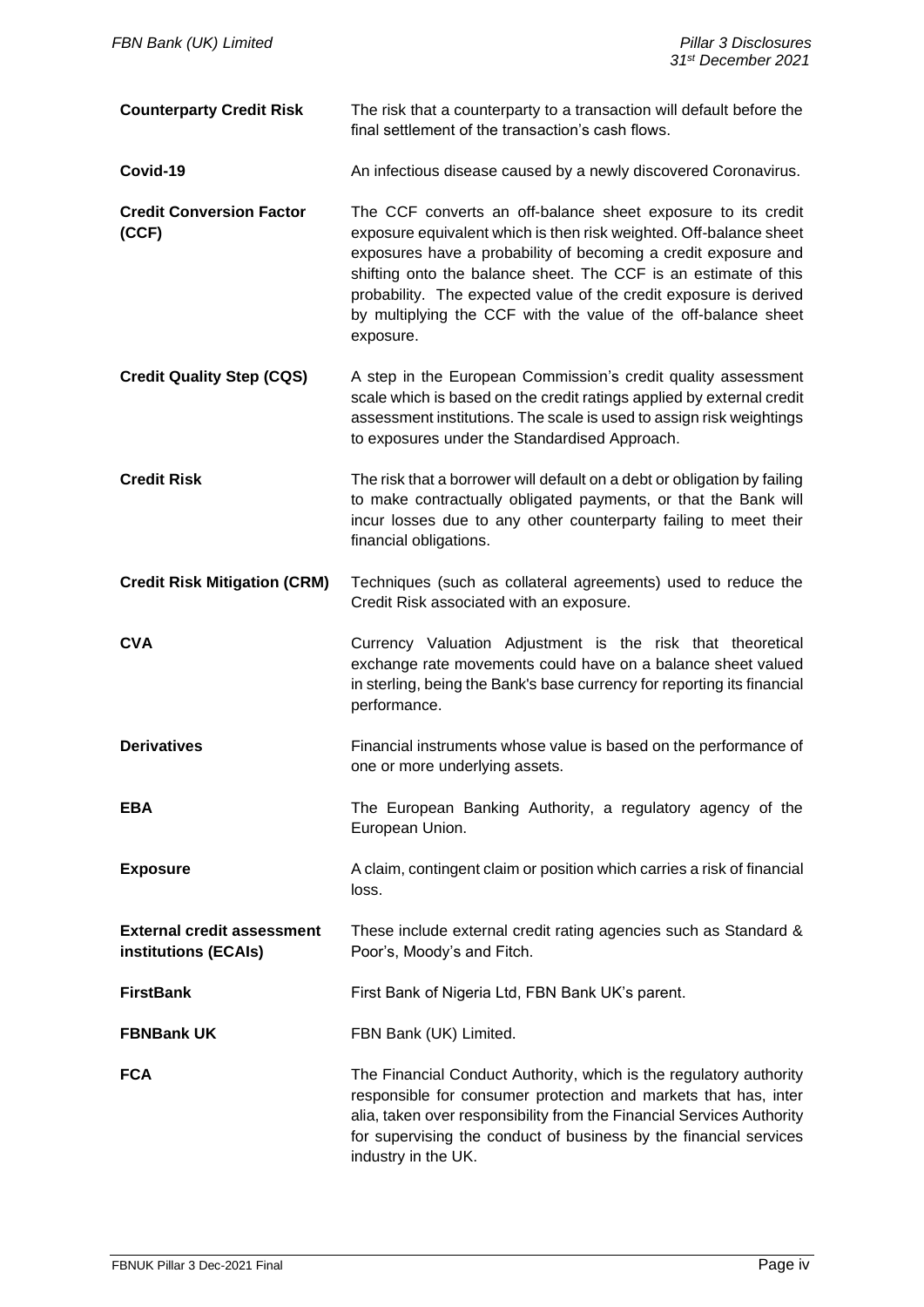| <b>FX</b>                                                                | Foreign exchange.                                                                                                                                                                                                                                  |
|--------------------------------------------------------------------------|----------------------------------------------------------------------------------------------------------------------------------------------------------------------------------------------------------------------------------------------------|
| <b>Funding Risk</b>                                                      | The risk that an institution does not have sufficiently stable and<br>diverse sources of funding.                                                                                                                                                  |
| <b>ICG</b>                                                               | Individual Capital Guidance, being the guidance given by the PRA<br>on the amount and quality of capital resources which the PRA<br>considers that a firm needs to hold as a result of its supervisory<br>review (SREP) of the Bank's ICAAP.       |
| <b>IFRS 9 Transitional</b><br><b>Arrangements</b>                        | EBA-approved transitional arrangements to mitigate the impact on<br>capital and leverage ratios arising from the introduction of the new<br>IFRS 9 standard for the accounting treatment of impairments.                                           |
| <b>ILAAP</b>                                                             | Internal Liquidity Adequacy Assessment Process.                                                                                                                                                                                                    |
| <b>ILG</b>                                                               | Individual Liquidity Guidance.                                                                                                                                                                                                                     |
| <b>Impaired Exposures</b>                                                | Exposures where it is not expected that all contractual cash flows<br>will be collected or will be collected when they are due.                                                                                                                    |
| Impairment charge and<br>impairment provisions                           | Provisions held on the balance sheet as a result of the raising of<br>an impairment charge against profit for the expected credit loss<br>inherent in the lending book. Impairment provisions may be<br>individual or collective.                  |
| <b>Interest Rate Risk in the</b><br><b>Banking Book (IRRBB)</b>          | IRRBB is the risk of value changes to both earnings and capital<br>arising from timing differences in the re-pricing of the Bank's assets<br>and liabilities and unexpected changes to the level and/or shape of<br>the interest rate yield curve. |
| <b>Internal Capital Adequacy</b><br><b>Assessment Process</b><br>(ICAAP) | An institution's own assessment of the level of capital needed in<br>respect of its regulatory capital requirements (for Credit, Market<br>and Operational Risks) and for other risks including stress events.                                     |
| LGD                                                                      | Loss Given Default, being the loss resulting from a credit exposure<br>default after taking account of expected recoveries (e.g. the value<br>of collateral) into account.                                                                         |
| <b>Leverage Ratio</b>                                                    | Tier 1 capital divided by the exposure measure.                                                                                                                                                                                                    |
| <b>Liquidity Risk</b>                                                    | The risk that an institution has insufficient cash resources to meet<br>its obligations as they fall due or can do so only at excessive cost.                                                                                                      |
| <b>Market Risk</b>                                                       | The risk that movements in market prices (such as interest rates,<br>foreign exchange rates and the market value of financial<br>instruments) lead to a reduction in either the Bank's earnings or<br>capital.                                     |
| Minimum capital<br>requirement                                           | The minimum regulatory capital that must be held in accordance<br>with Pillar 1 requirements for Credit, Market and Operational Risk.<br>This is currently set at 8%.                                                                              |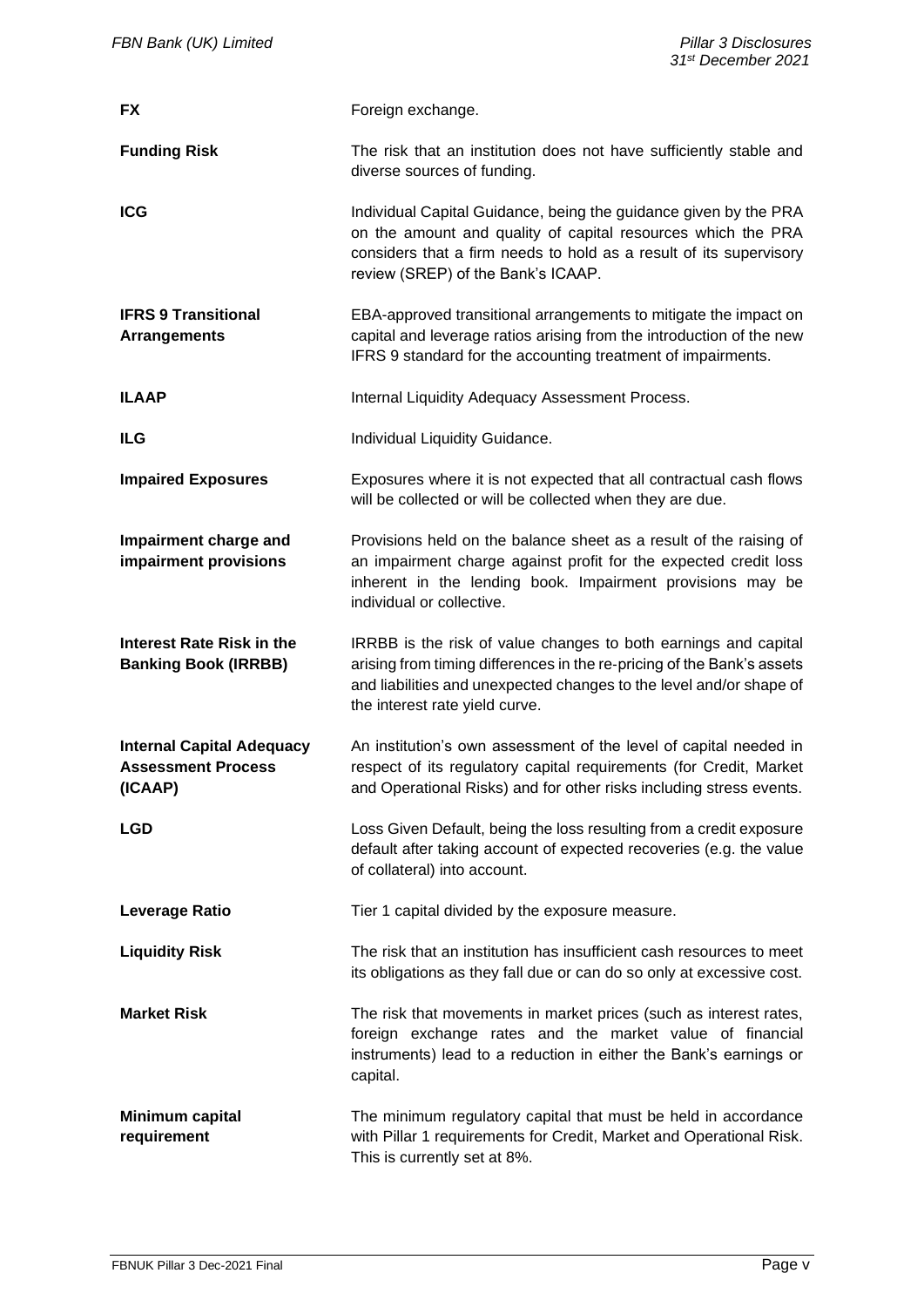| <b>Non-Deliverable Forward</b><br>(NDF) | A non-deliverable forward (NDF) is an FX exchange contract,<br>where two parties agree to, on a date in the future, exchange<br>currencies for the prevailing spot rate                                                                                                                                                                                          |
|-----------------------------------------|------------------------------------------------------------------------------------------------------------------------------------------------------------------------------------------------------------------------------------------------------------------------------------------------------------------------------------------------------------------|
| Over the counter derivatives<br>(OTC)   | Derivatives for which the terms and conditions can be freely<br>negotiated by the counterparties involved, unlike exchange traded<br>derivatives which have standardised terms.                                                                                                                                                                                  |
| <b>Operational Risk</b>                 | The risk of loss resulting from inadequate or failed internal<br>processes, people and systems, or from external events.                                                                                                                                                                                                                                         |
| PD                                      | Probability of Default, being the likelihood that a credit obligor will<br>default.                                                                                                                                                                                                                                                                              |
| <b>PFE</b>                              | Potential Future Exposure, calculated by multiplying notional<br>amounts or underlying reference asset values as applicable by<br>percentages in tables in the CRR and according to principles in the<br>CRR.                                                                                                                                                    |
| Pillar 1                                | The first pillar of the Basel II framework sets out the minimum<br>regulatory capital requirements (8%) for Credit, Market and<br>Operational Risks.                                                                                                                                                                                                             |
| Pillar <sub>2</sub>                     | The second pillar of the Basel II framework, known as the<br>Supervisory Review Process, sets out the review process for a<br>bank's capital adequacy; the process under which supervisors<br>evaluate how well banks are assessing their risks; and the actions<br>taken as a result of these assessments.                                                      |
| Pillar <sub>3</sub>                     | The third pillar of the Basel II framework aims to encourage market<br>discipline by setting out disclosure requirements for banks on their<br>capital, risk exposures and risk assessment processes. These<br>disclosures are aimed at improving the information made available<br>to the market.                                                               |
| <b>PSM</b>                              | A Periodic Summary Meeting is an annual meeting with a bank at<br>which the PRA discusses its supervisory work conducted over the<br>previous year, agrees the key issues and the associated<br>supervisory work plan for the coming year, and sets out a medium-<br>to-long-term supervisory strategy. The Bank's latest PSM letter is<br>dated 27th July 2020. |
| PRA                                     | The Prudential Regulatory Authority, which is responsible for the<br>prudential regulation and supervision of banks, building societies,<br>credit unions, insurers and major investment firms in the UK.                                                                                                                                                        |
| RAS                                     | Risk Appetite Statement which articulates the level and types of<br>risk that the Bank is willing to accept or that it seeks to avoid.                                                                                                                                                                                                                           |
| <b>Regulatory capital</b>               | The capital that a bank holds, determined in accordance with the<br>relevant regulation arising from Basel III.                                                                                                                                                                                                                                                  |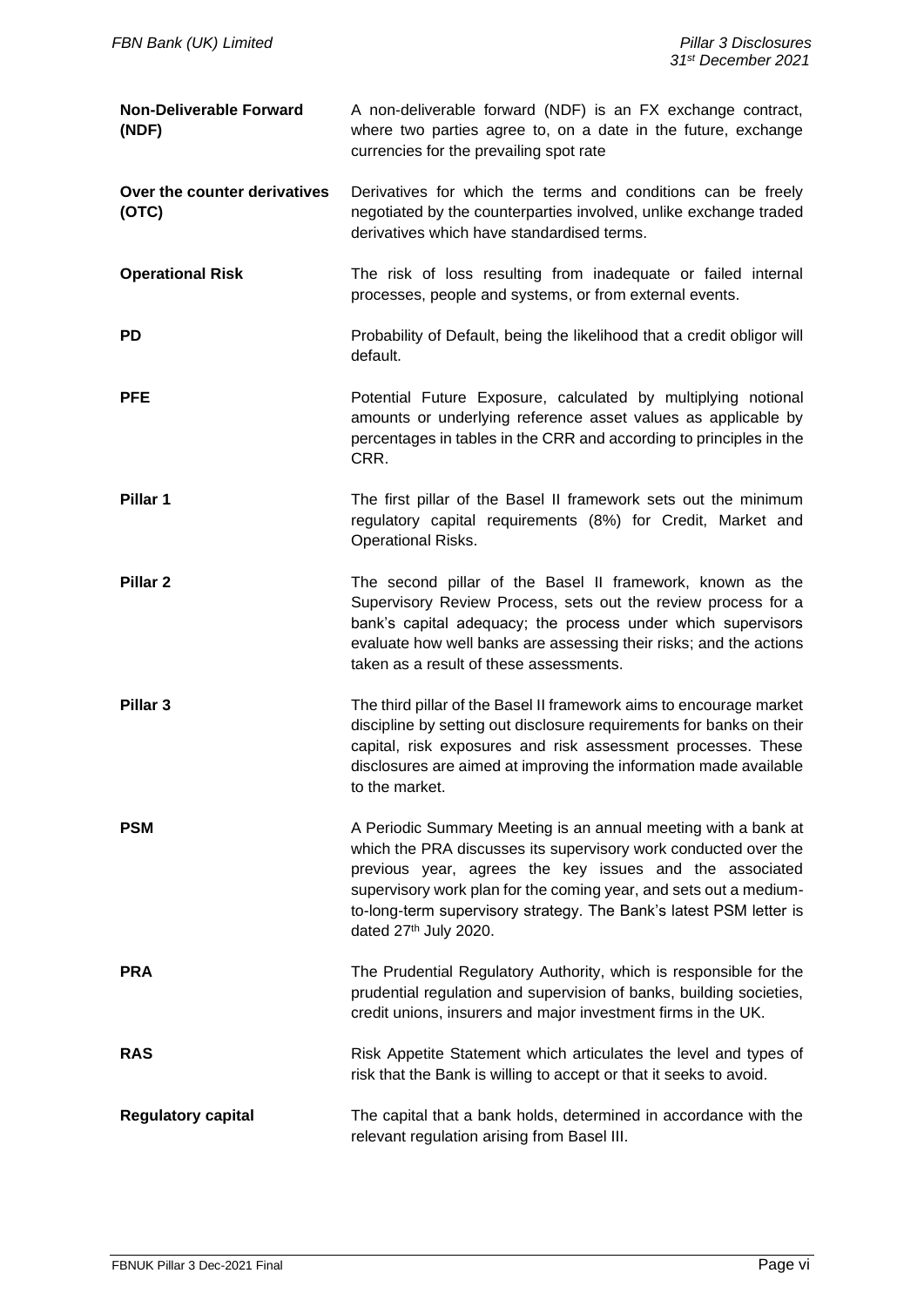| <b>Residual maturity</b>         | The length of time remaining from the present date until the<br>maturity of the exposure.                                                                                                                                                                                                                                     |
|----------------------------------|-------------------------------------------------------------------------------------------------------------------------------------------------------------------------------------------------------------------------------------------------------------------------------------------------------------------------------|
| <b>Risk Appetite</b>             | The level and types of risk that a firm is willing to assume to achieve<br>its strategic objectives.                                                                                                                                                                                                                          |
| <b>Risk Weighted Asset (RWA)</b> | The value of an exposure calculated by assigning a degree of risk<br>expressed as a percentage (risk weight) in accordance with the<br>applicable Standardised Approach rules.                                                                                                                                                |
| <b>Settlement Risk</b>           | Settlement Risk is the risk that a counterparty fails to deliver a<br>security or its value in cash in accordance with contractual<br>agreements after the other counterparty has already delivered a<br>security or cash value in accordance with the same agreement.                                                        |
| <b>SREP</b>                      | The Supervisory Review and Evaluation Process sets out the<br>factors that the PRA takes into consideration in assessing a firm's<br>ICAAP, including the setting of firm-specific capital requirements<br>and the PRA buffer. The Bank's latest Capital-SREP was dated<br>21 <sup>st</sup> August 2020.                      |
| <b>Standardised Approach</b>     | In relation to Credit Risk, the method for calculating Credit Risk<br>capital requirements using risk weightings that are prescribed by<br>regulation. Standardised Approaches, following prescribed<br>methodologies, also exist for calculating the capital requirements<br>in respect of Market Risk and Operational Risk. |
| <b>Stress-testing</b>            | The term used to describe techniques where plausible events are<br>considered as vulnerabilities to ascertain how these should be<br>taken into account in the capital resources which are required to<br>be held.                                                                                                            |
| <b>Tier 1 capital</b>            | A component of regulatory capital, comprising Common Equity Tier<br>1 capital and 'other Tier 1 capital'. 'Other Tier 1 capital' includes<br>qualifying capital instruments such as non-cumulative perpetual<br>preference shares and other Tier 1 capital securities.                                                        |
| <b>Tier 2 capital</b>            | A component of regulatory capital, comprising<br>qualifying<br>subordinated loan capital and related non-controlling interests.                                                                                                                                                                                               |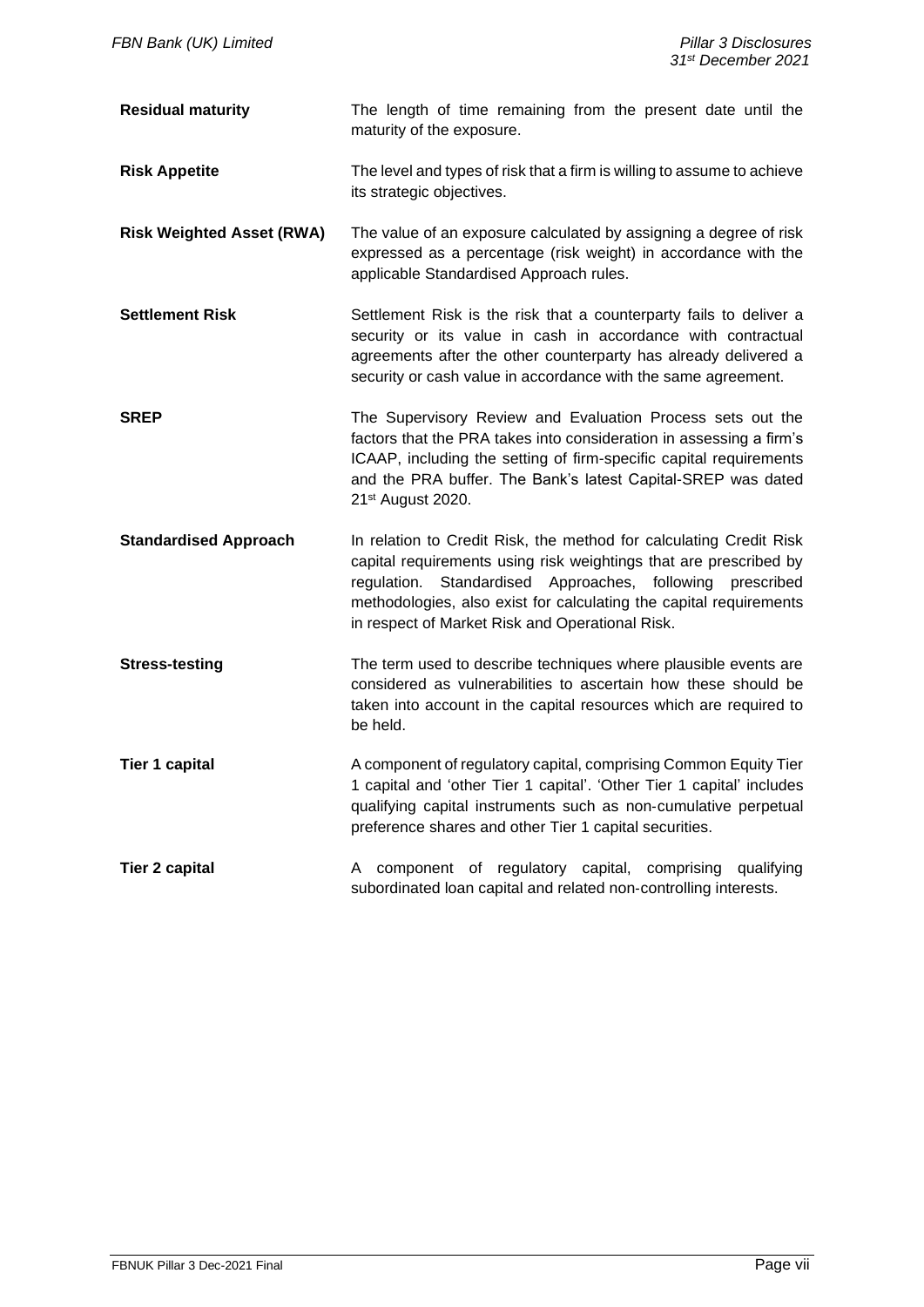# <span id="page-8-0"></span>**1 Overview**

### <span id="page-8-1"></span>1.1 Background

FBN Bank (UK) Limited ("FBNBank UK" or "the Bank") is a subsidiary of First Bank of Nigeria Limited ("FirstBank"). FBNBank UK provides banking services to government institutions, financial institutions, corporates and individuals from Europe, Nigeria and Sub-Saharan Africa (SSA), with the aim of becoming their preferred UK and European Bank.

The Bank is an ultimate subsidiary of FBN Holdings Plc, a publicly listed entity on the Nigerian Stock Exchange. FBNBank UK's immediate majority shareholder is FirstBank. FirstBank has had a long history in the West Africa region, since its establishment as The Bank of British West Africa over a century ago and the first banking institution in Nigeria. FBNBank UK is authorised by the Prudential Regulation Authority ("PRA") and is regulated by both the Financial Conduct Authority ("FCA") and the PRA. The Bank was incorporated in England and Wales in 2002 as a Limited Company under the Companies Act 1986. Prior to that it had operated since 1982 as a Branch of its parent. The Bank operates from the City of London with representative offices in Paris and Lagos.

These disclosures have been prepared to provide information on the calculation of capital requirements and on the management of risks faced by the Bank in accordance with the rules and guidance laid out in the Capital Requirements Regulation (Part Eight), CRR delegated acts and guidelines, and the PRA rulebook and guidance, unless otherwise stated, and should be read in conjunction with the Bank's 2021 Annual Report and Financial Statements.

### <span id="page-8-2"></span>1.2 Basis and Scope of Disclosures

Disclosure forms part of the Three Pillars of the Basel Accords issued by the Basel Committee on Banking Supervision (BCBS). The Basel Accords have been enacted through the Capital Requirements Regulation ("CRR") as updated by the PRA CCR and the Capital Requirements Directive ("CRD") adopted into UK law, to which FBNBank UK is subject.

The pillars of the Basel Accords are:

- Pillar 1 Enhanced Minimum Capital and Liquidity Requirements
- Pillar 2 Enhanced Supervisory Review Process for Firm-wide Risk Management and Capital Planning
- Pillar 3 Enhanced Risk Disclosure and Market Discipline.

The Pillar 3 Disclosure requirements are documented in the CRR and CRD, which first came into effect on 1 January 2014, and in a number of other EU regulations and guidelines. In the UK, the CRR and other regulations have been incorporated into UK law.

With effect from 1 January 2022, the PRA introduced a single source of disclosure requirements under the PRA Capital Requirements Regulation. These UK standards are being closely aligned with the global BCBS standards and the European CRR standards.

The Bank is required to make certain disclosures to the market on an individual basis to encourage market transparency and discipline. The aim is to allow market participants to assess key information on the Bank's capital, risk exposures and risk assessment process.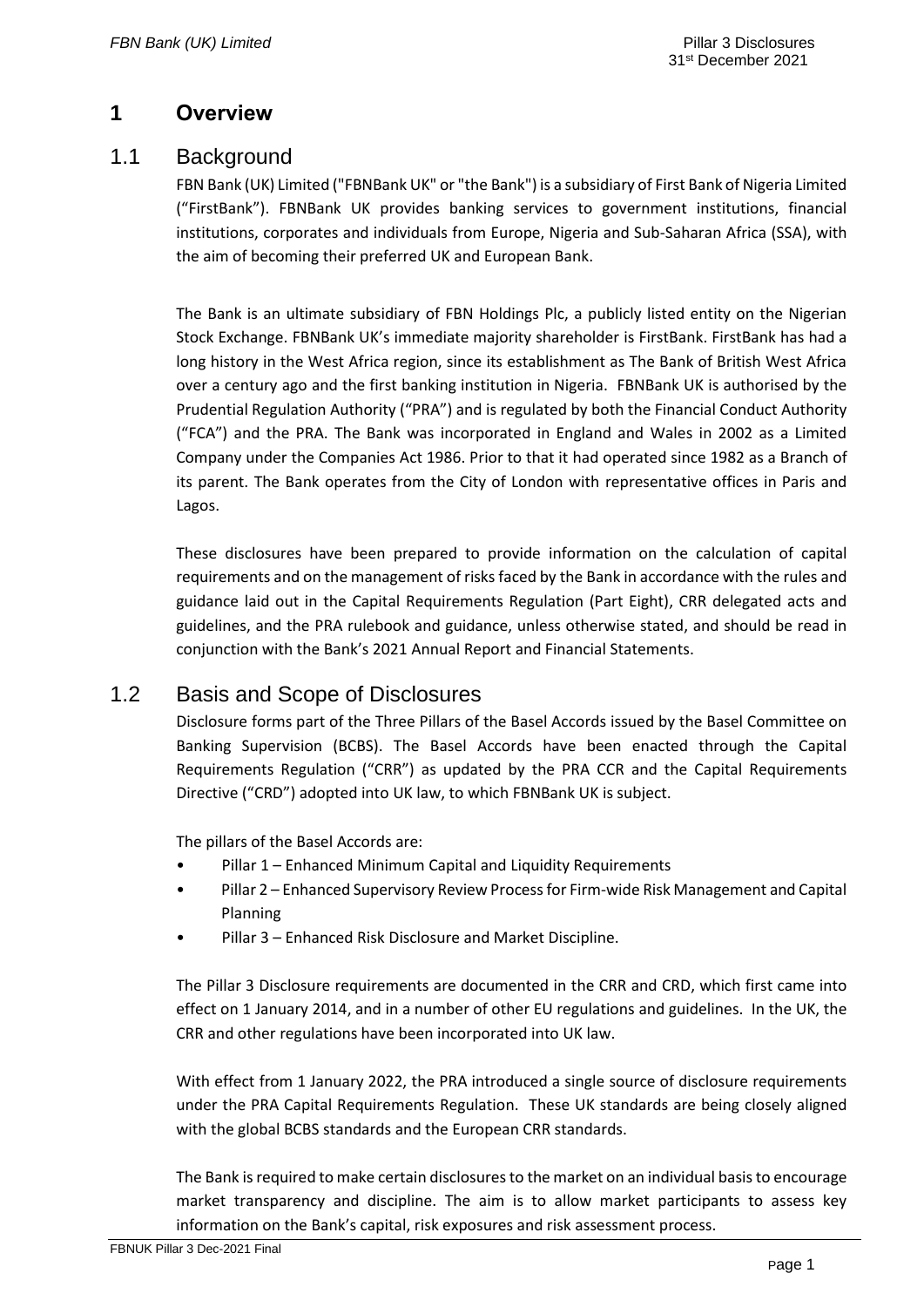The Bank continues to develop the transparency and quality of its disclosures to ensure they are as clear and informative as possible and has provided disclosures in line with its classification as an 'Other' Institution (neither large, nor small and non-complex) and non-listed status.

## <span id="page-9-0"></span>1.3 Frequency and Location

The Bank's Pillar 3 report is prepared annually in accordance with the PRA CRR and may differ from similar information in the Bank's Annual Report and Financial Statements prepared in accordance with International Financial Reporting Standards (IFRS). All figures are at 31 December 2021, unless otherwise stated. The Pillar 3 report is published on the Bank's website: [www.fbnbank.co.uk](http://www.fbnbank.co.uk/)

### <span id="page-9-1"></span>1.4 Verification and Supervision

The disclosures have been subject to internal verification and review by the Audit Committee on behalf of the Board but have not been, and are not required to be, subject to independent external audit.

# <span id="page-9-2"></span>**2 Operating Environment**

Having contracted by 3.1% the previous year, the world economy grew by an estimated 5.9% in 2021 according to the International Monetary Fund ("IMF"). China and the US were the first large economies to recover their output losses due to COVID. The recovery has been distinctly uneven: rapid in the advanced economies and larger emerging markets, yet tentative in sub-Saharan Africa ("SSA") and low-income economies generally. The principal determining factors have been the extent of vaccination and of the resources that respective governments have been able to deploy. The offering in advanced economies has moved to the booster jab whereas the majority of people in SSA wait for a first vaccination.

Monetary policy in advanced economies began to turn in the fourth quarter, with the Bank of England being the first of the leading central banks to announce a rate increase in December. The US Federal Reserve is likely to be the next to follow while tightening by the European Central Bank and the Bank of Japan appears rather further away. The monetary authorities in several large emerging markets, such as Brazil, Poland and Russia, have also started to raise rates.

The Bank maintained its remote working arrangements throughout 2021, consistent with prudent risk management adapted for the increased risks from the pandemic. It adjusted very well to what was then 'the new normal'. As circumstances change, hopefully for the better, we will revise these arrangements in line with the best interests of our staff and customers.

The Bank continues to strengthen its operational resilience to meet the requirements set by the PRA for introduction by end-March 2022.

The PRA also issued climate-related supervisory expectations for regulated firms in 2019 and called for their adoption as far as practicable by end-2021. We met this deadline.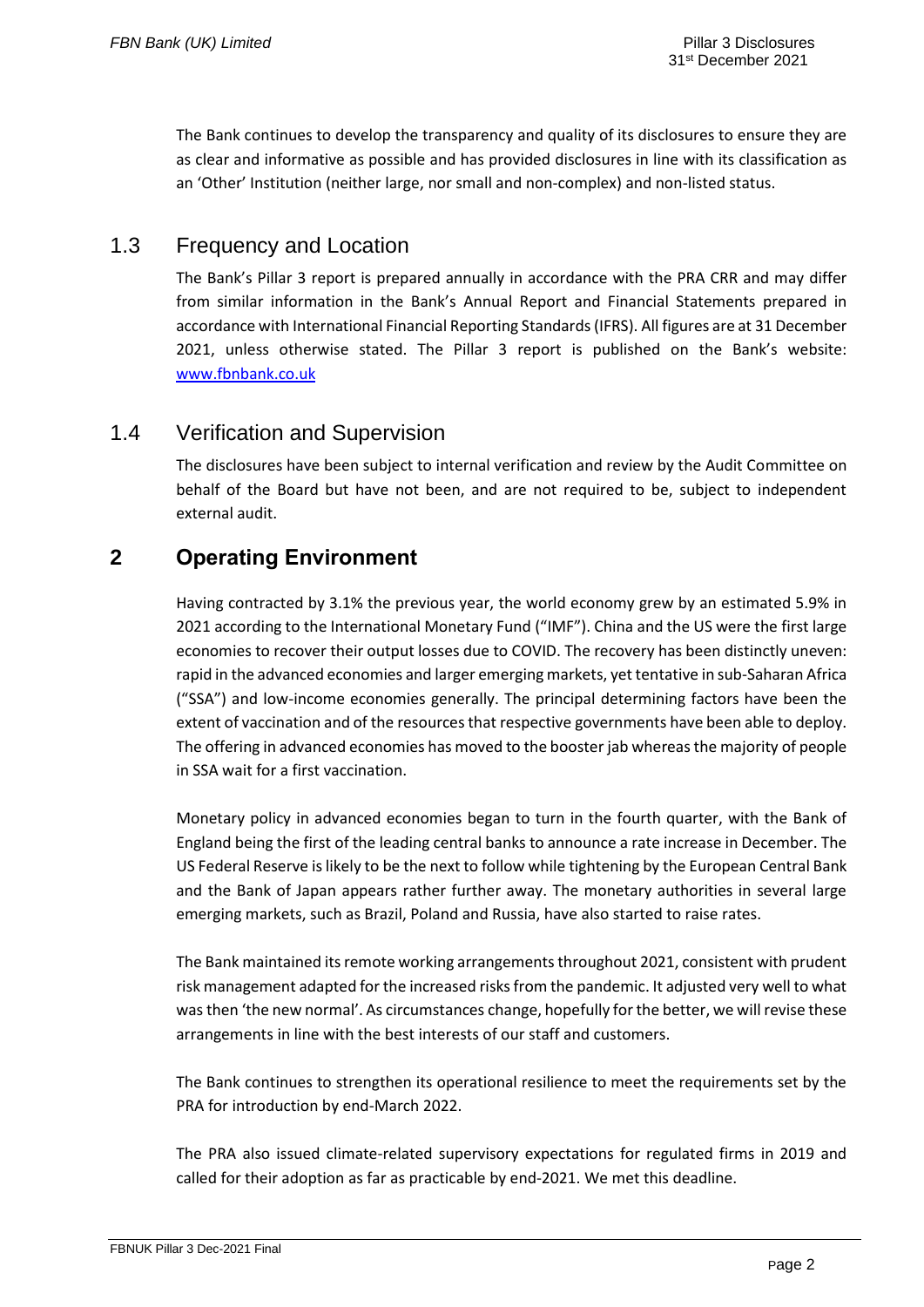Another Bank of England requirement was the replacement of Interbank Offered Rates (such as LIBOR) by risk-free rates by end-2021. Under the new system, the rates are constructed on the basis of overnight deposits with banks. The Bank successfully made the required transition.

It is more than one year since the Bank closed its Paris branch and appointed a representative in France. With this new arrangement, the Bank has been able to enhance its brand across Africa, notably in francophone countries, and is confident that additional benefits will accrue.

The Bank determined that its key sensitivity to current and future performance was in relation to expected credit losses ("ECLs") on customer lending. As a result, the Bank considered the impact on its asset portfolio from stress on such macroeconomic variables as global output contraction, a drop in oil prices, zero to negative interest rates, and a sharp fall in the UK residential property index with the GBP-USD exchange rate remaining constant. The Bank estimated the potential impact on ECLs under various stress scenarios, assuming a several rating notch downgrade on the Bank's asset portfolio to account for stress on macroeconomic variables and its resulting impact on credit and counterparty risk. Under these stress scenarios expected credit loss provisions would increase; this has been taken into account in the Bank's going concern assessment in its Annual Report and Financial Statements. The results from this 'going concern' assessment demonstrated that in the base case to mid-severity stress scenarios, no regulatory capital ratios were breached; while in the most severe scenario, the Bank would be able to take appropriate management action to reduce balance sheet growth by reducing lending, which in turn would reduce capital requirements.

The volume of world trade in goods and services increased by an estimated 9.3% last year and is forecast by the IMF to grow a further 6.0% in 2022. The rebound from the pandemic also explains the forecast 4.4% GDP growth this year, which the IMF divides between 3.9% for advanced economies and 4.8% for emerging markets and developing economies (EMDEs). Pent-up demand is the driver of this continuing recovery: alongside the better publicised supply constraints, it also underpins the rising inflationary pressures across all jurisdictions. These forecasts for world trade and growth were made before the invasion of Ukraine by Russia in February and will have to be lowered.

Whether or not these pressures are 'transitory', central banks, as we have noted, have started to move to a tightening bias. The UK was one of the earliest movers; its hike in December 2021 was followed by a further increase in March 2022 which is expected to be followed by further increases. The removal of COVID-related restrictions will be likely to unleash household spending globally that was necessarily deferred due to the pandemic though this may be constrained by consumer inflation exceeding earnings in 2022.

As Nigeria's GDP contraction in 2020 was shallower than in most EMDEs, so for structural reasons it's has recovery been constrained in comparison. We view 2022 with confidence, based upon the Federal Government's ambitious spending plans, the firmness of the oil price, the pick-up in banks' loan books and better prospects for domestic household spending. It should be noted that elections are due in the first quarter of 2023.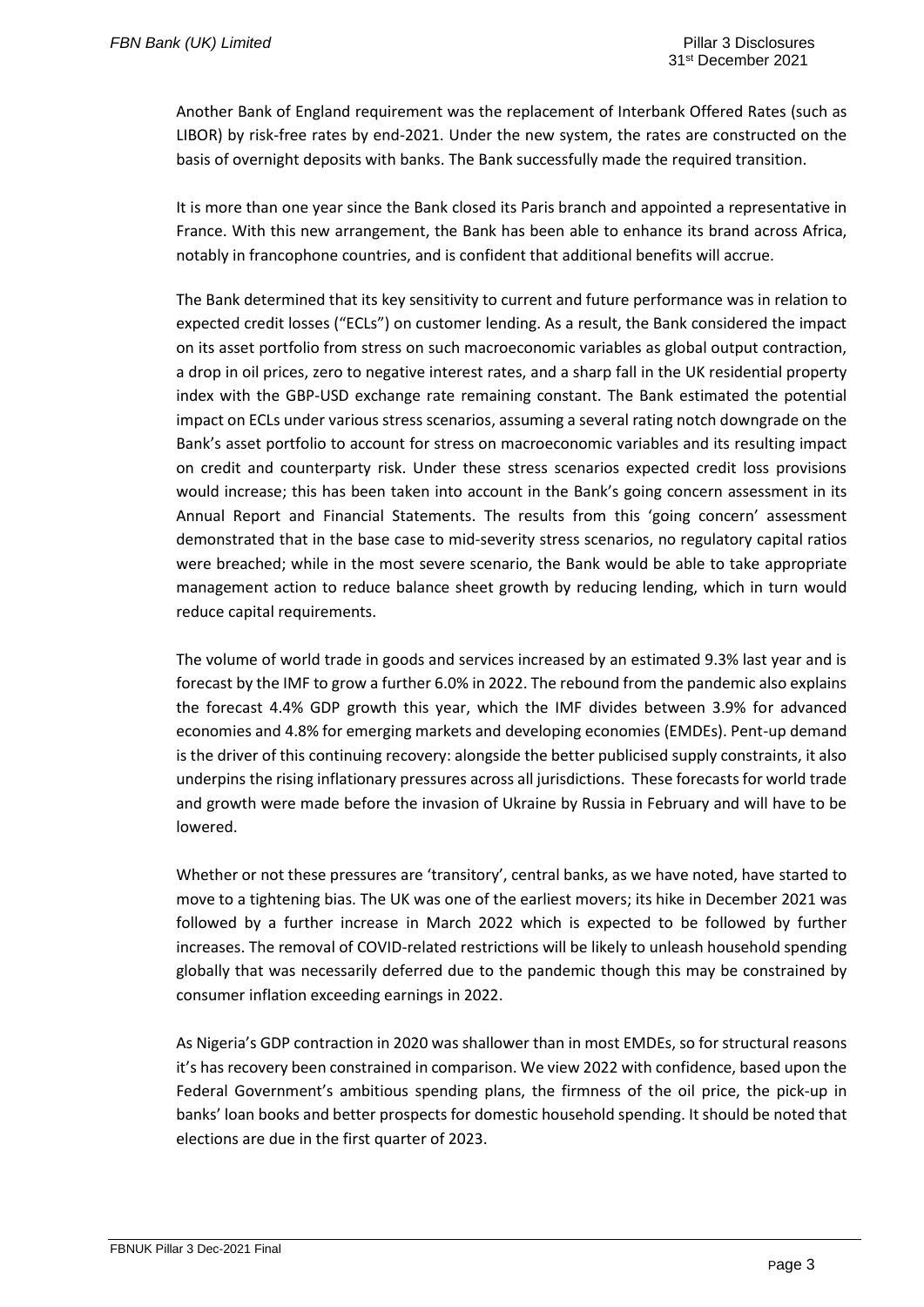## <span id="page-11-0"></span>**3 Risk Management Governance**

The Board of Directors of the Bank is responsible for determining the applicable framework for risk management and control, approval of policies and governance terms of reference. The Board is ultimately responsible for the management of the Bank – including its Representative offices in France and Nigeria – and for establishing and monitoring the effectiveness of its corporate governance framework. The Board, the membership of which includes three Independent Non-Executive Directors (with the appointment of Ms Mkpon Akpan from  $1<sup>st</sup>$  April 2022), three Non-Executive Directors and two Executive Directors, is also responsible for determining the Bank's strategic direction and Risk Appetite.

The Board meets at least once every quarter and usually six times a year, as the need arises.

Day-to-day management responsibilities are delegated by the Board to the Bank's Executive Management Committee, which comprises the Chief Executive Officer, Executive Director Business Development ("EDBD"), Chief Financial Officer ("CFO"), Chief Operating Officer ("COO"), Chief Risk Officer ("CRO"), Head of Compliance and Money Laundering Reporting Officer ("MLRO"). It is advised by the General Counsel and the Head of Human Resources, who attend its formal meetings Members of the executive management committee also attend when areas they are accountable for are deliberated at the Board. The CRO and COO also have an obligation to escalate matters of concern and items above their authority level to the Board.

To fulfil its responsibilities, the Board is supported by four committees. An illustration of the Board's committee structure is provided below. The formal committee structure, including terms of reference and membership details, is maintained centrally and any change to these is approved by either the Executive Management Committee and/or the Board, as appropriate.



### **Diagram 1 - Corporate Governance Arrangements**

### <span id="page-11-1"></span>3.1 Governance Committees

The main roles and responsibilities of the committees shown in the above diagram are as described in the table below: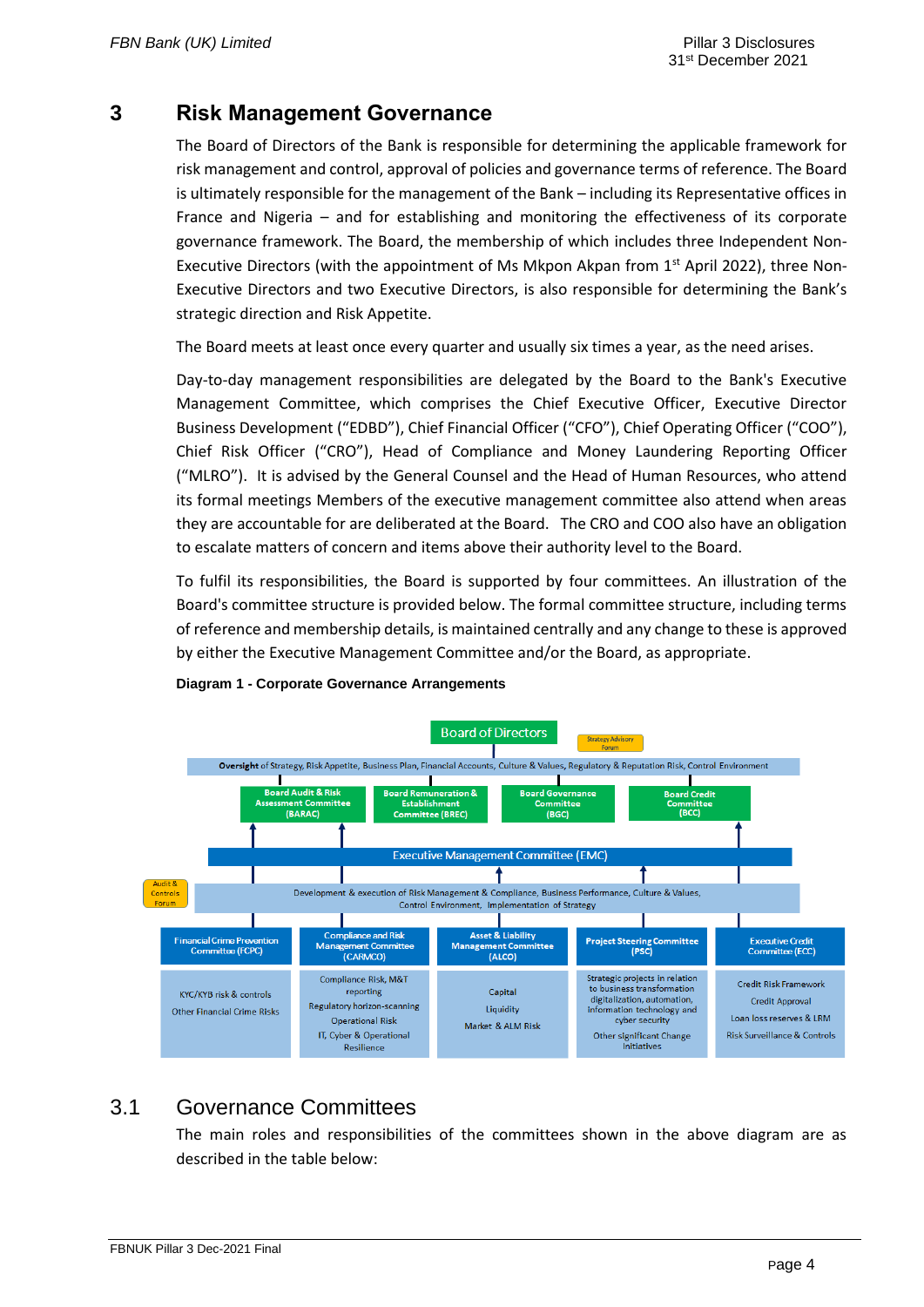| <b>Constitution and Responsibilities of Board and Management Committees</b>                  |                                                                                                                    |                                                                                                                                                                                                                                                                                                                                                                                                     |                                        |  |  |
|----------------------------------------------------------------------------------------------|--------------------------------------------------------------------------------------------------------------------|-----------------------------------------------------------------------------------------------------------------------------------------------------------------------------------------------------------------------------------------------------------------------------------------------------------------------------------------------------------------------------------------------------|----------------------------------------|--|--|
| <b>Committee</b>                                                                             | <b>Voting Members</b>                                                                                              | <b>Responsibilities</b>                                                                                                                                                                                                                                                                                                                                                                             | <b>Frequency of</b><br><b>Meetings</b> |  |  |
| <b>Board Audit &amp; Risk</b><br><b>Assessment</b><br><b>Committee</b><br>(BARAC)            | Independent Non-Exec<br>Director (Chair)<br>1 Independent Non-Exec.<br><b>Director</b><br>1 Non-Executive Director | BARAC is a standing Board Committee set up to<br>assist the Board in discharging responsibilities<br>relating to the Bank's risk management,<br>accounting policies, internal control systems and<br>procedures, financial reporting, and to liaise with<br>the Bank's regulators and internal and external<br>auditors.                                                                            | Quarterly                              |  |  |
| <b>Board Credit</b><br><b>Committee (BCC)</b>                                                | Non-Executive Director<br>(Chair)<br>2 Independent Non-Exec.<br><b>Directors</b>                                   | BCC is a standing Board Committee whose<br>objective is to assist the Board in discharging its<br>responsibilities<br>relating<br>the<br>periodic<br>to<br>consideration and approval of credit applications<br>and other related credit risk policies, ensuring<br>consistency with guidelines and established<br>limits.<br>It makes credit decisions within its delegated level<br>of authority. | Quarterly                              |  |  |
| <b>Board</b><br><b>Remuneration &amp;</b><br><b>Establishment</b><br><b>Committee (BREC)</b> | Non-Executive Director<br>(Chair)<br>1 Non-Executive Director<br>1 Non-Executive Director                          | BREC is a standing Board Committee whose<br>objective is to assist the Board in discharging its<br>responsibilities in respect of remuneration,<br>capital expenditure, infrastructure and HR<br>requirements, and to ensure the availability of<br>resources consistent with current scope and<br>future growth projections.                                                                       | Quarterly                              |  |  |
| <b>Board Governance</b><br><b>Committee (BGC)</b>                                            | Non-Executive Director<br>(Chair)<br>1 Independent Non-<br><b>Executive Director</b><br>1 Non-Executive Director   | BGC is a standing Board Committee whose<br>objective is to assist the Board in discharging its<br>responsibilities relating to the nomination of<br>executive directors and non-executive directors<br>to the Board, and to enhance the Bank's<br>governance through a continuing assessment of<br>the Bank's approach to corporate governance.                                                     | Quarterly                              |  |  |

### **Executive Management Committees**

| <b>Executive</b><br><b>Management</b><br><b>Committee (EMC)</b> | CEO (Chair)<br>EDBD<br>CFO.<br>CRO.<br>COO<br>Head of Compliance &<br><b>MLRO</b>       | EMC is accountable for implementing the<br>business and operational strategies established<br>by the Board and oversees the overall governance<br>business<br>management, strategy and<br>and<br>performance, risk management, regulatory issues<br>and financial performance of the Bank.   | Monthly |
|-----------------------------------------------------------------|-----------------------------------------------------------------------------------------|----------------------------------------------------------------------------------------------------------------------------------------------------------------------------------------------------------------------------------------------------------------------------------------------|---------|
| <b>Asset &amp; Liability</b><br><b>Committee (ALCO)</b>         | CEO (Chair)<br>CFO.<br>EDBD<br><b>CRO</b><br><b>Head of Finance</b><br>Head of Treasury | ALCO has overall responsibility for managing the<br>Bank's balance sheet within the defined<br>risk/return preferences set by the Board. It<br>provides the Bank with the ability to continuously<br>assess current asset and liability management<br>direction and balance sheet structure. | Monthly |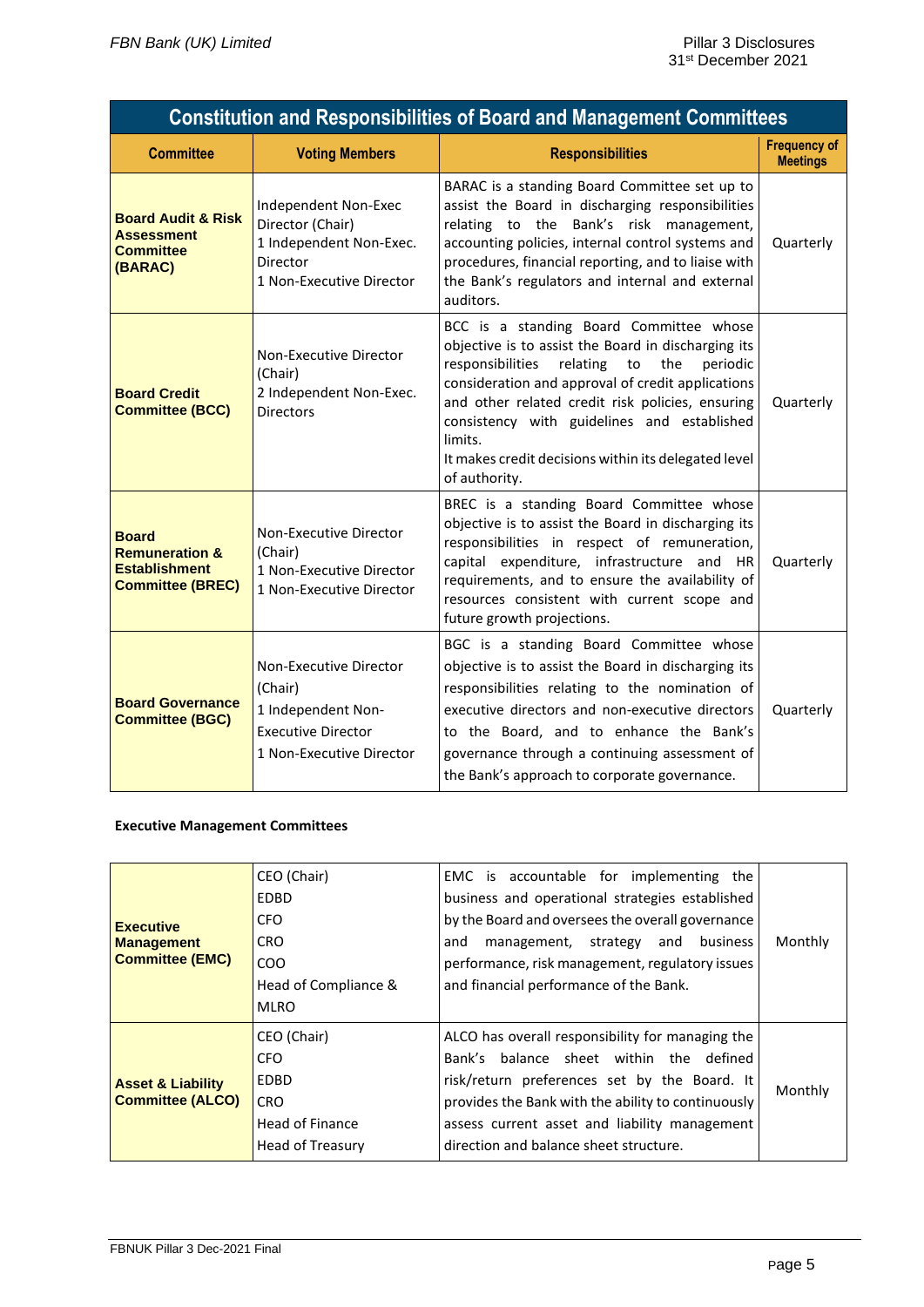| <b>Constitution and Responsibilities of Board and Management Committees</b>     |                                                                                                                                                                                                                                        |                                                                                                                                                                                                                                                                                                                                                                                                                                                                                                                                                                                           |                                        |  |
|---------------------------------------------------------------------------------|----------------------------------------------------------------------------------------------------------------------------------------------------------------------------------------------------------------------------------------|-------------------------------------------------------------------------------------------------------------------------------------------------------------------------------------------------------------------------------------------------------------------------------------------------------------------------------------------------------------------------------------------------------------------------------------------------------------------------------------------------------------------------------------------------------------------------------------------|----------------------------------------|--|
| <b>Committee</b>                                                                | <b>Voting Members</b>                                                                                                                                                                                                                  | <b>Responsibilities</b>                                                                                                                                                                                                                                                                                                                                                                                                                                                                                                                                                                   | <b>Frequency of</b><br><b>Meetings</b> |  |
| <b>Compliance and</b><br><b>Risk Management</b><br><b>Committee</b><br>(CARMCO) | CRO (Co-Chair)<br>Head of Compliance (Co-<br>Chairs,<br>CEO<br>CO <sub>O</sub><br><b>EDBD</b><br><b>Head of Financial Crime Risk</b><br>(Deputy MLRO)<br><b>Head of Operational Risk</b><br>Head of Governance &<br>Internal Controls; | CARMCO<br>general<br>control<br>has<br>risk<br>and<br>responsibilities across all risk domains excluding<br>credit, market, liquidity and capital risk-related<br>issues. Duties include to protect the Bank from<br>reputational damage, financial loss or regulatory<br>penalties by ensuring appropriate conduct by all<br>employees with the interests of the client and<br>market integrity; and to maintain robust financial<br>crime prevention arrangements, in particular<br>relating to money laundering, terrorist financing,<br>bribery and corruption, sanctions violations. | Monthly                                |  |
| <b>Executive Credit</b><br><b>Committee (ECC)</b>                               | CEO (Chair)<br><b>CRO</b><br><b>CFO</b><br><b>EDBD</b><br><b>Head of Credit Analysis</b><br><b>Head of Credit Monitoring</b><br>& Control                                                                                              | ECC reviews sanctions or declines credit<br>applications within its level of authority. Makes<br>recommendations to the BCC and the Board.                                                                                                                                                                                                                                                                                                                                                                                                                                                | Weekly or<br>as<br>necessary           |  |
| <b>Project Steering</b><br><b>Committee (PSC)</b>                               | COO<br>Director of Strategy<br>Head of BTO<br>Head of Operational Risk<br>Head of IT<br><b>Head of Finance</b><br><b>Head of Operations</b>                                                                                            | PSC has responsibility for bringing to fruition<br>strategic projects in relation to business<br>transformation<br>digitalization,<br>automation,<br>information technology and cyber security, and<br>other significant change initiatives.                                                                                                                                                                                                                                                                                                                                              | Monthly                                |  |
| <b>Financial Crime</b><br><b>Prevention</b><br><b>Committee (FCPC)</b>          | EDBD (Chair)<br>CEO<br>Head of Compliance &<br>MLRO or designate<br>Head of Financial Crime Risk<br>(Deputy MLRO)                                                                                                                      | FCPC is an ad-hoc committee set up to provide a<br>dedicated governance forum for the assessment<br>of Financial Crime risks while ensuring the quality<br>of the assessment process and effectiveness of<br>controls to mitigate risks.                                                                                                                                                                                                                                                                                                                                                  | Fortnightly<br>or as<br>necessary      |  |

# <span id="page-13-0"></span>3.2 Board of Directors

The Board of Directors of the Bank has the ultimate responsibility for ensuring that the Bank's capital and liquidity adequacy.

The Board of the Bank incorporates a wide range of experience and diversity to ensure that the appropriate level of expertise and knowledge is applied to the Bank's management. The Board has a key function of oversight and of challenging the Bank's executive management, to ensure effective decision-making and ensure that the best interests of all stakeholders are met.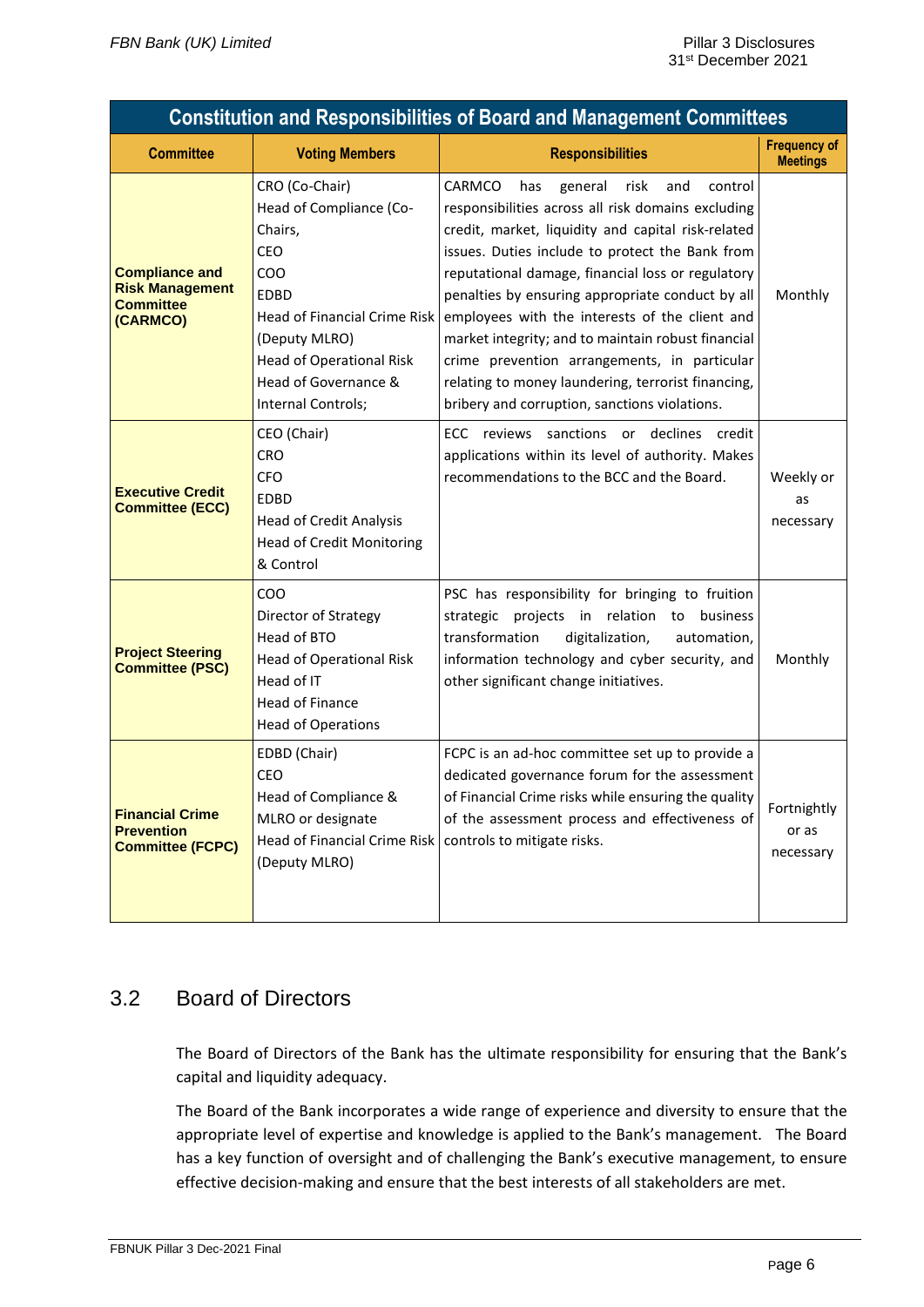The Board is composed of the Non-Executive Chairman, three Non-Executive Directors, the Chief Executive Officer, the Chief Financial Officer and the Executive Director Business Development.

| <b>Name</b>                        | <b>Role</b>                                    | No of<br><b>Directorships</b> |
|------------------------------------|------------------------------------------------|-------------------------------|
| Ove Hassan-Oduluke, MFR            | Chairman, Non-Executive Director               | 7                             |
| Samuel Oladipupo Aiyere            | Chief Executive Officer                        | 3                             |
| Dr Adesola Kazeem Adeduntan        | Non-Executive Director                         | 6                             |
| Olalekan Adelekan                  | <b>Executive Director Business Development</b> |                               |
| Jeremy Patrick Stewart Crawford CB | Independent Non-Executive Director             | 5.                            |
| David Tunde Davis                  | Executive Director, Chief Financial Officer    | 3                             |
| Dr Oyindasola Oluremi Oni          | Non-Executive Director                         | 4                             |
| <b>Geoffrey Scott Russell</b>      | Independent Non-Executive Director             |                               |

# <span id="page-14-0"></span>3.3 Other Governance Tools

### **Three Lines of Defence Model**

FBNBank UK recognises and promotes the importance of internal controls in accordance with the practices of the 'three lines of defence' model including the business unit, oversight unit and audit units. These three units work together as follows:

- a) Business/functional unit (first line of defence): The business unit has ownership, and accountability for risks and controls and isresponsible for identifying and managing risk. There is an internal separation of duties between operators and supervisors;
- b) Oversight unit (second line of defence): The Chief Risk Officer (CRO), the Head of Compliance and the Anti-Money Laundering Reporting Officer, supported by their staff, advise, monitor and test the activities of the business units and assess and report on whether the business units comply with relevant laws, regulations and the Bank's policies and procedures; and
- c) Audit unit (third line of defence): The internal audit function (in conjunction with BARAC) is responsible for assessing the adequacy of internal controls and providing advice to the Board to ensure that the Bank has effective internal control systems.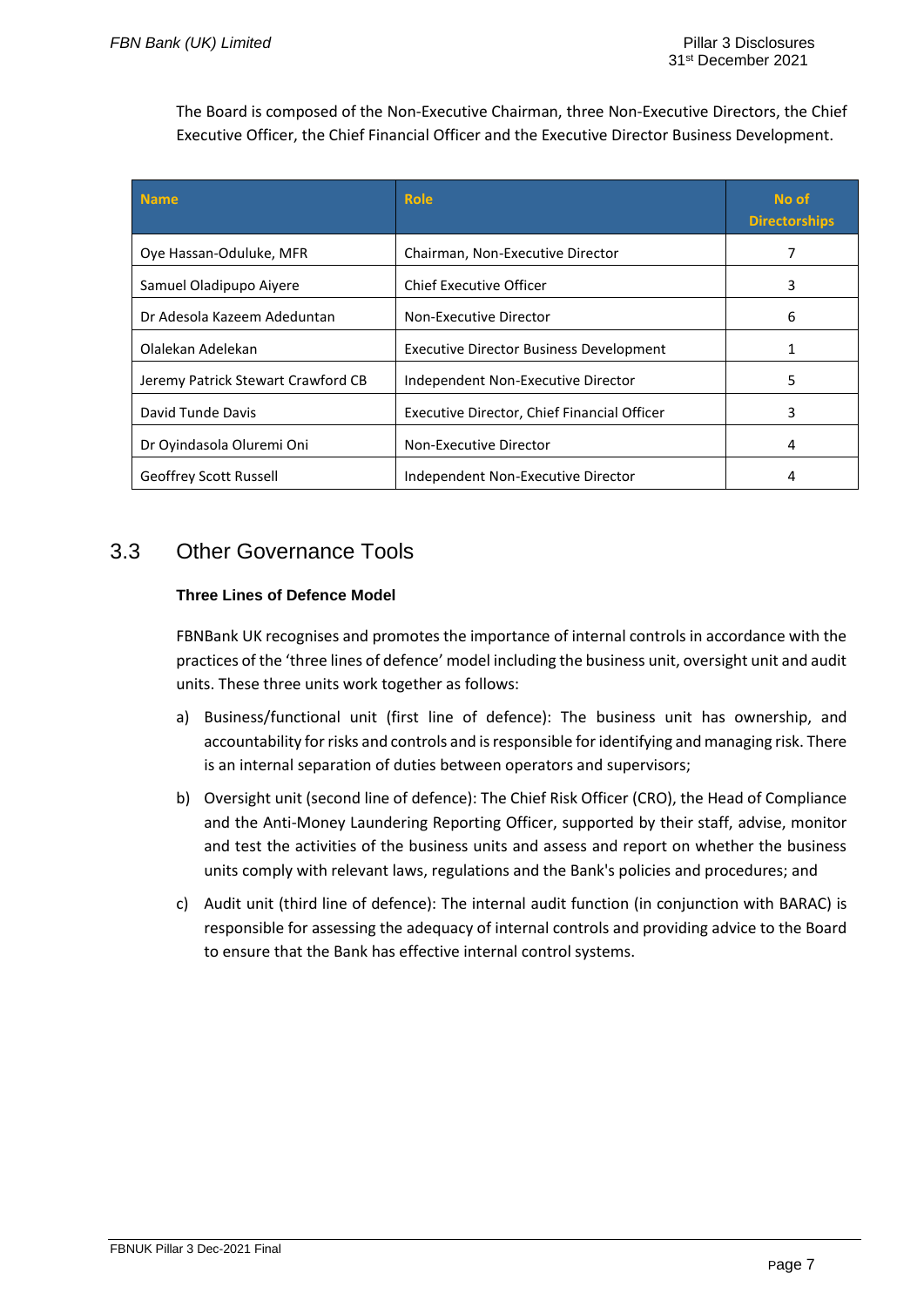



### <span id="page-15-0"></span>**4 Risk Management**

Risk is inherent in the Bank's business and activities. Our ability to identify, assess, monitor and manage each type of risk to which the Bank is exposed is an important feature in our financial soundness, performance, reputation and future prospects.

The Board determines the overall risk strategy for the Bank. The Bank's risk appetite is set out in its Risk Appetite Statement (RAS). This articulates the nature and extent of the material risks that the Bank is prepared to accept in order to meet its strategic objectives, business plan and regulatory obligations. These parameters are applied in setting the strategic plan, business plan and budgets.

The main risks arising from FBNBank UK's financial instruments are credit risk, market risk and liquidity risk. Market risk includes interest rate risk and foreign currency risk. Apart from these risks, the Bank is also exposed to such other risks as legal risk, regulatory risk, conduct risk, Libor transition risk, and financial risk from climate change.

Management reviews and agrees policies for managing each of these risks. These are summarised below.

### <span id="page-15-1"></span>4.1 Credit Risk

Credit risk is the risk that financial loss arises from the failure of a customer or counterparty to meet its obligation under a contract. It arises principally from the Bank's lending, trade finance and treasury activities. Internal controls are in place within FBNBank UK's credit function which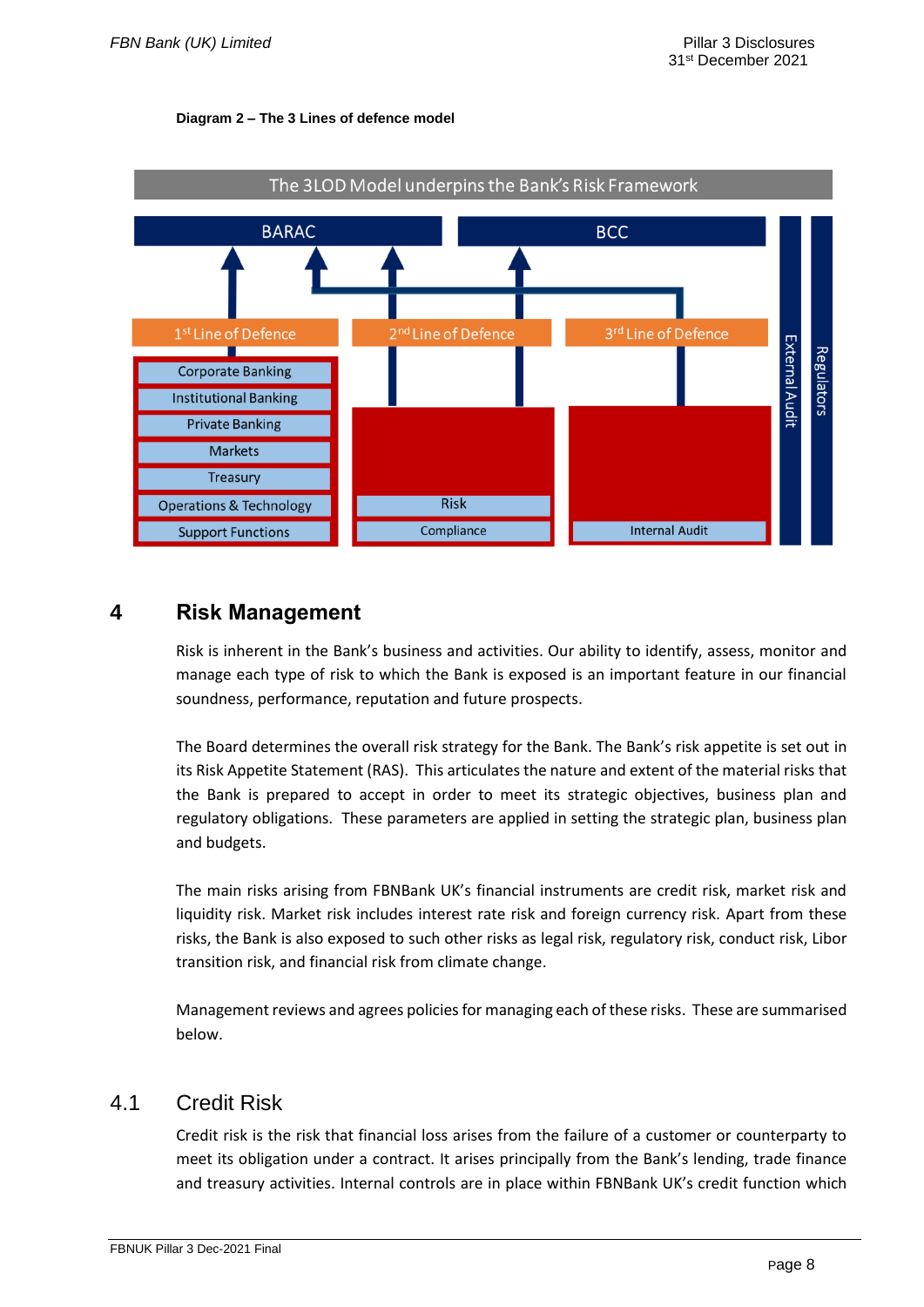are designed to ensure that loans are advanced in accordance with the Bank's credit policy and that drawn facilities are monitored on a regular basis by the appropriate level of management.

Credit risk comprises counterparty risk, settlement risk and concentration risk.

The dominant business lines for FBNBank UK are trade finance-related, within which transactions tend to be short-term and routine and market-standard in nature, with inherent structural and documentary protections. The credit environment remained volatile over the greater part of the year, with most of the Bank's clients having been adversely impacted by various market developments, including the continuing impact of COVID-19, low oil prices and the scarcity of FX, in our key SSA markets.

The Bank reviews its risk appetite annually, or more frequently if changing environments trigger a review. Our focus remains on delivering a prudent and effective response to the challenges arising, including strengthening credit processes and enhancing credit monitoring, whilst adhering to regulatory directives.

The Bank continues to place emphasis on strengthening its credit risk architecture and framework to enhance its ability to respond upon the detection of early warning signals, and its surveillance. In this regard the Bank successfully migrated to the Moody's CreditLens Platform

### **Credit Risk Management**

As Credit Risk is the largest risk faced by the Bank, the effectiveness of its credit risk function is paramount.

FBNBank UK's Credit Committees are responsible for the control and management of credit risk. At Board level this includes the review of policies and portfolio management; whilst at Executive Credit Committee the focusis on approving credit recommendations or making recommendations to the Board, and the delivery and enhancement of the credit risk management framework.

The credit risk management framework is designed to ensure that adequate systems, procedures and policies are in place, and establishes lending authority levels, sets the risk appetite and the monitoring of performance against it. This includes portfolio risk management, risk modelling and a stress testing framework. Both second and third lines of defence assess the effectiveness of the related controls and processes.

In addition, the ECC has the following primary responsibilities:

- 1. To ensure consistency and alignment in credit risk management, including strict adherence to credit risk policies and procedures, risk acceptance criteria, and single obligor limits, deploying "best practice" risk management tools and risk reporting.
- 2. To consider, approve or decline all such new credit risk proposals within its delegated authority, ensuring that relevant policies and procedures have been followed and making an assessment as to the acceptability of the credit risk and its conformity with the Bank's risk appetite.
- 3. To consider, approve or decline all annual reviews of existing transactions and/or excess positions, within its delegated authority.
- 4. To review the overall credit risk portfolio of the Bank, actual positions versus limits, and risk acceptance statements.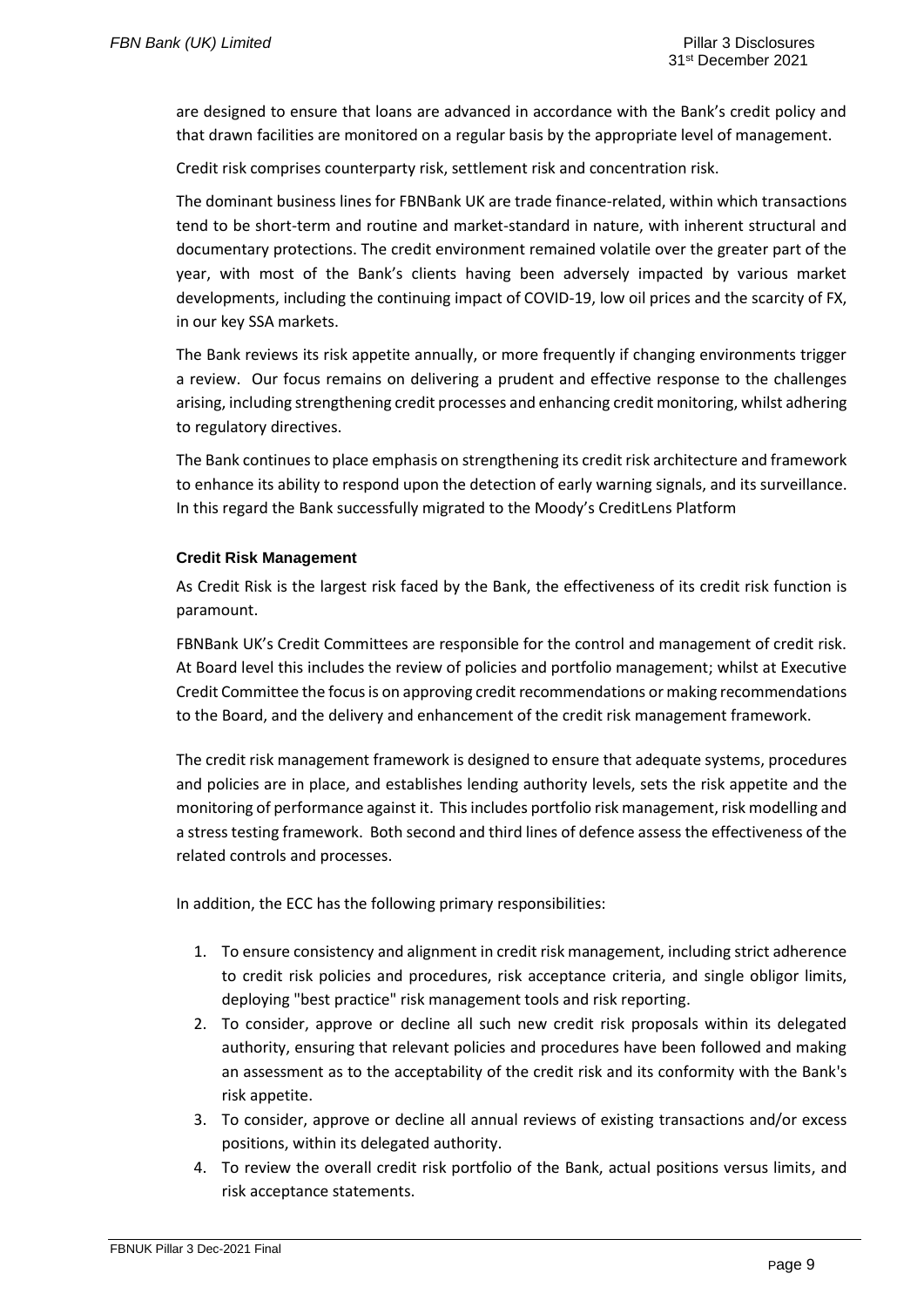5. To review the performance of exposures that are exposed to Credit Risk on a monthly basis. The Bank reports late payments, accounts in arrears and non-performing loans regularly, assessing the appropriate stage classification for impairment and impairment provisions under IFRS 9. The Bank also assesses the appropriate remedial management and/or recovery strategy.

### **Credit Risk Assessment**

The exposure to Credit Risk is managed by undertaking an analysis of the ability of borrowers to meet their obligations using an internal credit rating system. The Bank has implemented an approved system in order to guide risk assessments where the borrower does not have an external rating.

Not only the counterparties are assessed but also the markets and the countries in which counterparties conduct business. Counterparty limits and country limits are established prior to the advancement of any facilities. The Bank also has policies on the levels of collateral that are required to secure facilities where relevant.

In instances where not only the borrowers but also related entities have obtained facilities, the total exposure on a group basis is considered in determining credit risk and single obligor exposure. Internal single obligor limits on a single and group customer basis are also set. The Bank also uses credit risk mitigation to reduce the credit risk of exposures.

### **Performance**

At 31<sup>st</sup> December 2021, the Bank's maximum exposure to credit risk was £2,869m, of which £24.1m was deemed to be in default. These amounts include all financial assets, undrawn irrevocable loans and trade commitments, and derivatives.

The following table shows the value of exposures at the end of the year and the average exposure during the year. The balance sheet increased by 13.8%, predominantly driven by growth in the corporate book which includes institutional exposures from non-equivalent regimes.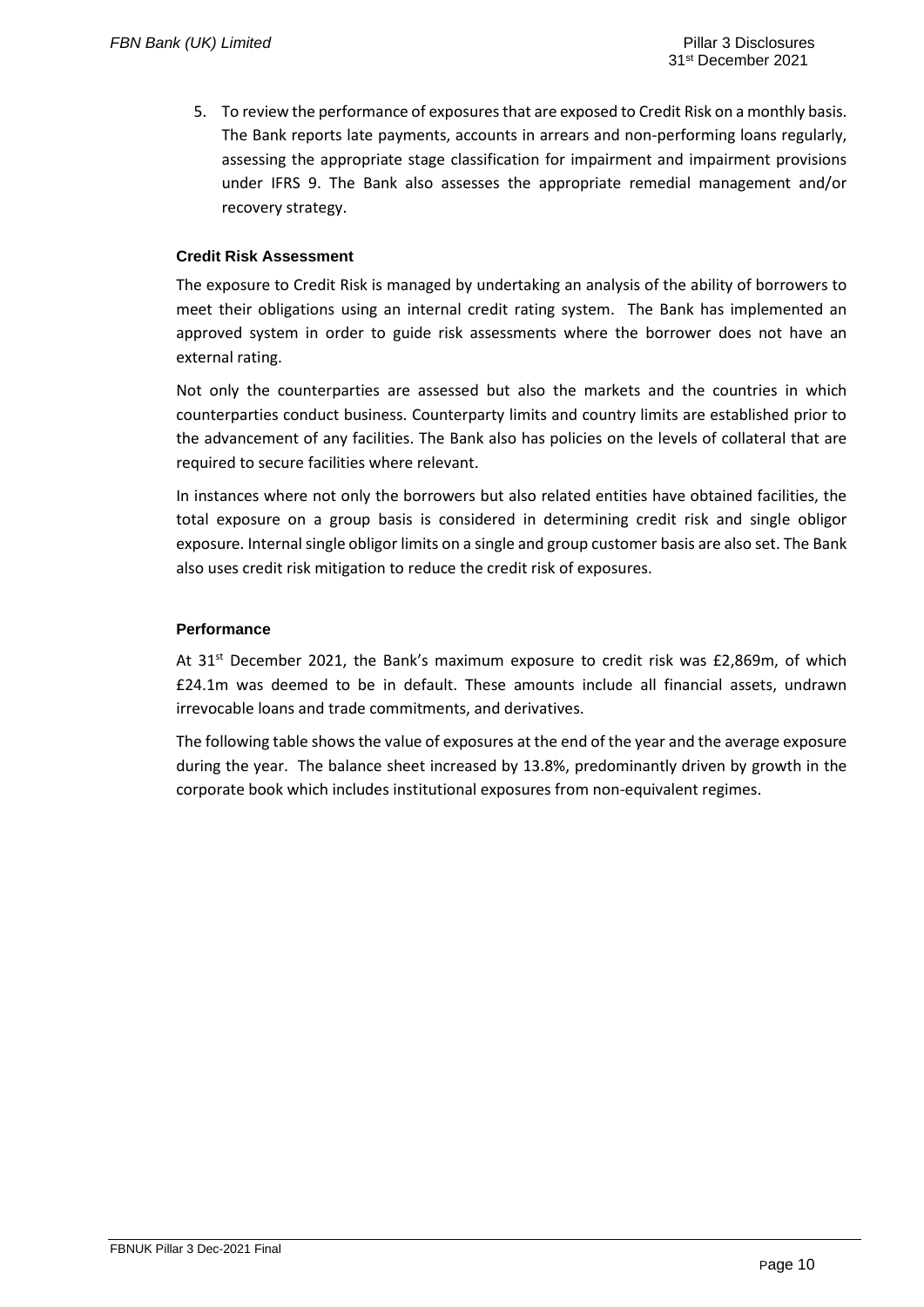#### **Table 1: Total and average net amount of exposures**

|                 | <b>Exposure Class</b>                | <b>Net value of</b><br>exposures at the<br>end of 2021<br>£000 | <b>Average net</b><br>exposures over<br>2021<br>£000 |
|-----------------|--------------------------------------|----------------------------------------------------------------|------------------------------------------------------|
| 16 <sub>1</sub> | Central governments or central banks | 1,064,170                                                      | 1,056,707                                            |
|                 | 19   Multilateral development banks  | 450,493                                                        | 426,609                                              |
|                 | 21 Institutions                      | 68,683                                                         | 77,769                                               |
| 22              | Corporates                           | 1,147,082                                                      | 998,019                                              |
| 23              | Of which: SMEs                       | 17,744                                                         | 20,124                                               |
|                 | 24 Retail                            | 2,250                                                          | 2,264                                                |
|                 | 26 Secured by real estate property   | 101,948                                                        | 96,922                                               |
| 27              | Of which: SMEs                       | 3,688                                                          | 2,890                                                |
|                 | 28 Exposures in default              | 24,078                                                         | 26,173                                               |
| 34              | <b>Other Exposures</b>               | 10,725                                                         | 11,295                                               |
|                 | 35 Total standardised approach       | 2,869,429                                                      | 2,695,759                                            |
|                 | 36 Total                             | 2,869,429                                                      | 2,695,759                                            |

\* The exposure value is gross exposure (before netting of provisions).

\* The exposure value includes counterparty credit risk.

The average net exposure over 2021 is a simple average of the exposures at the end of 2021 and 2020.

#### **Table 2: Geographical breakdown of exposures**

|                                           | <b>UK</b><br>£000s | <b>Africa</b><br>£000s | <b>Europe</b><br>£000s   | <b>North America</b><br>£000s | <b>Other</b><br>£000s |
|-------------------------------------------|--------------------|------------------------|--------------------------|-------------------------------|-----------------------|
| 7 Central governments or central banks    | 173,806            | 171,175                |                          | 719,188                       |                       |
| 8 Regional governments or local authoriti |                    |                        |                          |                               |                       |
| 9 Public sector entities                  |                    |                        | -                        |                               |                       |
| 10 Multilateral development banks         |                    | 156,147                | -                        |                               | 294,347               |
| 11 International organisations            |                    |                        | $\overline{\phantom{0}}$ |                               |                       |
| 12 Institutions                           | 5,834              | 5,173                  | 8,271                    | 20,616                        | 12,765                |
| 13 Corporates                             | 28,078             | 974,882                | $\overline{\phantom{0}}$ |                               | 143,076               |
| 14 Retail                                 | 280                | 1,969                  | -                        |                               |                       |
| 15 Secured by real estate property        | 24,110             | 69,101                 | 519                      | 418                           | 7,800                 |
| 16 Exposures in default                   |                    | 1,872                  | 19,694                   |                               | 2,511                 |
| 22 Other Exposures                        | 10,725             |                        |                          |                               |                       |
| 23 Total standardised approach            | 242,833            | 1,380,321              | 28,485                   | 740,222                       | 460,499               |
| 24 Total                                  | 242,833            | 1,380,321              | 28,485                   | 740,222                       | 460,499               |

\*This table includes off-balance exposures but excludes derivatives. Multilateral development banks are reported by location of their head office.

FBNBank UK continues to provide banking services to existing and new customers with business interests spanning Africa, Europe and the rest of the world.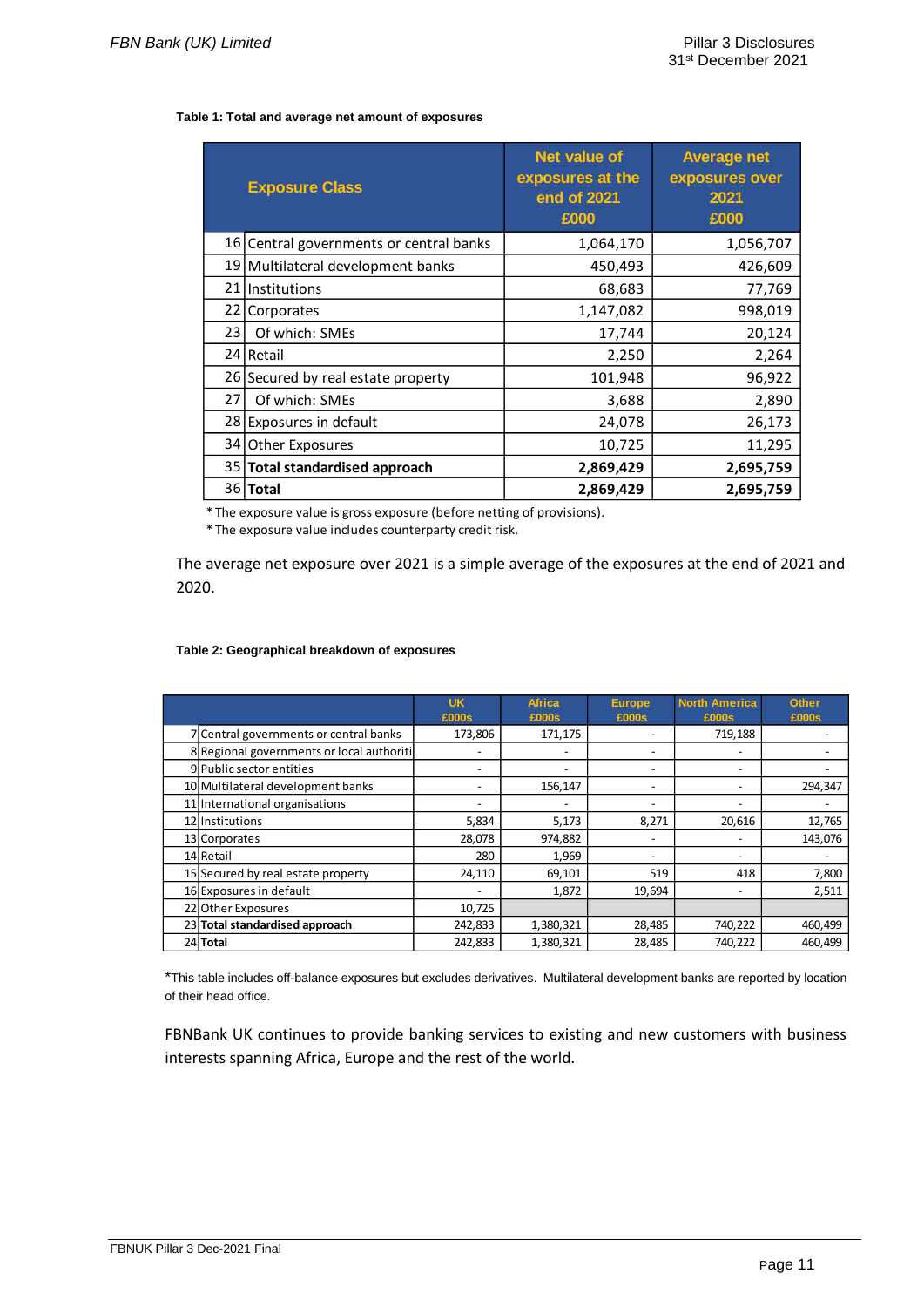#### **Table 3: Concentration of exposures by industry or counterparty types**

| £000's                                 | <b>Multilateral</b><br>stitutions<br>development banks,<br>reigns,<br>cial<br>Finan<br>Sover | Agriculture, forestry and<br>fishing | Quarrying<br>and<br>Mining: | Manufacturing | wholesale and retail trade | storage<br>$\frac{1}{2}$<br>Transport | <b>Pure</b><br>communication<br>Information | Real estate activities | Other  | Total     |
|----------------------------------------|----------------------------------------------------------------------------------------------|--------------------------------------|-----------------------------|---------------|----------------------------|---------------------------------------|---------------------------------------------|------------------------|--------|-----------|
| 7 Central governments or central banks | 1,025,586                                                                                    |                                      |                             |               |                            |                                       |                                             |                        |        | 1,025,586 |
| 10 Multilateral development banks      | 450,493                                                                                      |                                      |                             |               |                            |                                       |                                             |                        |        | 450,493   |
| 12 Institutions                        | 52,658                                                                                       |                                      |                             |               |                            |                                       |                                             |                        |        | 52,658    |
| 13 Corporates                          | 607,238                                                                                      | 16,957                               | 96,638                      | 102,457       | 35,560                     | 14,899                                | 41,827                                      | 2,086                  |        | 917,661   |
| 14 Retail                              |                                                                                              |                                      |                             |               |                            |                                       |                                             |                        | 2,250  | 2,250     |
| 15 Secured by real estate property     |                                                                                              |                                      |                             |               |                            |                                       |                                             | 96,314                 |        | 96,314    |
| 16 Exposures in default                |                                                                                              |                                      |                             | 19,694        |                            |                                       |                                             | 4,384                  |        | 24,078    |
| 22 Other Exposures                     |                                                                                              |                                      |                             |               |                            |                                       |                                             |                        | 10,724 | 10,724    |
| 23 Total standardised approach         | 2,135,975                                                                                    | 16,957                               | 96,638                      | 122,151       | 35,560                     | 14,899                                | 41,827                                      | 102,784                | 12,974 | 2,579,765 |
| 24 Total                               | 2,135,975                                                                                    | 16,957                               | 96,638                      | 122,151       | 35,560                     | 14,899                                | 41,827                                      | 102,784                | 12,974 | 2,579,765 |

The above sector and geographical analyses include cash at bank and in hand, loans and advances to banks and to customers, and financial investments measured at amortised costs and fair value through the profit or loss.

The Bank extends credit facilities to high quality rated and unrated counterparties. A large percentage of the Bank's total financial assets was to high quality financial institutions, the majority of which had ratings of between A and AAA.

Total trade-related exposure was £229m (2020: £150m) against which the Bank held cash collateral of £75m (2020: £135m). In addition, FBNBank UK had collateral of £560m (2020: £457m) in respect of other credit exposures.

#### **Table 4: UK CR1A Maturity of exposures**

The table below shows the residual maturity breakdown of the Bank's exposure classes at  $31<sup>st</sup>$ December 2021.

|                       |                     | <b>Net Exposure Value</b> |                                            |         |             |                              |              |  |  |  |
|-----------------------|---------------------|---------------------------|--------------------------------------------|---------|-------------|------------------------------|--------------|--|--|--|
| <b>Exposure class</b> |                     | On demand                 | $> 1$ year $\leq 5$ years<br>$\leq$ 1 year |         | $> 5$ years | <b>No stated</b><br>maturity | <b>Total</b> |  |  |  |
|                       |                     | £'000                     | £'000                                      | £'000   | £'000       | £'000                        | £'000        |  |  |  |
|                       | LLoans and advances | 218.786                   | 759.305                                    | 144.926 | 84,135      | 12,910                       | 1,220,061    |  |  |  |
|                       | 2 Debt securities   |                           | 971.114                                    | 373,394 | 4,470       |                              | 1,348,979    |  |  |  |
|                       | 24 Total            | 218,786                   | 1,730,419                                  | 518,320 | 88,605      | 12,910                       | 2,569,040    |  |  |  |

<span id="page-19-0"></span>\* Exposures are not reported net of provisons and exclude the 'other'7 exposure class.

### 4.2 Market Risk

Market Risk is defined as the risk that movements in market prices (such as interest rates, foreign exchange rates and the market value of financial instruments) lead to a reduction in either the Bank's earnings or capital.

The objective of our management of Market Risk is to maintain market risk exposures within acceptable parameters, whilst optimising the return on risk. Market Risk stems from the Bank's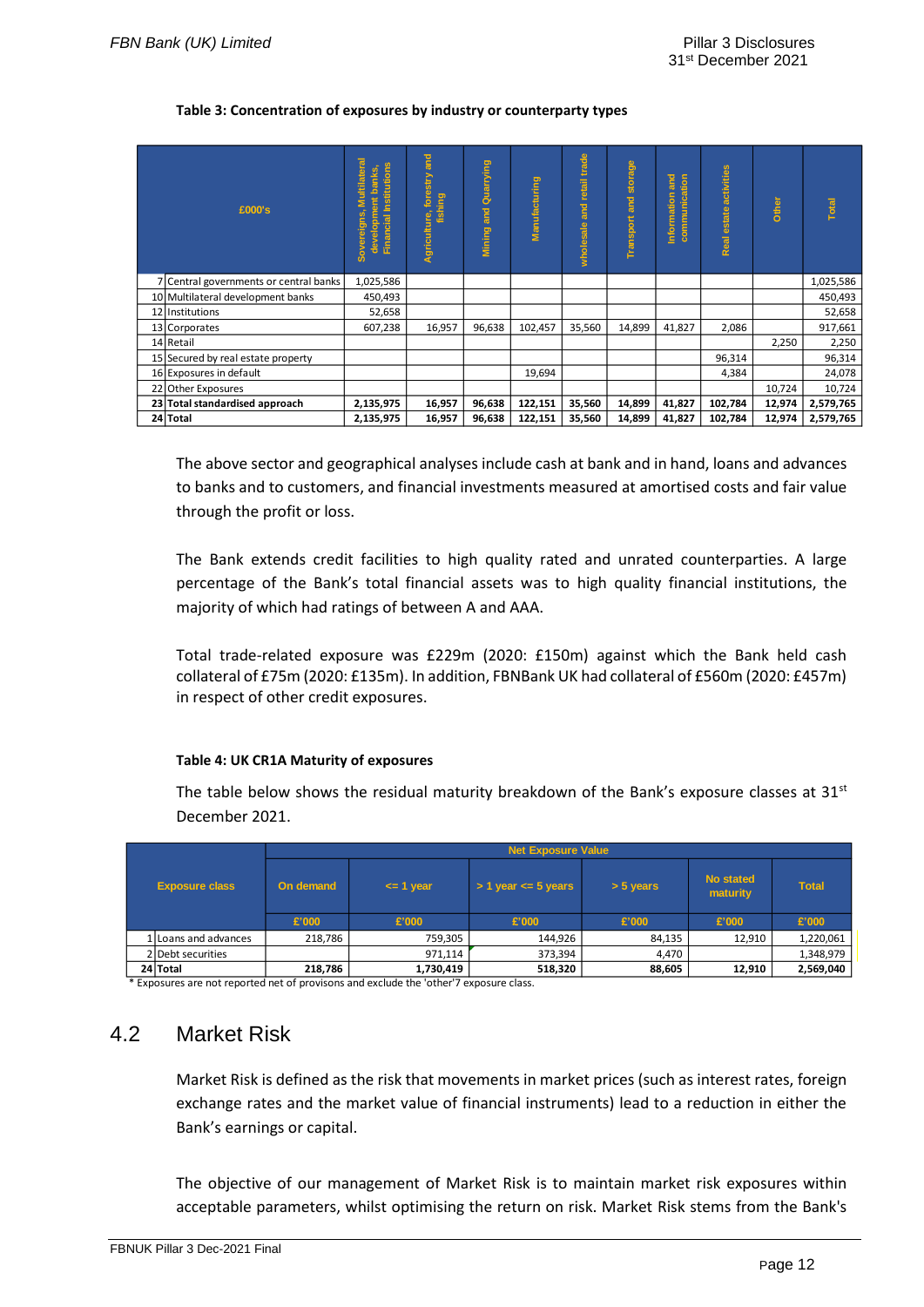loan portfolio, securities holding, bond trading positions in the trading book and foreign exchange risk positions in the whole balance sheet. The Bank does not own or trade any equity products and does not take positions in commodity markets. Foreign exchange currency risk is covered below.

The Bank has a small trading book portfolio referred to as 'the Markets business' which operates within the 'small trading book' definition (exposure should be less than 5% of total assets and €20m as at 31<sup>st</sup> December 2021, although the regulatory limit increased to £44m from 1<sup>st</sup> January 2022. It includes Eurobond trading (market-making in Nigerian, Angolan and Ghanaian Eurobonds for mainly Nigerian institutional clients), investments in Nigerian treasury/open market operation bills (carry trades) where FBNBank UK invests in NGN-denominated T-Bills (which the position hedged). The Bank also undertakes execution of Non-Deliverable Forwards (NDFs) for FBN Group companies and offshore counterparties. The risk on positions relating to these products is covered under standardised credit risk, counterparty and credit valuation adjustments.

Market Risk comprises four types of risk: interest rate risk, foreign currency risk, equity position risk and commodity position risk. FBNBank UK's exposure to Market Risk is primarily to foreign currency risk and interest rate risk. Interest Rate Risk in the Banking Book is described in the succeeding section.

### <span id="page-20-0"></span>4.3 Interest Rate Risk in the Banking Book

Interest rate risk in the banking book is the risk of an adverse impact to earnings or capital due to changes in market interest rates. It arises in FBNBank UK due to its holding of a combination of fixed and variable rate assets and liabilities arising during the normal course of business.

The Bank has a low-risk appetite for IRRBB. The Bank monitors IRRBB by applying the two 200 basis point shocks as well as evaluating the impact of IRRBB under the six shock scenarios to assess the changes in the economic value of equity on a monthly basis, as recommended by its regulators.

These scenarios are regularly reviewed at the monthly ALCO committee, against the Bank's risk appetite metrics which are set to ensure that Bank plans to remain well within the regulatory threshold of a 15% decline economic value of Tier 1 capital. The Bank uses natural hedges, careful management of the re-pricing profile of assets and liabilities on the balance sheet, as well as the hedging of income to manage earnings volatility as a result of foreign exchange rate risk.

### **Interest Rate Sensitivity Analysis**

Interest rate sensitivity analysis has been performed on the net cash flow interest rate risk exposures as at the reporting dates. A range of possible upward/downward movements in 200 basis points based on the Bank of England yield curves has been assumed for the different currencies. If all other variables are held constant, the tables below present the likely impact on the Bank's profit or loss.

**Table 5 - Interest Rate Sensitivity 200bp Parallel Shift**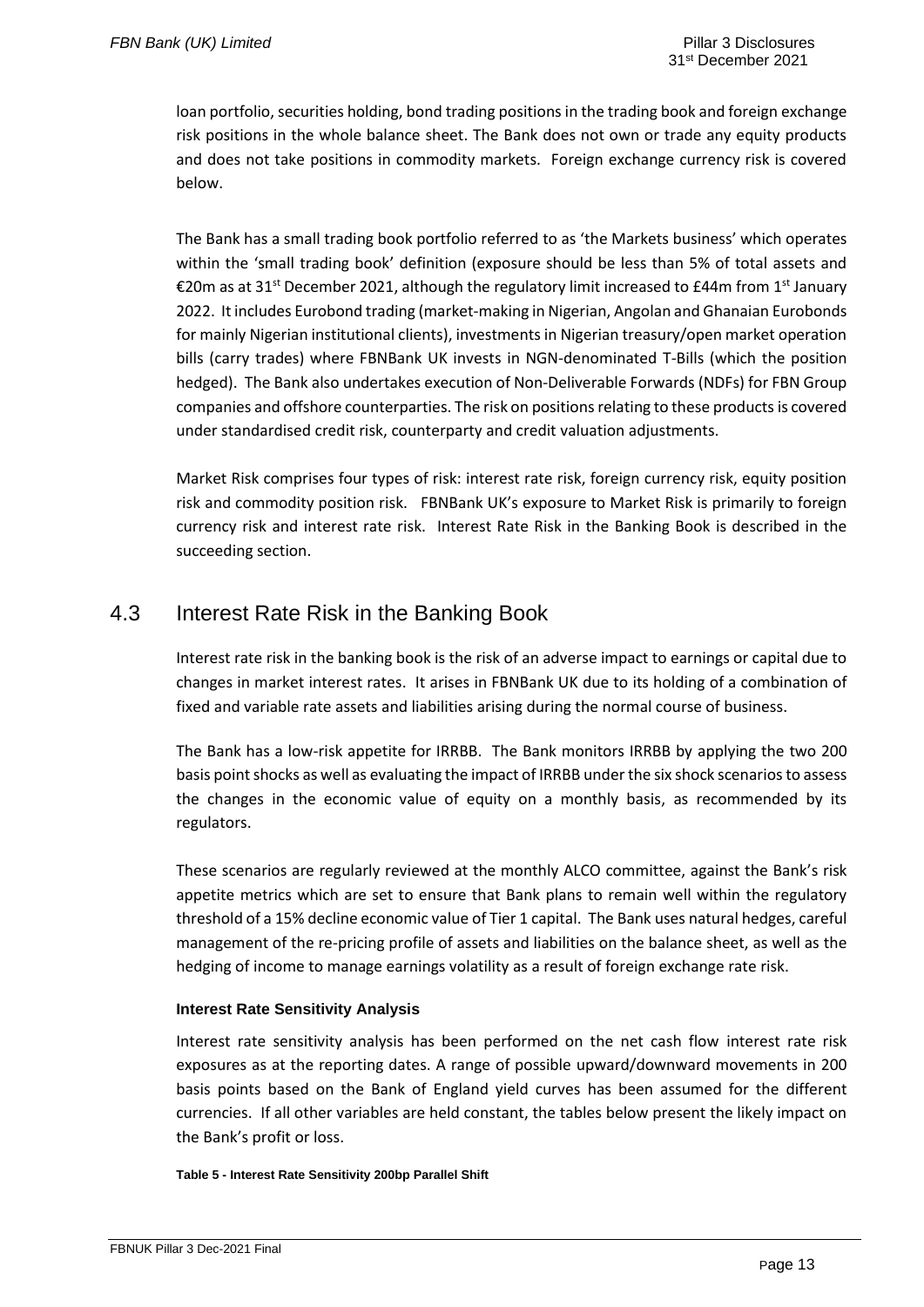| Sensitivity of projected net interest income to parallel 200 bp increase<br>interest rate shock for a one-year forecasting period | E000  | 200 bp decrease<br><b>£000</b> |
|-----------------------------------------------------------------------------------------------------------------------------------|-------|--------------------------------|
| 31st December 2021                                                                                                                | 5.746 | (5,532)                        |

### **Foreign Currency Risk**

Foreign currency risk arises from normal banking activities, particularly from the receipt of deposits and the placement of funds denominated in foreign currencies. It is the policy of FBNBank UK to match the currencies of its assets and liabilities as far as practicable. It is also the policy of FBNBank UK to adhere to the limits laid down by the Board in respect of its "overall net open position". The tables below give details of the FBNBANK UK's net foreign currency exposures at 31<sup>st</sup> December 2021, as a basis for disclosing the Bank's foreign currency sensitivity analysis.

### **Foreign Currency Sensitivity**

Foreign currency sensitivity analysis has been performed on the foreign currency exposures inherent in FBNBank UK's financial assets and financial liabilities at the reporting dates presented, net of FX derivatives. The Bank is exposed to daily currency rate movements; this exposure is mitigated through its balance sheet hedging operations. All positions are subject to continuous monitoring. Restrictions and enforced stop-loss rules are placed on the maximum position allowed in each currency.

Under the regulatory capital requirements for Market Risk, the Bank is required to calculate its foreign exchange financial position risk in order to ensure capital is set aside for exchange rate movements.

### **The GBP/US\$ rate**

GBP weakened against US\$ towards the end of the year. This had the impact of increasing RWAs and thus reducing the capital ratios. The Bank, however, actively manages its capital to ensure it remains above the regulatory requirements while creating the capacity to hold further assets. Exchange rates are constantly monitored by the Finance and Treasury functions and relayed to the business to manage exposures.

### **Equity Position Risk**

This risk arises from adverse change in the price of stocks and shares. The Bank currently does not hold any financial instruments that use equity prices as part of their valuation for capital purposes; hence is not exposed to equity risk in its capital requirements. The Bank does from time to time, for credit risk management purposes, use shares as security for loans.

### **Debt Securities' Position Risk**

The risk arises from adverse changes in interest rates affecting the value of holdings of fixed interest-bearing instruments such as debt securities. Treasury, Risk and Senior management are closely involved in managing this risk. Controls and limits are set and maintained by the Risk department.

### **Commodity Position Risk**

This risk arises from adverse change in commodity prices. The Bank currently does not engage in commodity trading; hence it is not exposed to commodity risk. However, the Bank is involved with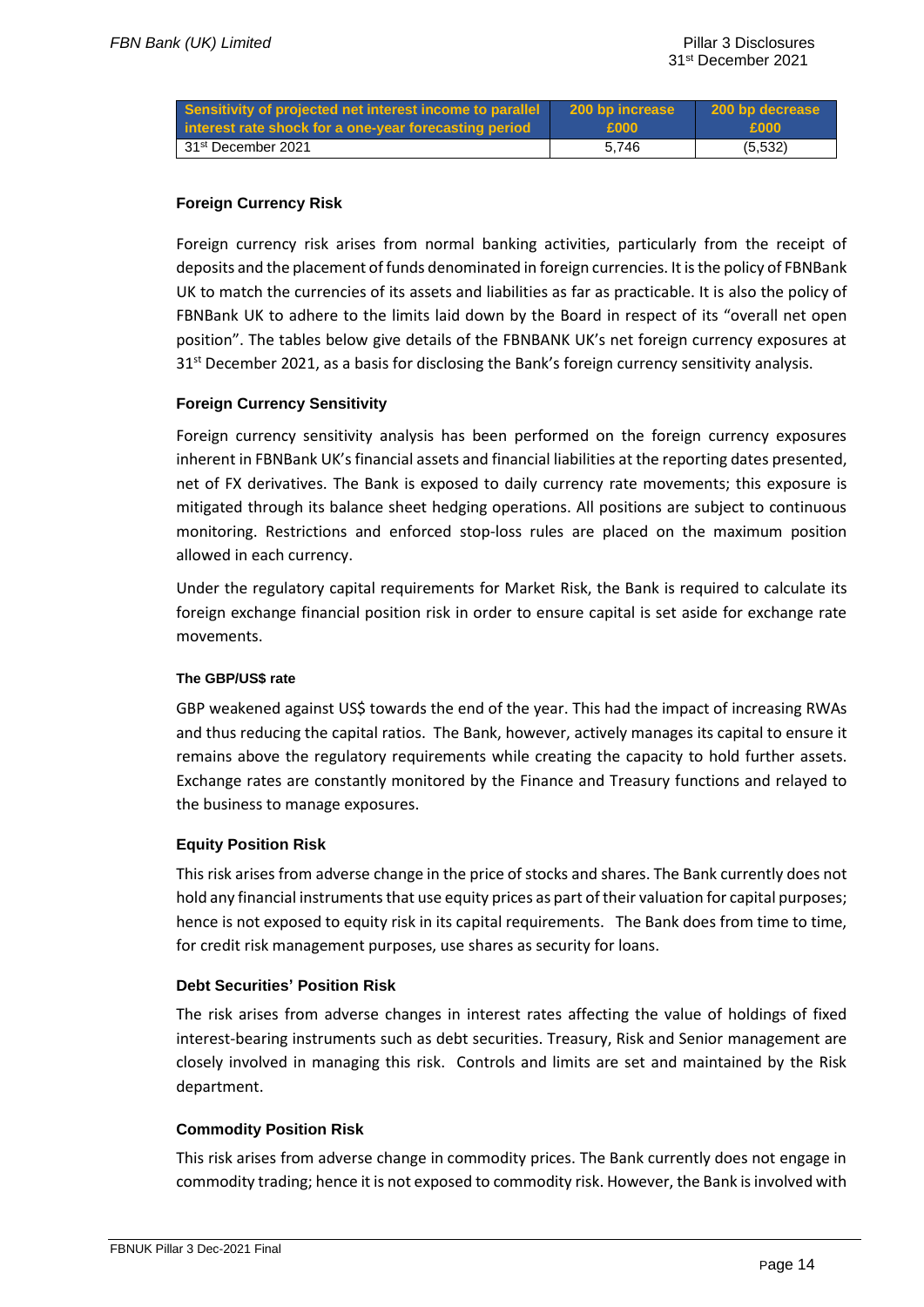financing commodities throughout the world and in these cases the commodity risk is taken by its customer; however, in all such cases the Bank assesses how the customer mitigates this risk.

## <span id="page-22-0"></span>4.4 Operational Risk

Operational Risk is defined as the risk of direct or indirect loss caused due to an event or action resulting from failure of internal processes, people and systems, or from external events. In other words, Operational Risk may be defined as any risk which is not Credit Risk, Market Risk, Liquidity Risk, strategic risk, compliance risk or reputational risk. There is an interconnection, however, between Operational Risk and other risks as these can materialise as a consequence of Operational Risk.

Major sources of Operational Risk include, but are not limited to, the outsourcing of activities; dependence on key suppliers; IT and information security; internal and external fraud; implementation of strategic change; non-compliance with regulations; process errors (e.g., in relation to the effectiveness of documentation, anti-money laundering/financial crime, or credit risk management); pandemics; external threats such as the loss of a critical site or cyber-attacks; and people.

Although overall responsibility for the management of the operational risk management framework rests with the Chief Risk Officer, on a day-to-day basis this is handled by the operational Risk team. Individual business areas, as the first line of defence, manage this risk through appropriate controls and loss mitigation actions, including the use of insurance where relevant. These include the application of appropriately-designed policies, procedures and internal controls to ensure Operational Risks are well mitigated.

A process is in place for the recognition, capture, root cause analysis and reporting of risk events. This process is used to help identify where process and control improvements are needed to reduce the recurrence of a risk event.

The Bank has adopted the Basic Indicator Approach to measure the financial impact of Operational Risk. Regulatory capital is calculated by taking a single risk-weighted multiple (15%) of the Bank's average of its last three years' gross operating income.

# <span id="page-22-1"></span>4.5 Liquidity and Funding Risk

Liquidity Risk is the risk of the Bank not being able to meet its payment obligations as and when they fall due. This may be caused by the Bank's inability to liquidate assets, to obtain funding to meet its liquidity needs, or by contractual mismatches between the timings on inflows and outflows.

The Bank manages its exposure to Liquidity Risk by ensuring that it holds a buffer of high-quality liquid assets that will enable it to meet its obligations as they fall due under normal and stressed conditions. The Bank also monitors the ratio of its longer dated assets to its capital and its longerterm funding in order to mitigate the risks deriving from maturity transformation.

Liquidity Risk is assessed periodically though the Individual Liquidity Adequacy Assessment Process ("ILAAP") carried out under the rules of the PRA. The ILAAP is analogous to the ICAAP and is designed to identify and manage all aspects of Liquidity Risk faced by the Bank as well as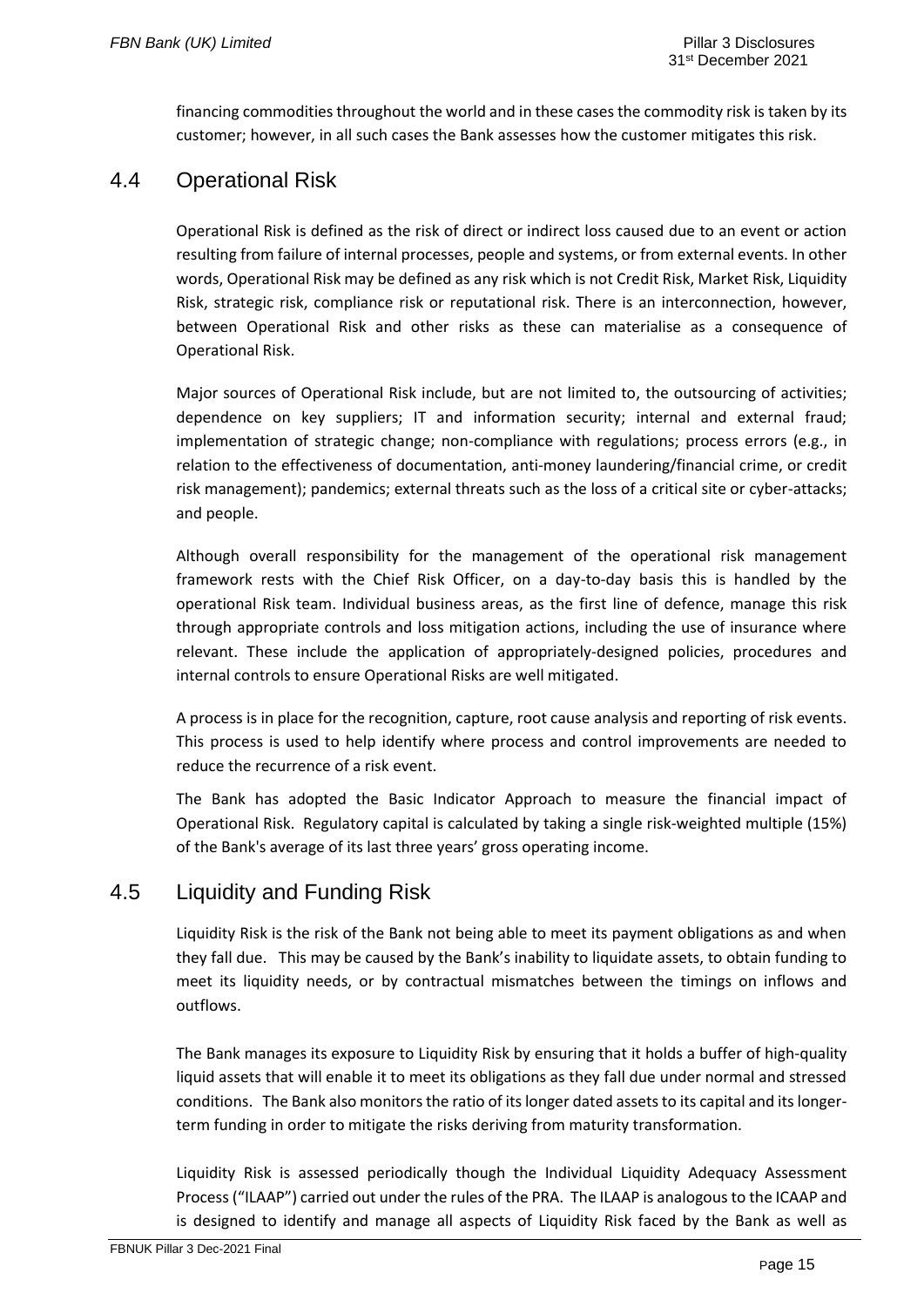regulatory liquidity requirements and the terms of the Individual Liquidity Guidance ("ILG") received from the PRA following its risk assessment and liquidity review.

The ILAAP assesses the minimum amount of liquidity FBNBank UK should hold and is used to inform the Board; it was last updated in March 2021. The ILAAP sets out the Liquidity Risk appetite and policies, and appropriate controls to enable compliance with this appetite. Liquidity Risk is managed by ALCO which oversees day to day Liquidity Risk management by the Bank's Treasury function. The Bank also runs liquidity stress testing on a weekly basis, which is circulated to the Senior Management Team.

ALCO also manages the liquidity structure of the Bank's assets, liabilities and commitments so that cash flows are appropriately balanced to ensure that all funding obligations are met when due and the required Liquidity Risk measures by the Board and by the PRA are not breached. The policy of the Bank is to match the cash flows by maturity and currency as far as practicable for all (and particularly large) exposures or placements.

Details of the Bank's liquidity coverage ratio ("LCR"), presented as rolling 12-monthly averages as at each quarter end, are given in the Key Metrics table in section 5. The liquidity buffer includes High Quality Liquid Assets ("HQLA") held to cover Pillar 2 risks. Banks are required to maintain a minimum LCR of 100% at all times, and FBNBank UK ensures that it has an LCR that exceeds this.

## <span id="page-23-0"></span>4.6 Other Principal Risks

### **Legal risk**

Legal risk is the risk of financial or reputational loss that may result from failure to adequately comply with legislation and regulation, failure to correctly document, enforce or adhere to contractual relationships, inadequate management of non-contractual rights, failure to meet our non-contractual obligations, and mismanagement of legal disputes for or against the Bank. The Bank has sought to mitigate the potential for legal risk by recruiting experienced personnel in key departments and establishing an in-house legal function to identify and manage exposure to legal risk. The Bank's in-house legal function manages legal risk through enforcement of legal policy, provision of legal training, advice on legal matters generally and undertaking the structuring, negotiation and documentation of designated transactions where specialist external counsel is not required.

### **Regulatory risk**

FBNBank UK assesses regulatory risk by considering existing rules as well as future regulatory requirements. The control environment across the Bank has been further strengthened during the year to mitigate the risk to earnings and capital created from a failure to comply with current laws, policies and procedures. The second line of defence provide regular checks and challenge to ensure business units remain compliant. The Bank considers regulatory risk in relation to the impact of new requirements on the Bank's ability to retain its banking licence and to operate across borders. FBNBank UK mitigates any potential detriment by taking a proactive approach to regulatory change, so that the Bank's readiness to operate is in line with emerging regulatory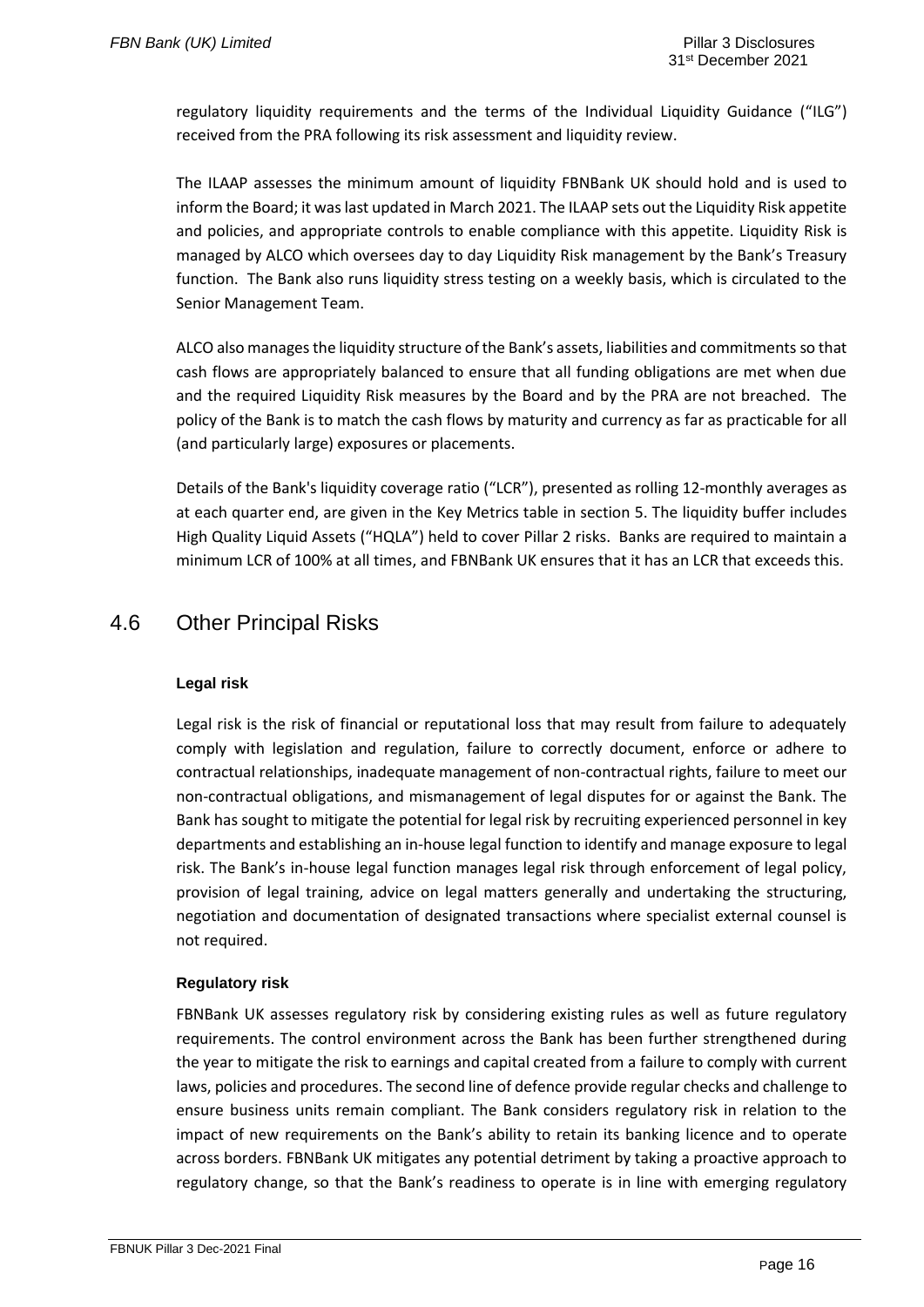expectations. This is demonstrated by the introduction of horizon-scanning as part of businessas-usual practice across the Bank.

### **Conduct risk**

Conduct risk is the risk of detriment to the Bank's customers, clients, markets or itself arising from inappropriate execution of its business activities. The Bank mitigates conduct risk by observing a strong compliance culture rooted in customer-centric corporate values. FBNBank UK aims to put customers at the heart of all decision-making. Its control environment is geared towards identifying, assessing and remediating areas where actions may create detriment. The first line of defence places emphasis on compliance with conduct rules and on treating the customer fairly.

### **Libor transition**

The Bank's LIBOR working group has continued to manage the transition from LIBOR to alternative risk-free rates. The Bank has successfully transitioned to these rates; this involved system changes, changes to financial reporting, and appropriate communications and negotiations with customers. The working group continues to provide regular updates to Executive and Board committees.

### **Financial risk of climate change**

The Bank has a process to capture the financial risks arising from climate change as part of its risk management processes to ensure the sustainability of its strategic objectives in the long term.

The Bank has implemented a robust risk management framework which will enable the Bank to identify, manage, monitor and report the impact of climate risk change on its activities in the short, medium and long term. This has involved setting a risk appetite and ensuring adequate governance structures to manage this risk whilst undertaking a continuous cycle of scenario analysis for ongoing measurement and outcomes. This will be disclosed in future Pillar 3 Disclosures in greater detail as legislation and regulatory guidance are developed.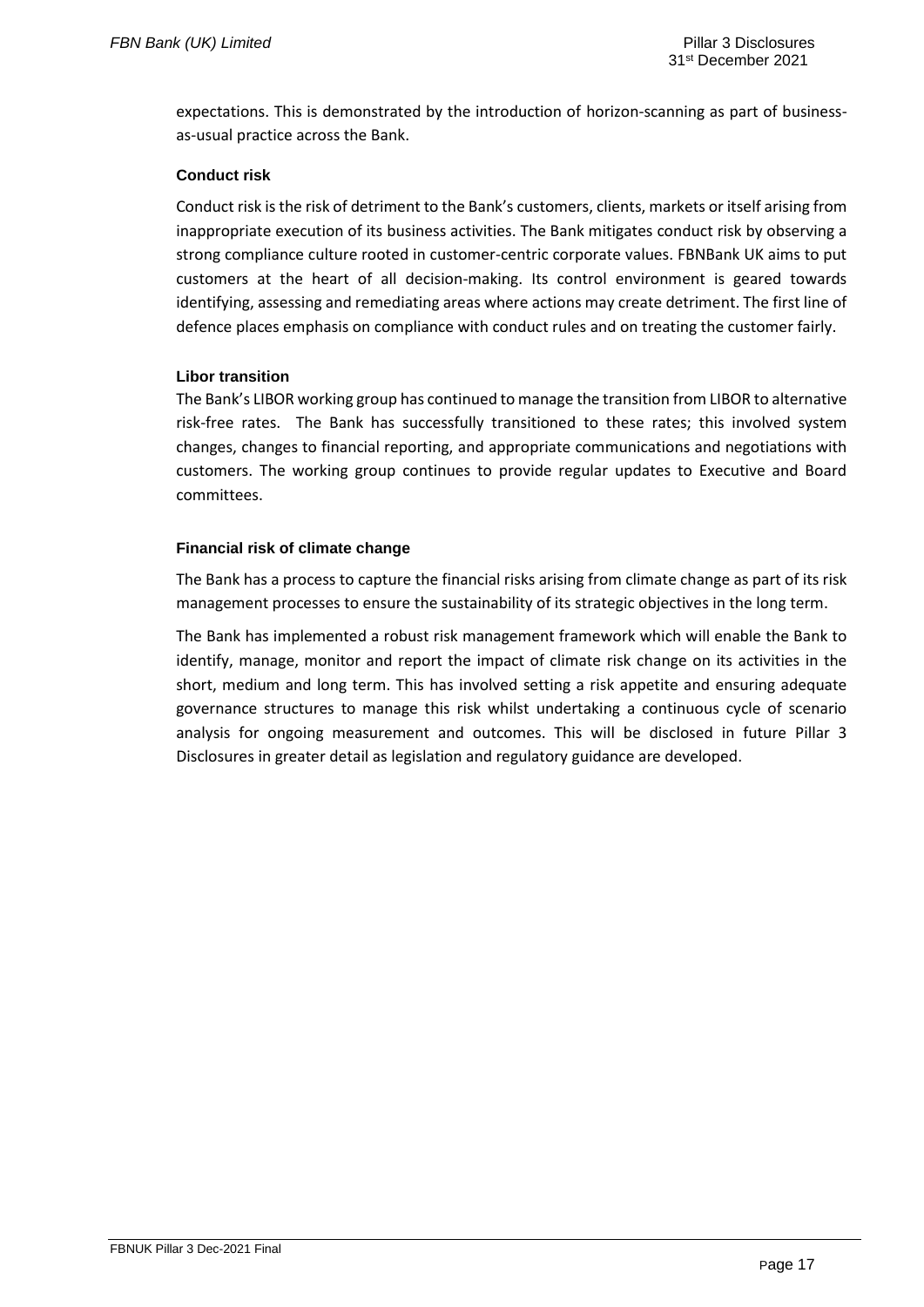# <span id="page-25-0"></span>**5 Capital Adequacy and Key Metrics**

### <span id="page-25-1"></span>5.1 Capital Management

FBNBank UK endeavours to maintain sufficient capital resources to support its current business and growth aspirations. Its capital adequacy target is approved annually by the Board, with ongoing monitoring and reporting of changes to the capital forecasts by management. The Board considers the need to change capital forecasts and plans based on these reviews.

The Bank holds capital at the level that the Board considers necessary. This assessment is a combination of sound judgement and compliance with regulatory requirements. In assessing the adequacy of its capital, the Bank considers its Risk Appetite, the material risks to which the Bank is exposed and appropriate management strategies for each of the material risks, including whether capital itself is an appropriate mitigant.

In addition to capital adequacy reporting to the PRA, an internal capital adequacy calculation is performed and reviewed at least weekly by Executive Management and quarterly by the Board, in order to assess the Bank's capital adequacy and to determine the levels of capital required to support current and future risks in the business. The adequacy of the Bank's capital is monitored using, among other measures, the rules and ratios established by the PRA.

### **Internal Capital Adequacy Assessment Process**

As part of its regulatory obligation, the Bank undertakes an annual (or more frequently should the need arise) Internal Capital Adequacy Assessment Process ("ICAAP") using the regulatory capital model.

The ICAAP takes into account all material risks in order to establish additional Pillar 2A capital resource requirements over the medium-term in light of the Bank's business plans and relevant financial projections. These projections are stressed under various idiosyncratic and market scenarios, the results of which inform the management actions to be taken.

The final ICAAP document is updated and reviewed annually by the Executive Management Committee ("EMC") and formally presented to the Board for challenge and approval.

### **Stress-testing**

The Bank performs regular stress tests on its capital adequacy and liquidity position under a range of scenarios. The scenarios are regularly updated to reflect the Bank's risk profile and external risks, including the risks of an economic recession.

The stress tests cover the risks to which the Bank is exposed; capital adequacy stress tests, for example, based on macro-economic scenarios, analyse the impact on both credit and market risk exposures.

Liquidity stress tests are performed annually as part of the ILAAP process and on a monthly basis. Capital adequacy stress tests are performed yearly as part of the ICAAP process (and will be reviewed monthly from Q2 2022 or more frequently should the need arise). In addition, periodic ad-hoc stress tests are performed as required by EMC or ALCO.

The detailed results of stress tests are presented to ALCO, including the impact of the stress scenario on the Bank's capital requirement, its capital resources and its profitability; summary results are presented to EMC. Stress-testing is used to determine the Bank's capital adequacy, the adequacy of its liquidity position and to influence strategy and medium-term planning.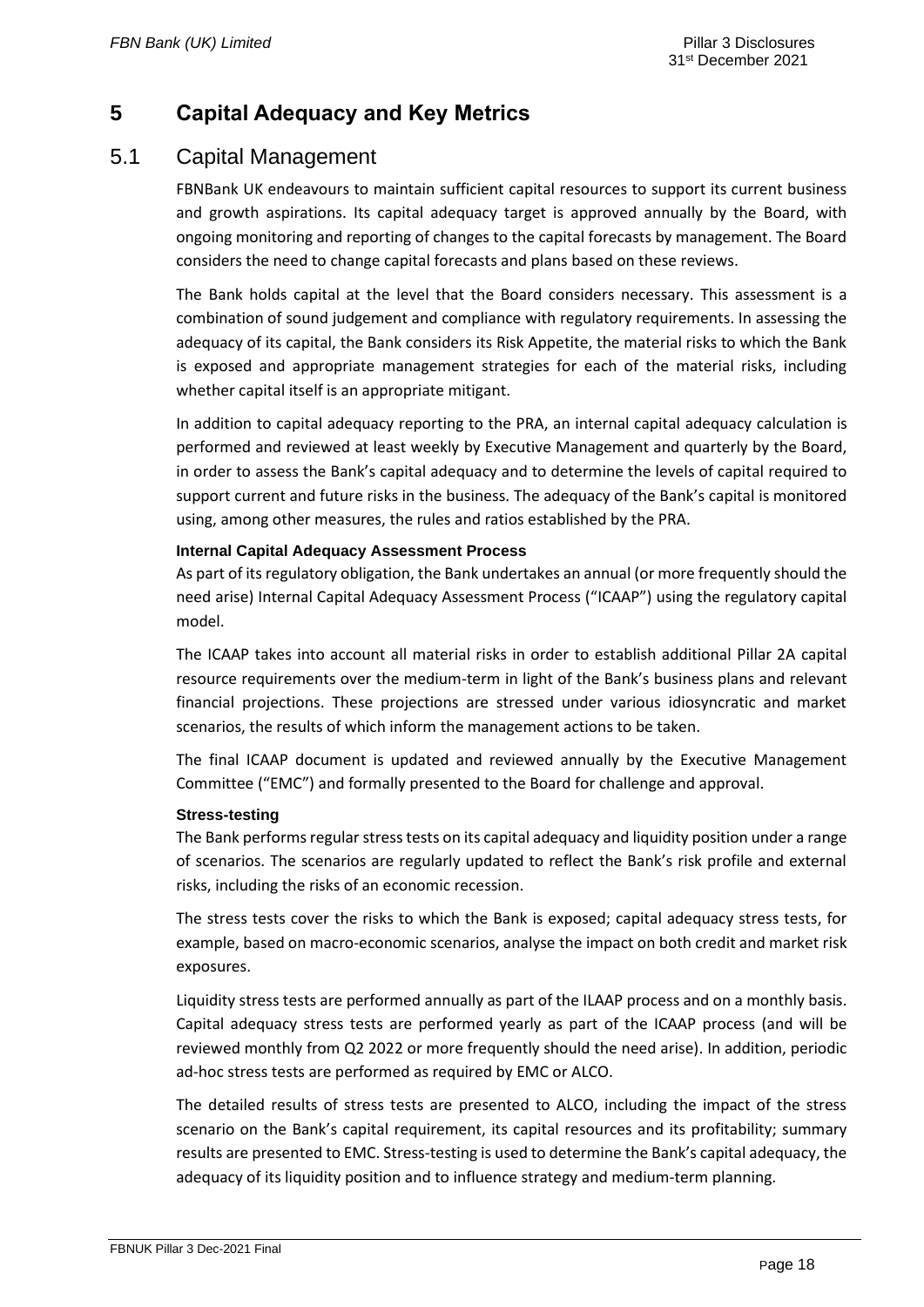As part of its risk management process and in line with regulatory requirements, the Bank carries out annual reverse stress-testing. This entails review of scenarios that could lead to insolvency and how to mitigate such scenarios.

## <span id="page-26-0"></span>5.2 Key Metrics

The Key Metrics table is a new table created under CRR2. It encompasses the capital ratio, leverage ratios, the liquidity coverage ratio (based on 12-month average) and the net stable funding ratio ("NSFR"). The NSFR rules have changed from  $1<sup>st</sup>$  January 2022 and data for the previous periods is not available on an equivalent basis.

|                | <b>Available own funds (amounts)</b>                                                                                                         | 2021      | 2020      | 2019      | 2018      | 2017      |
|----------------|----------------------------------------------------------------------------------------------------------------------------------------------|-----------|-----------|-----------|-----------|-----------|
|                |                                                                                                                                              | £'000     | £'000     | £'000     | £'000     | £'000     |
| $\mathbf{1}$   | Common Equity Tier 1 (CET1) capital: Instruments and reserves                                                                                | 211,035   | 183,485   | 167,034   | 162,108   | 166,846   |
| $\overline{2}$ | Common Equity Tier 1 (CET1) capital                                                                                                          | 201,907   | 181,579   | 172,577   | 194,956   | 163,962   |
| $\overline{3}$ | Total capital (TC = $T1 + T2$ )                                                                                                              | 241,216   | 216,165   | 205,132   | 234,851   | 211,323   |
|                | <b>Risk-Weighted exposure amounts</b>                                                                                                        |           |           |           |           |           |
| 4              | Total risk-weighted exposure amounts                                                                                                         | 1,135,077 | 898,917   | 885,249   | 1,057,318 | 933,755   |
|                | Capital ratios (as a percentage of risk-weighted exposure amount)                                                                            |           |           |           |           |           |
| 5              | Common Equity Tier 1 ratio (%)                                                                                                               | 17.79%    | 20.20%    | 19.49%    | 18.44%    | 17.56%    |
| 6              | Tier 1 ratio (%)                                                                                                                             | 17.79%    | 20.20%    | 19.49%    | 18.44%    | 17.56%    |
| 7              | Total capital ratio (%)                                                                                                                      | 21.25%    | 24.05%    | 23.17%    | 22.21%    | 22.63%    |
|                | Additional own funds requirements based on SREP (as a percentage of risk-weighted exposure amount)                                           |           |           |           |           |           |
| UK 7a          | Additional CET1 SREP requirements (%)                                                                                                        | 4.39%     | 5.54%     | 5.03%     | 5.03%     | 5.03%     |
| <b>UK7c</b>    | Additional T2 SREP requirements (%)                                                                                                          | 1.46%     | 1.85%     | 1.68%     | 1.34%     | 1.34%     |
| <b>UK7d</b>    | Total SREP own funds requirements (%)                                                                                                        | 13.85%    | 15.39%    | 14.71%    | 11.41%    | 11.41%    |
|                | Combined buffer requirement (as a percentage of risk-weighted exposure amount)                                                               |           |           |           |           |           |
| 8              | of which: capital conservation buffer                                                                                                        | 2.50%     | 2.50%     | 2.50%     | 1.88%     | 1.25%     |
| 9              | Institution specific countercyclical capital buffer (%)                                                                                      | 0.00%     | 0.00%     | 0.06%     | 0.11%     | 0.00%     |
| 11             | Combined buffer requirement (%)                                                                                                              | 2.50%     | 2.50%     | 2.56%     | 1.98%     | 1.25%     |
| <b>UK11a</b>   | Overall capital requirements (%)                                                                                                             | 16.35%    | 17.89%    | 17.27%    | 16.36%    | 15.62%    |
| 12             | CET1 available after meeting the total SREP own funds requirements (%)                                                                       | 15,875    | 23,886    | 21,797    | 41,061    | 28,052    |
|                | Leverage                                                                                                                                     |           |           |           |           |           |
| 13             | Leverage ratio total exposure measure                                                                                                        | 2,749,530 | 2,444,955 | 2,809,165 | 3,123,592 | 2,812,776 |
| 14             | Leverage ratio                                                                                                                               | 6.83%     | 6.75%     | 4.98%     | 6.24%     | 5.83%     |
|                | Additional own funds requirements to address risks of excessive leverage (as a percentage of leverage ratio total exposure amount            |           |           |           |           |           |
| UK 14a         | Additional CET1 leverage ratio requirements (%)                                                                                              | 0.00%     | 0.00%     | 0.00%     | 0.00%     | 0.00%     |
|                | UK 14b   Additional AT1 leverage ratio requirements (%)                                                                                      | 0.00%     | 0.00%     | 0.00%     | 0.00%     | 0.00%     |
|                | UK 14c Additional T2 leverage ratio requirements (%)                                                                                         | 0.00%     | 0.00%     | 0.00%     | 0.00%     | 0.00%     |
|                | UK 14d Total SREP leverage ratio requirements (%)                                                                                            | 0.00%     | 0.00%     | 0.00%     | 0.00%     | 0.00%     |
|                | UK 14e Applicable leverage buffer                                                                                                            | 0.00%     | 0.00%     | 0.00%     | 0.00%     | 0.00%     |
| UK 14f         | Overall leverage ratio requirements (%)                                                                                                      | 0.00%     | 0.00%     | 0.00%     | 0.00%     | 0.00%     |
|                | <b>Liquidity Coverage Ratio</b>                                                                                                              |           |           |           |           |           |
| 15             | Total high-quality liquid assets (HQLA) (Weighted value -average)                                                                            | 1,198,742 | 1,334,462 |           |           |           |
| UK 16a         | Cash outflows - Total weighted value                                                                                                         | 788,438   | 846,608   |           |           |           |
| UK 16b         | Cash inflows - Total weighted value                                                                                                          | 295,280   | 318,660   |           |           |           |
| 16             | Total net cash outflows (adjusted value)                                                                                                     | 493,157   | 527,948   |           |           |           |
| 17             | Liquidity coverage ratio (%)                                                                                                                 | 243.08%   | 252.76%   |           |           |           |
|                | Net Stable Funding Ratio*                                                                                                                    |           |           |           |           |           |
| 15             | Total high-quality liquid assets (HQLA) (Weighted value -average)                                                                            |           |           |           |           |           |
|                | UK 16a Cash outflows - Total weighted value                                                                                                  |           |           |           |           |           |
|                | UK 16b Cash inflows - Total weighted value                                                                                                   |           |           |           |           |           |
|                | * The new NCED rules existent from CDD2 commenced from 1/1/2022/2021 and hones are not quailable from provisue periods on a semperable basis |           |           |           |           |           |

### **Table 6 – KM - Key Metrics**

The new NSFR rules arising from CRR2 commenced from 1/1/2022/2021 and hence are not available from previous periods on a comparable basis

#### **Reconciliation of Statutory and Regulatory Capital**

| £'000                                         | 2021      | 2020      | 2019      | 2018      | 2017      |
|-----------------------------------------------|-----------|-----------|-----------|-----------|-----------|
| Equity as per statement of financial position | 211,035   | 183.485   | 167.034   | 162,108   | 166,846   |
| <b>Regulatory adjustments</b>                 |           |           |           |           |           |
| Less intangible assets                        | (2,022)   | (2,749)   | (3, 191)  | (1,510)   | (1,596)   |
| Less deferred tax                             | (25, 165) | (24, 454) | (21,996)  |           |           |
| <b>IFRS 9 Transitional Adjustment</b>         | 18,088    | 25,324    | 30,750    | 34,368    |           |
| PVA adjustment                                | (30)      | (27)      | (20)      | (10)      | (1,288)   |
| Total regulatory capital                      | 201.906.9 | 181.579.0 | 172.577.3 | 194.956.3 | 163,962.4 |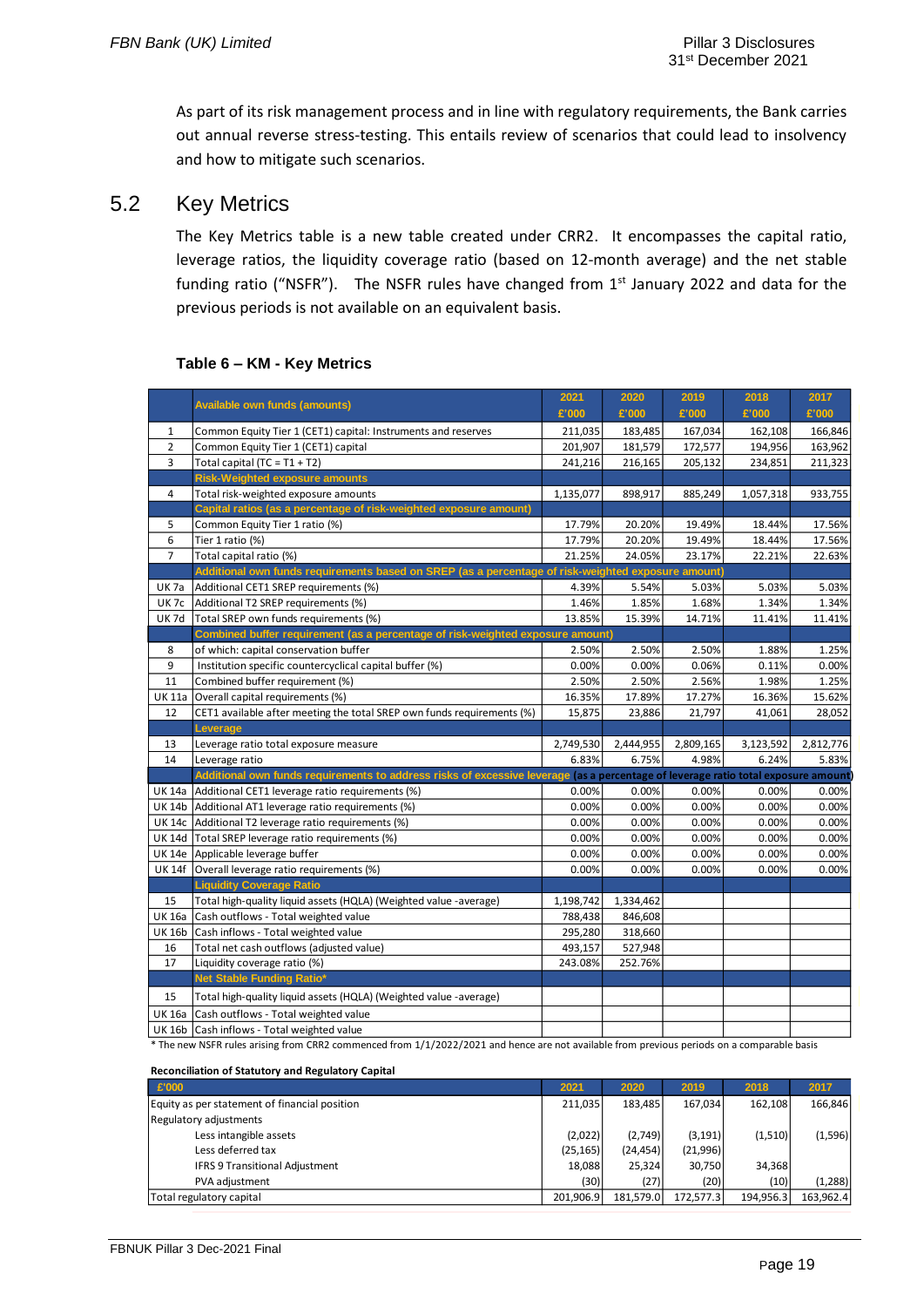The key metrics are discussed in the succeeding sections.

### <span id="page-27-0"></span>5.3 Capital Resources

The total capital available at  $31^{st}$  December 2021 was £241.3m including Tier 2 capital. This comprised share capital, retained profits, Tier 2 capital and Tier 1 regulatory adjustments as included above in the reconciliation of statutory and regulatory capital.

### **Capital Resources**

The First Bank of Nigeria Limited (FirstBank) holds 182,000,000 (2019: 182,000,000) or 91% (2019: 91%) of the ordinary shares issued. The remaining issued shares are held by ARC Fin LLP**.**

Tier 2 capital comprises a US\$60 million subordinated loan due to FirstBank, repayable on 20<sup>th</sup> March 2029 at an interest rate of 9.00% per annum. The Tier 2 amount included in the table above has been restricted to 25% of the Bank's total capital requirement in line with regulatory requirements.

### **IFRS 9 Transitional Adjustment Disclosures**

IFRS 9 Financial Instruments became effective for annual periods beginning on or after  $1<sup>st</sup>$  January 2018 and are reflected in the Bank's disclosures. The Bank has elected to use the transitional arrangements available under Article 473a of the CRR. These arrangements allow the IFRS 9 impact on capital to be phased in over a period of 5 years and create a capital add-back which reduces as the impact is scaled down over the 5 years. Hence, the values reported throughout this document are on a transitional basis. RWAs are normally calculated on exposure net of provisions. As the provisions have been utilised in the capital add-back, they are not netted off the exposures in the RWA calculation to avoid a double-count.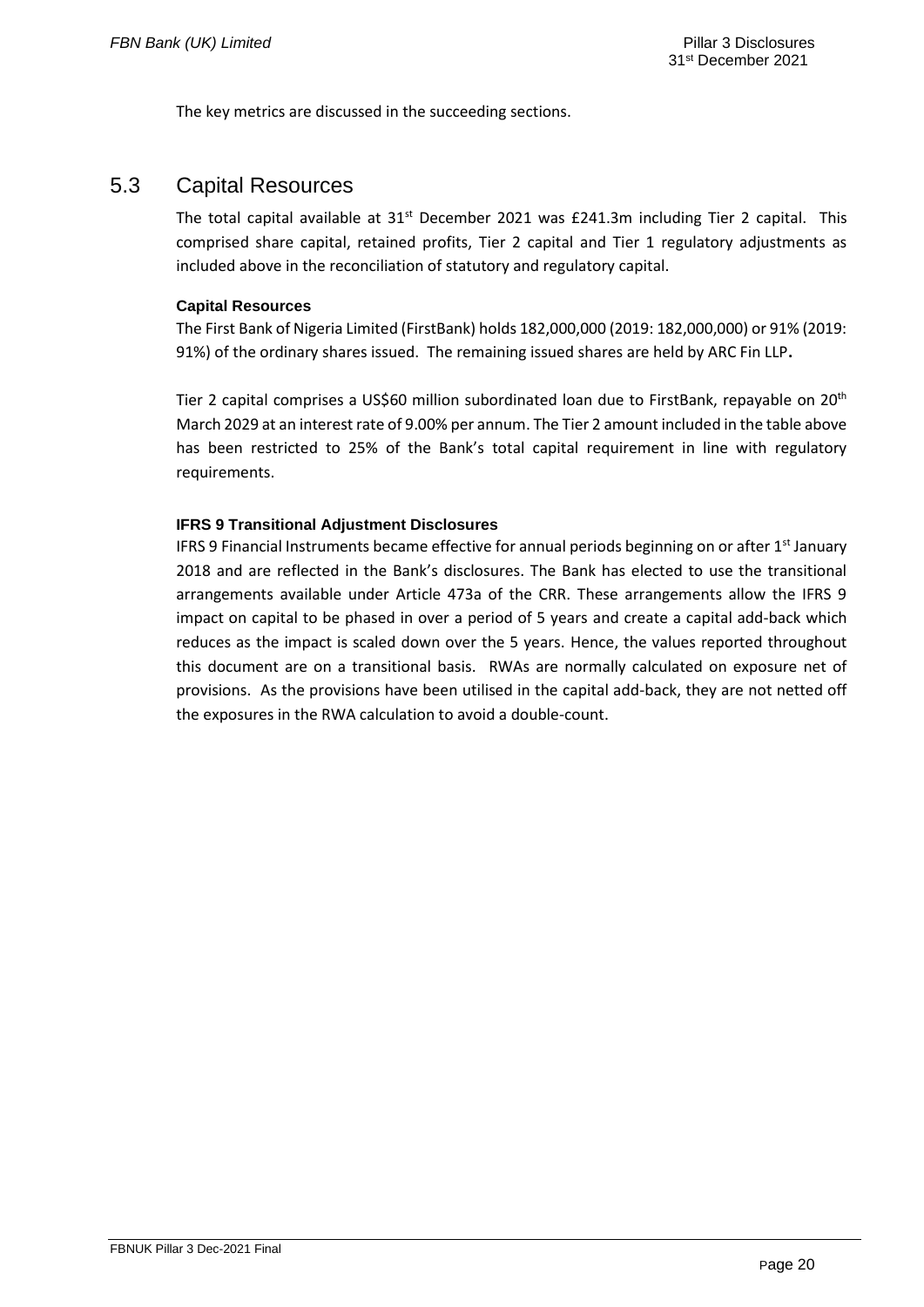| <b>Individual Reporting £m</b>                                                                                         | <b>Yr Ending</b><br>31/12/2021 | <b>Yr Ending</b><br>31/12/2020 |
|------------------------------------------------------------------------------------------------------------------------|--------------------------------|--------------------------------|
| Available Capital Amounts                                                                                              |                                |                                |
| 1 Common Equity Tier 1 (CET1) capital                                                                                  | 201,907                        | 181,579                        |
| 2 Common Equity Tier 1 (CET1) capital as if IFRS 9 or analogous ECLs<br>transitional arrangements had not been applied | 183,819                        | 156,255                        |
| 3 Tier 1 capital                                                                                                       | 201,907                        | 181,579                        |
| Tier 1 capital as if IFRS 9 or analogous ECLs transitional<br>arrangements had not been applied                        | 183,819                        | 156,255                        |
| Total capital<br>51                                                                                                    | 241,216                        | 216,165                        |
|                                                                                                                        |                                |                                |

### **Table 7 – IFRS 9 Transitional Adjustments Disclosure**

|                | 3 Tier 1 capital                                                                                                                          | 201,907   | 181,579   |  |  |  |  |
|----------------|-------------------------------------------------------------------------------------------------------------------------------------------|-----------|-----------|--|--|--|--|
| 4              | Tier 1 capital as if IFRS 9 or analogous ECLs transitional<br>arrangements had not been applied                                           | 183,819   | 156,255   |  |  |  |  |
|                | 5 Total capital                                                                                                                           | 241,216   | 216,165   |  |  |  |  |
| 6              | Total capital as if IFRS 9 or analogous ECLs transitional<br>arrangements had not been applied                                            | 223,128   | 190,841   |  |  |  |  |
|                | Risk-weighted assets (amounts)                                                                                                            |           |           |  |  |  |  |
|                | 7 Total risk-weighted assets                                                                                                              | 1,135,077 | 898,917   |  |  |  |  |
| 8              | Total risk-weighted assets as if IFRS 9 or analogous ECLs transitional<br>arrangements had not been applied*                              | 1,135,077 | 898,917   |  |  |  |  |
| Capital ratios |                                                                                                                                           |           |           |  |  |  |  |
|                | 9 CET1 Capital (as a percentage of risk exposure amount)                                                                                  | 17.79%    | 20.20%    |  |  |  |  |
| 10             | CET1 Capital (as a percentage of risk exposure amount) as if IFRS 9<br>or analogous ECLs transitional arrangements had not been applied   | 16.19%    | 17.38%    |  |  |  |  |
|                | 11 Tier 1 capital (as a percentage of risk exposure amount                                                                                | 17.79%    | 20.20%    |  |  |  |  |
| 12             | Tier 1 capital (as a percentage of risk exposure amount) as if IFRS 9<br>or analogous ECLs transitional arrangements had not been applied | 16.19%    | 17.38%    |  |  |  |  |
|                | 13 Total capital (as a percentage of risk exposure amount)                                                                                | 21.25%    | 24.05%    |  |  |  |  |
| 14             | Total capital (as a percentage of risk exposure amount) as if IFRS 9 or analogous ECLs transitional arrangements had not been applied     | 19.66%    | 21.23%    |  |  |  |  |
| Leverage Ratio |                                                                                                                                           |           |           |  |  |  |  |
|                | 15 Leverage ratio total exposure measure                                                                                                  | 2,749,530 | 2,444,955 |  |  |  |  |
|                | 16 Leverage ratio                                                                                                                         | 6.83%     | 7.35%     |  |  |  |  |
| 17             | Leverage ratio as if IFRS 9 or analogous ECLs transitional<br>arrangements had not been applied                                           | 6.22%     | 6.26%     |  |  |  |  |

\* See narrative above with regard to treatment of provisions in relation to RWAs

### <span id="page-28-0"></span>5.4 Capital Requirements

The Basel framework is structured around three pillars which govern minimum capital requirements, outline the supervisory review framework and promote market discipline through disclosure requirements.

- a) **Pillar 1** sets out the minimum capital requirement that firms are required to meet in respect of the aggregate for Credit Risk, Market Risk, Operational Risk and Settlement Risk
- b) The **Pillar 2** supervisory review process requires firms and supervisors to form a view on whether a firm should hold additional capital against risks not taken into account or not fully covered in Pillar 1 (e.g. Interest Rate Risk in the Banking Book and pension risk); and against factors external to the firm (e.g. economic cycle effects). To comply, institutions are required to develop adequate arrangements, strategies, processes and mechanisms, in order to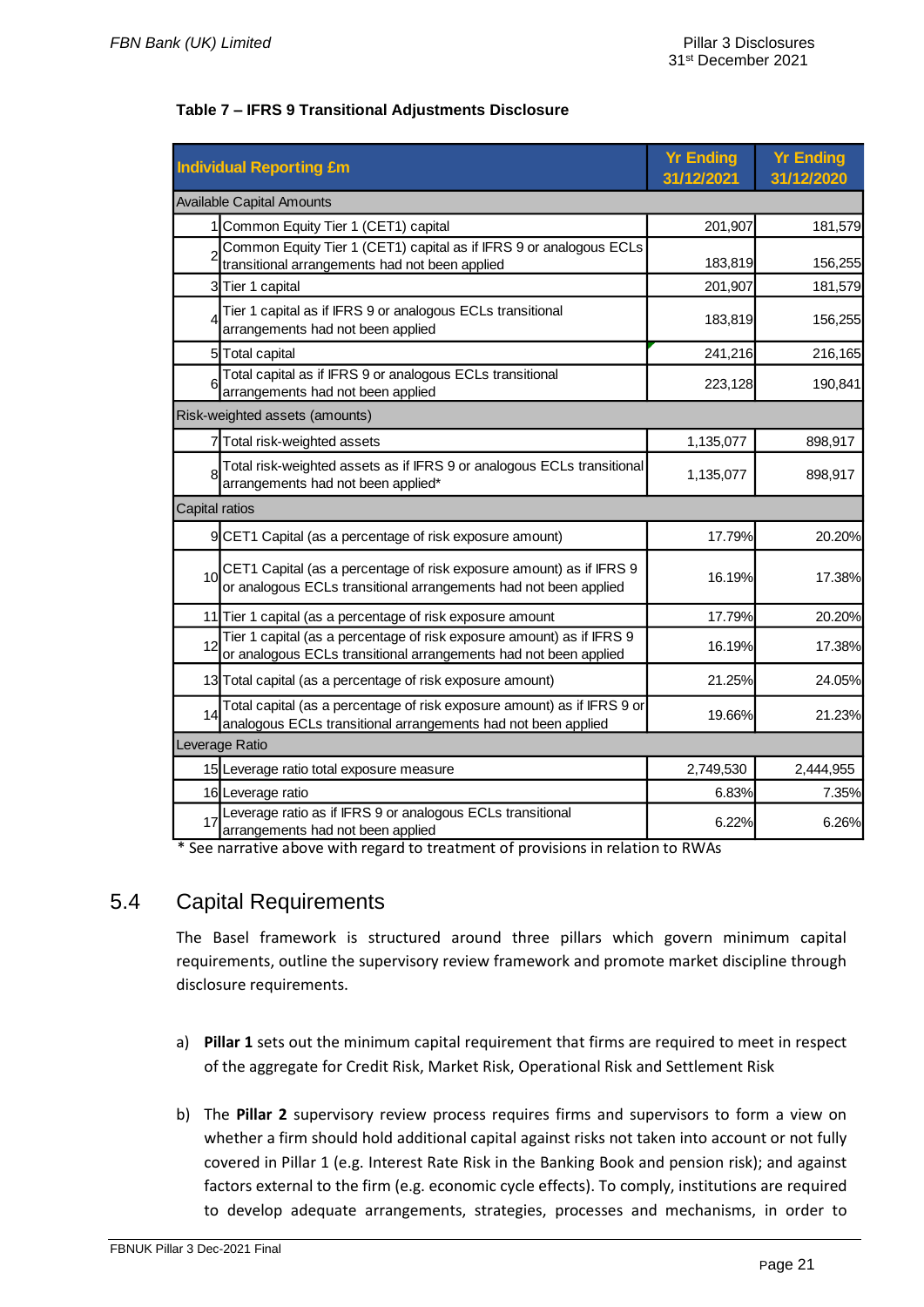maintain sound management and coverage of their risks, including maintenance of the prescribed capital under stress scenarios.

Pillar 2 capital is sub-divided into two parts:

- a) Pillar 2A– Risks which are not fully met under the Pillar 1 capital requirements such as concentration risk and interest rate risk in the banking book.
- b) Pillar 2B Comprised of the PRA Buffer and if applicable a risk management and governance scalar (RM&G Scalar). The PRA Buffer covers losses that may arise under a severe stress scenario, whilst the PRA may set an RM&G scalar if a bank's risk management and governance processes have weaknesses.

In accordance with Pillar 2 of the Basel III requirements, FBNBank UK has undertaken a selfassessment of its internal capital requirements (for both Pillar 2A and Pillar 2B) as part of the ICAAP assessment. The amount of additional capital required is also assessed by the PRA during its Supervisory Review and Evaluation Process ("SREP").

c) **Pillar 3** - Under Pillar 3 of the Basel III requirements, the Bank is required to make certain disclosures on an individual basis to the market to encourage market transparency and discipline. The aim is to allow market participants to assess key pieces of information on the Bank's capital, risk exposures and risk assessment process. The disclosures, which are to complement the minimum capital requirements (Pillar 1) and the supervisory review process (Pillar 2), are to be made to the market for the benefit of the market.

The Pillar 3 disclosures contained within this document have two principal purposes:

- (i) to meet the regulatory disclosure requirements under Part Eight of the CRR, supplemented by any specific additional requirements of the EU and the PRA; and
- (ii) to provide transparency and further useful information on the capital and risk profile of the Bank.

### **Pillar I**

Pillar 1 requirements incorporate Credit Risk, Operational Risk, Market Risk and Settlement Risk. The RWAs and the minimum capital requirements are shown below.

The table below shows the scope of assets under regulatory reporting.

#### **Table 8 - Main sources of differences between regulatory exposure amounts and carrying values in financial statements**

| <b>Category</b>                                        | <b>Total</b> | credit risk<br>framework | Subject to the Subject to the<br><b>CCR</b><br>framework |
|--------------------------------------------------------|--------------|--------------------------|----------------------------------------------------------|
|                                                        | £000s        | £000s                    | £000s                                                    |
| 1 Assets carrying value amount under the scope         | 2,579,765    | 2,579,765                |                                                          |
| of regulatory consolidation                            |              |                          |                                                          |
| 4 Off-balance-sheet amounts                            | 272,594      | 272,594                  |                                                          |
| 9 Potential future exposure (PFE) for derivatives      | 17,070       |                          | 17,070                                                   |
| 10 Exposure amounts considered for regulatory purposes | 2,869,429    | 272,594                  | 17,070                                                   |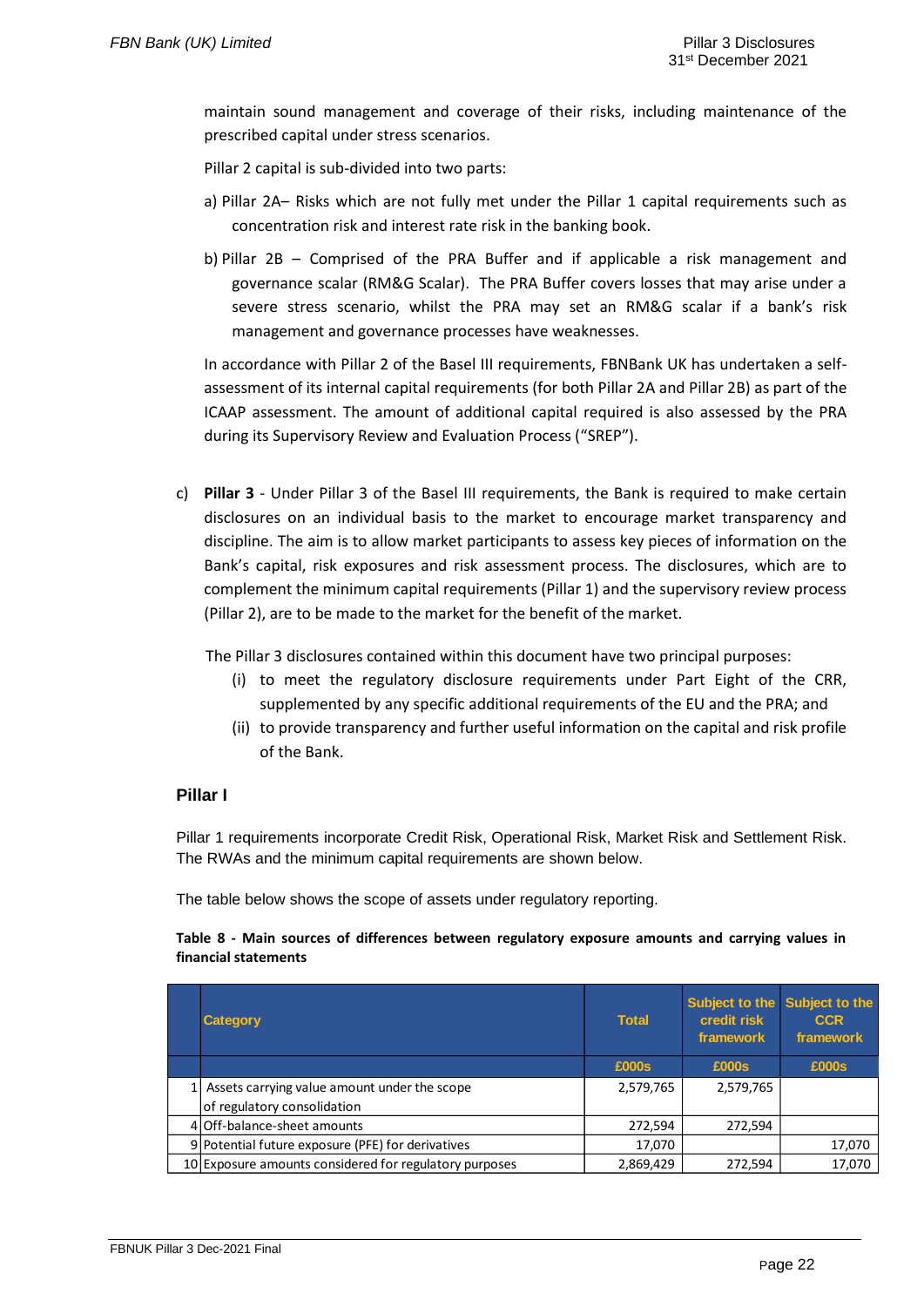### **Risk Weighted Assets**

Under Pillar 1, the Bank is required to maintain a minimum level of regulatory capital to cover different types of risk mentioned above.

#### **Table 9 – UK OV1 – Overview of RWAs**

|     |                                      |           | <b>RWAs</b> |        |  |
|-----|--------------------------------------|-----------|-------------|--------|--|
|     |                                      | 2021      | 2020        | 2021   |  |
|     |                                      | £'000     | £'000       | £'000  |  |
|     | 1 Credit risk (excluding CCR)        | 956,822   | 763,085     | 76,546 |  |
|     | 2 Of which the standardised approach | 956,822   | 763,085     | 76,546 |  |
|     | 6 CCR                                | 8,718     | 10,015      | 697    |  |
|     | Of which mark to market              | 8,718     | 10,015      | 697    |  |
|     | UK 8HOf which CVA                    | 1,312     | 1,406       | 105    |  |
|     | 15 Settlement risk                   | 10        |             |        |  |
|     | 20 Market risk                       | 59,238    | 13,503      | 4,739  |  |
| 21  | Of which the standardised approach   | 59,238    | 13,503      | 4,739  |  |
|     | 22 Large exposures                   |           |             |        |  |
|     | 23 Operational risk                  | 110,914   | 110,909     | 8,873  |  |
| 241 | Of which basic indicator approach    | 110,914   | 110,909     | 8,873  |  |
|     | 29 Total                             | 1,137,015 | 898,917     | 90,960 |  |

The following sections describe the methodologies and approaches used to calculate the RWAs.

### **Standardised Approach for Credit risk**

Regulatory capital requirements are calculated by multiplying the value of the Bank's exposure after netting off collateral and other credit mitigating factors by an appropriate risk weight. The minimum capital requirement for Credit Risk is 8% of RWAs.

The Bank's minimum capital requirements are calculated by applying credit risk weightings to the risk weighted assets. The credit risk weightings are determined by the "Standardised Approach" as set out in the CRR.

For the exposure classes list below, the Bank is required to use External Credit Assessment Institutions ("ECAIs") to assign exposures to credit quality steps:

- Central Government and Central Banks
- Multilateral Development Banks
- Institutions
- Corporates
- Other items

The Bank uses Fitch, Moody's and Standard & Poor as its nominated ECAIs for all standardised counterparty credit risk exposure classes which use external ratings.

For other types of exposures, the risk weights, both on and off-balance sheet, are prescribed in the CRR. In addition, credit conversion factors (CCFs) are applied to off-balance sheet exposures prior to the application of the risk weights. The CCFs are also prescribed by the CRR.

### **Credit Risk Mitigation ("CRM")**

The Bank uses various techniques to reduce the credit risk on its lending. These include both funded and unfunded guarantees, e.g. the receipt of collateral in respect of the facility advanced;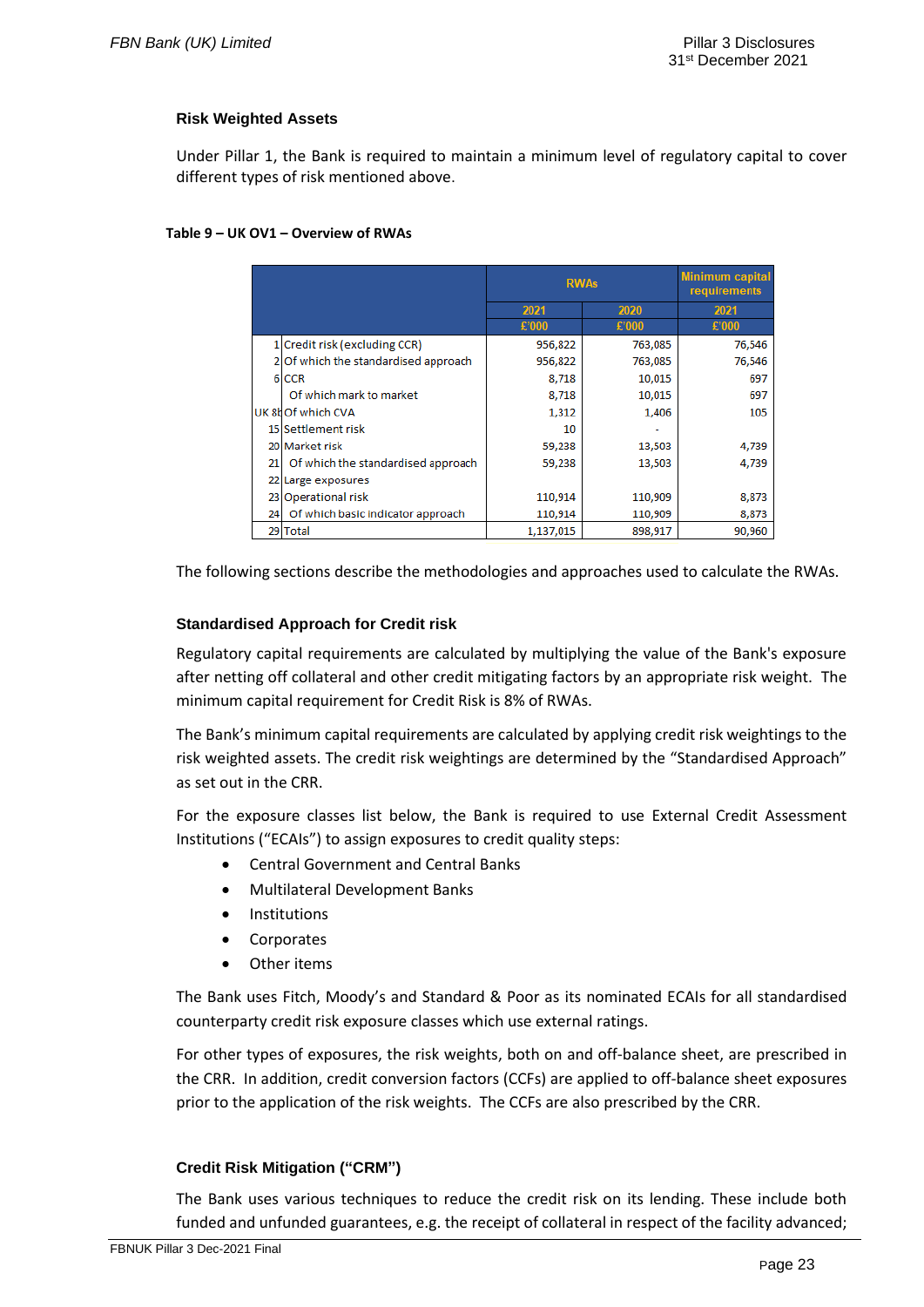the structuring of transactions to bring the underlying commodity effectively under the control of the Bank; sell down, i.e. sharing the risk by sale to a third party; and property collateral. The Bank does not have any exposure to credit derivatives.

The table below shows the use of CRM, broken down by loans and debt securities.

| Table 10: UK CR3 - CRM techniques - Overview |  |  |  |  |
|----------------------------------------------|--|--|--|--|
|----------------------------------------------|--|--|--|--|

|               |                                 | <b>Exposures</b>                                                                                               |         |                                                       | Of which                                                           |                                                                  |
|---------------|---------------------------------|----------------------------------------------------------------------------------------------------------------|---------|-------------------------------------------------------|--------------------------------------------------------------------|------------------------------------------------------------------|
|               | Category<br>All values in £000s | <b>Exposures</b><br>$secured -$<br>$unsecured -$<br>Carrying<br>Carrying<br>amount<br>amount<br>£000s<br>£000s |         | <b>Exposures</b><br>secured by<br>collateral<br>£000s | <b>Exposures</b><br>secured by<br>financial<br>guarantees<br>£000s | <b>Exposures</b><br>secured by<br>credit<br>derivatives<br>£000s |
| 1 Total loans |                                 | 700,424                                                                                                        | 409,571 | 306,815                                               | 808                                                                |                                                                  |
|               | 2 Total debt securities         | 1,469,770                                                                                                      | -       | ۰                                                     |                                                                    |                                                                  |
|               | 3 Total exposures               | 2,170,194                                                                                                      | 409,571 | 306,815                                               | 808                                                                |                                                                  |
|               | 4 Of which defaulted            | 24,078                                                                                                         |         | ۰                                                     | -                                                                  |                                                                  |

\* This table only includes on balance sheet exposures including other exposures.

FBNBank UK does not have any exposures to credit derivatives.

### **Counterparty Credit Risk**

The Bank uses the mark-to-market approach to assess counterparty credit risk capital requirements for foreign currency spots contracts, forwards contracts and swaps. Under Pillar 1, the capital requirement is based on 8% of their calculated future credit exposure. As at  $31<sup>st</sup>$ December 2021, the Bank had £17.07m of exposure in this category.

### **Operational Risk**

The Bank uses the regulatory basic indicator approach for operational risk, whereby regulatory capital is calculated by taking a single risk-weighted multiple (15%) of the Bank's average gross operating income, averaged over the three previous financial years.

### **Market Risk**

Market risk is calculated for foreign currency position risk using the regulatory standardised approach and calculated as 8% of the net open currency position.

### **Table 11 - Market risk under the standardised approach**

| <b>Exposure Class</b> | <b>RWAs</b> | Canita |
|-----------------------|-------------|--------|
| Foreign exchange risk | 59.238      | 700    |

### **Credit Valuation Adjustment (CVA)**

CVA covers the risk of potential mark-to-market losses associated with deterioration in the creditworthiness of counterparties to non-cleared derivatives, e.g. swaps, forwards and nondeliverable forwards.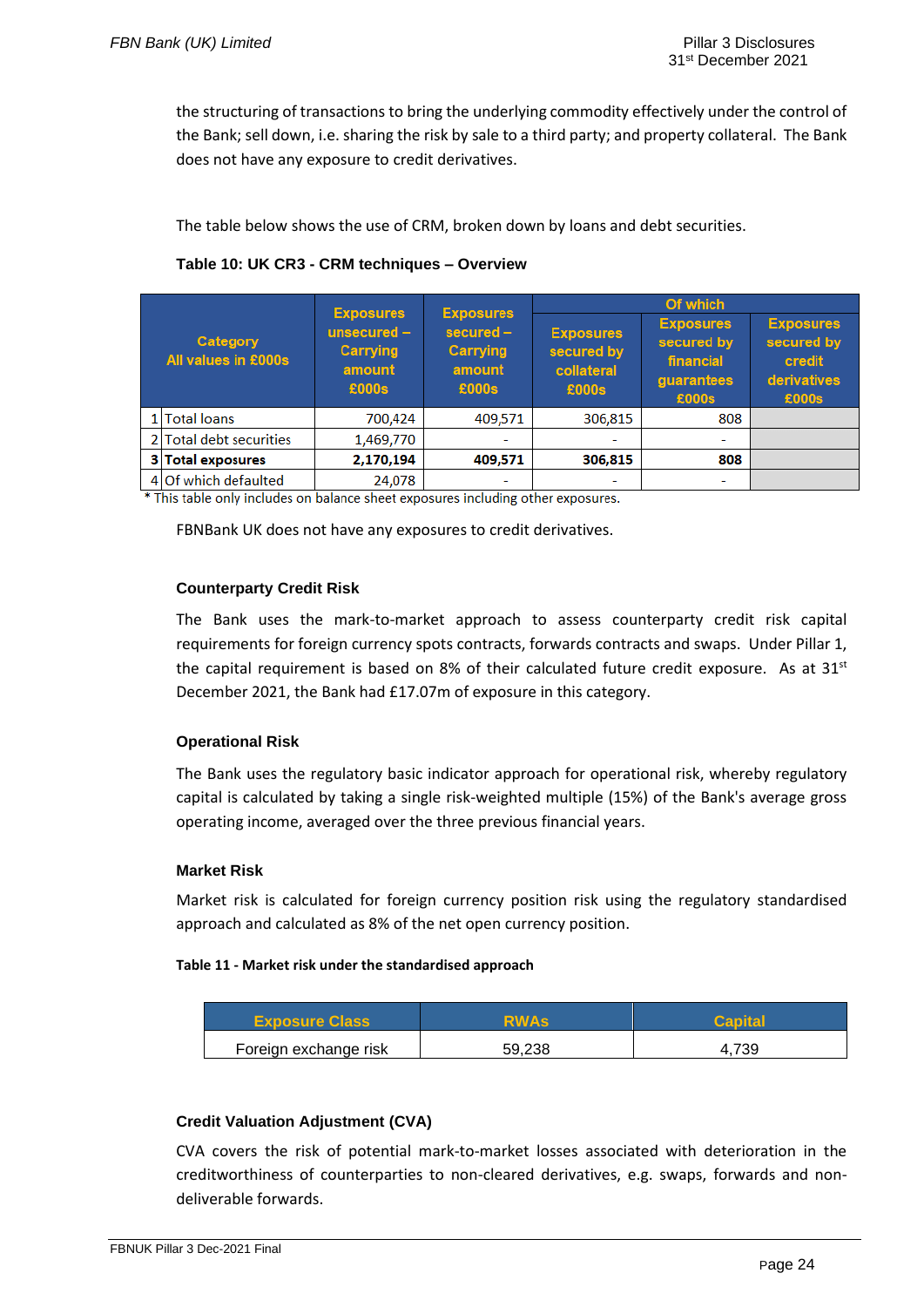### **Settlement Risk**:

Settlement Risk is the risk that a counterparty fails to deliver a security or its value in cash in accordance with contractual agreements after the Bank has already delivered a security or cash value in accordance with the same agreement. The RWAs for Settlement Risk as at  $31^{st}$  December 2021 were £0.01m.

### **Pillar 2A**

The Pillar 1 capital requirement covers credit risk in accordance with CRR. However, there are asset classes for which the standardised approach may result in underestimation of risk (e.g. 0% risk-weighted sovereigns, concentration risk and Interest Rate Risk in the Banking Book). The PRA, therefore, assesses credit risk as part of its Pillar 2 review of the Bank's capital adequacy during the SREP process and the Bank is required to hold a 'bank specific add-on' for Pillar 2A. The total Pillar 1 and Pillar 2A capital required is termed the Total Capital Requirement ("TCR"). The Bank is expected to meet its TCR (being the regulatory minimum) under all conditions. This is included in the Key Metrics table.

### **PRA Buffer**

The PRA also sets a PRA buffer. The PRA buffer (also referred to as Pillar 2B) is an amount of capital firms should maintain in addition to their TCR and the Combined Buffer. The PRA buffer absorbs losses that may arise under a severe stress scenario, while avoiding duplication with the combined buffers.

### **Capital Conservation Buffer**

Under CRDIV, a Capital Conservation Buffer is required, which is designed to absorb losses during periods of economic stress. At 31<sup>st</sup> December 2021, the Capital Conservation Buffer is 2.5%.

### **Countercyclical Capital Buffer Disclosures**

Financial institutions are required to hold additional capital to prevent the build-up of systemic risk during periods of high credit growth as a disincentive to excessive growth and to create additional loss absorption capability. The overall rate is weighted by the country of the exposure. Most of the Bank's exposures are not UK or Europe-based, and these do not receive a weighting. The Financial Policy Committee at the Bank of England sets the applicable rate for credit exposures in the UK. On 11<sup>th</sup> March 2020, the buffer was reduced from 1% down 0% to support banks during the COVID pandemic. This resulted in an overall 0% requirement for December 2021 and a 0% requirement in 2020. The UK rate is expected to be increased during the next two years as the economy emerges from the impact of the pandemic.

### **PRA Buffer and Combined Buffers**

These buffers may be used either immediately or in future to withstand the impact of a severe but plausible stress.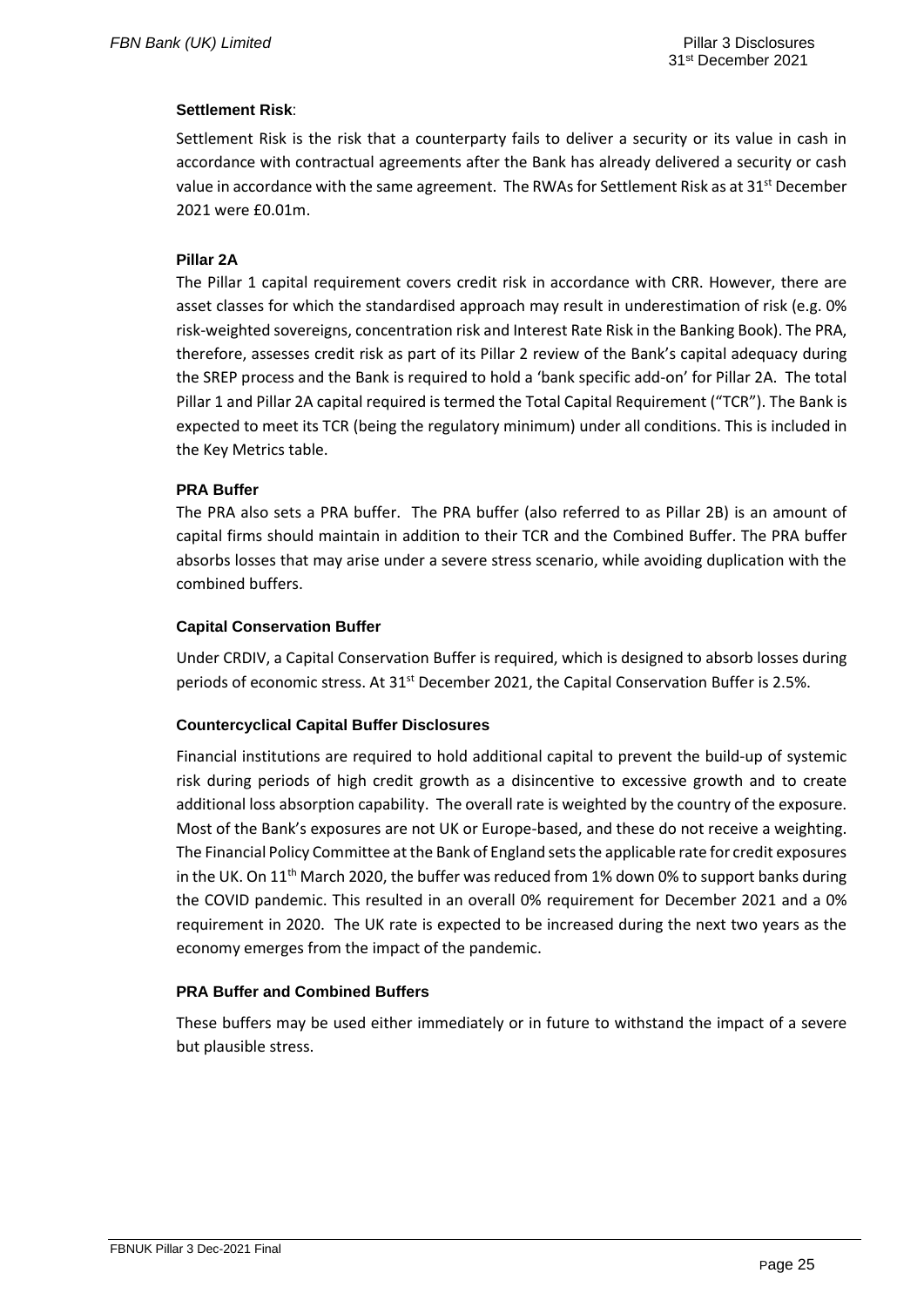

The Bank has to follow regulations in determining how to meet the capital requirements from its capital resources. At least 75% of the TCR must be met from Common Equity Tier 1 ("CET1") capital.

The CET 1 minimum capital requirement and the Combined Buffer should be maintained from the Bank's Tier 1 capital resources.

### **Minimum Requirement for Own Funds and Eligible Liabilities ("MREL")**

Under the Bank Recovery and Resolution Directive (BRRD), the Bank of England, as resolution authority, has set also set a minimum capital requirement to meet the requirement for MREL. The requirement for FBNBank UK is to hold sufficient MREL equal to the related capital requirements (comprising Pillar 1 and Pillar 2A). For MREL purposes the CET1 capital should be used first for the buffers, and second for Pillar 1 and Pillar 2A capital.

### <span id="page-33-0"></span>5.5 Leverage Ratio

The Leverage Ratio was introduced under the Basel III reforms as a simple, transparent, non-riskbased ratio intended to restrict the build-up of leverage in the banking sector to avoid a distressed deleveraging process that might damage the broader financial system.

The Bank had a leverage ratio of 6.83% at 31<sup>st</sup> December 2021, which is disclosed on an IFRS 9 transitional basis. The Leverage Ratio has remained relatively stable throughout the year, with no significant movements. The PRA expects firms not in scope of the leverage ratio minimum capital requirement and buffers to manage their leverage risk to ensure that the ratio is well above 3.25%. The Bank has set its risk appetite to ensure that the minimum leverage requirements are adhered to at all times.

The Bank also considers leverage levels in its business plans and stress-testing to prevent excess leverage.

Leverage information is disclosed in the Key Metrics table above.

# <span id="page-33-1"></span>**6 Credit Risk & Impairment**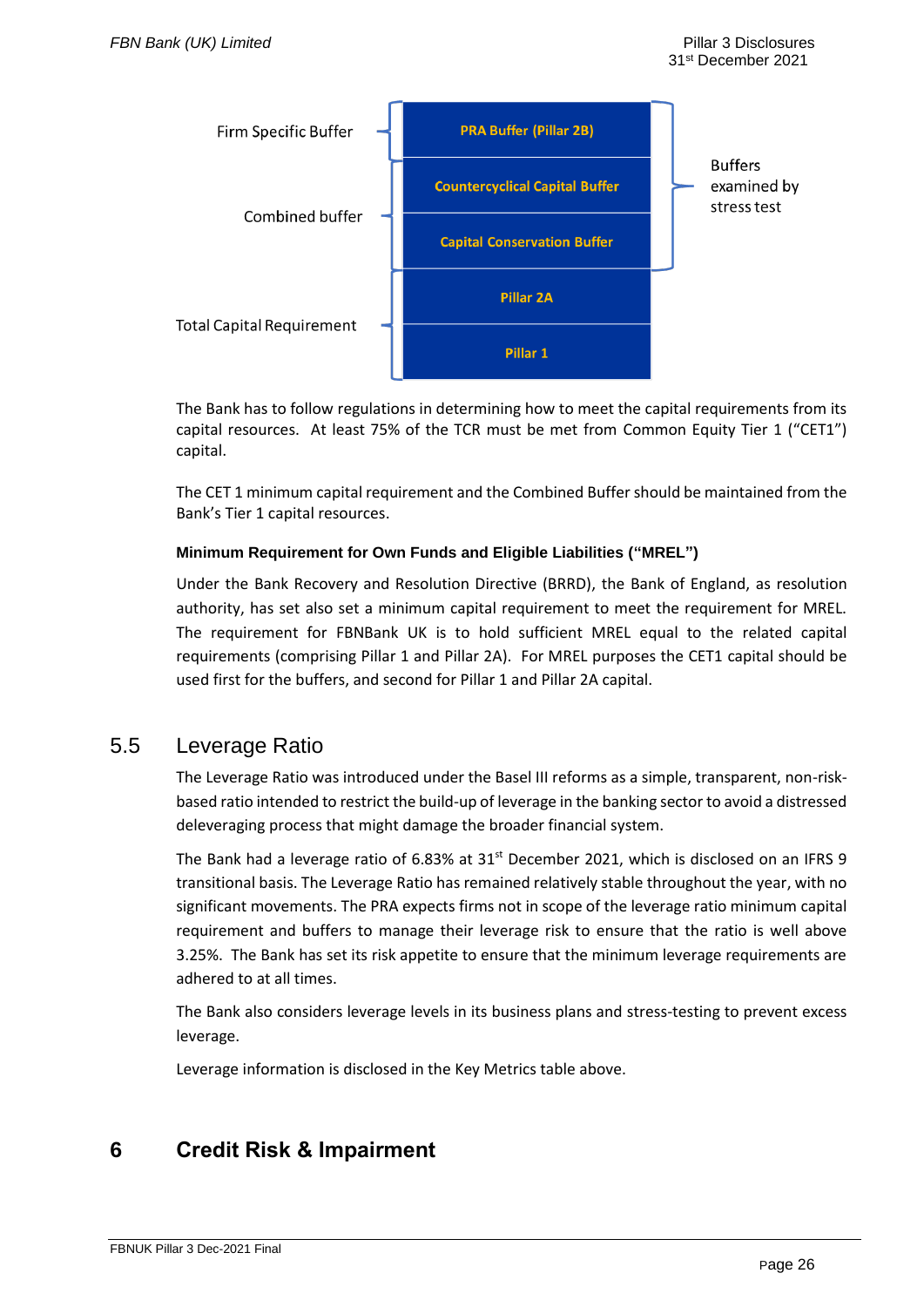The performance of loan assets is monitored monthly. Late payments and arrears cases are reported in detail and reviewed on a regular basis, and detailed reports are reviewed monthly by the Executive Credit Committee (ECC).

### **Impairment provision**

The IFRS 9 framework requires the Bank to record impairment provisions for Expected Credit Losses ("ECL") for all loans and debt financial assets not held at fair value through profit or loss ("FVTPL"), together with loan commitments and financial guarantee contracts. Impairment provisions are based on lifetime ECLs for defaulted or non-performing loans and on 12 month ECLs for performing (stage 1 and stage 2) loans.

The governance around the ECL model in FBNBank UK is controlled by impairment methodology and accounting policies. The approach used defines the likely events that could lead to a significant increase in Credit Risk, the definition of default, the modification and derecognition of exposures, and the period over which to estimate the ECL. Each section details the requirements as set by the standard, applicable guidance on its interpretation and the approach to be implemented by the Bank.

The Bank incorporates forward-looking information in its ECL model to account for changes in macro-economic conditions and forecasts through consideration of three discrete scenarios (Upturn, Base and Downturn).

| <b>Stage</b> | <b>Description</b>                                | <b>Accounting implication</b>                       |
|--------------|---------------------------------------------------|-----------------------------------------------------|
| Stage 1      | No significant changes in the credit quality of   | • 12-month expected credit losses                   |
|              | the exposure since initial recognition            | . Interest recognition based on gross carrying      |
|              |                                                   | amount                                              |
| Stage 2      | The credit risk of the exposure has increased     | • Lifetime expected credit losses                   |
|              | significantly since initial recognition           | . Interest recognition based on gross carrying      |
|              |                                                   | amount                                              |
| Stage 3      | The credit risk of the exposure has increased     | • Lifetime expected credit losses                   |
|              | significantly since initial recognition and there | • Interest recognition based on net carrying amount |
|              | is objective evidence of impairment               |                                                     |

### **IFRS staging definitions**

### **Definition of default**

A facility is considered in 'default' under IFRS 9 when:

- 1. the facility is 90 days past due; or
- 2. the Bank considers that the borrower is 'unlikely to pay' the facility without recourse by the Bank to actions such as realising the security (if held).

The Bank assesses its impairment provision using IFRS 9; and provision levels are reviewed monthly to ensure that the coverage is sufficient to cover expected credit losses and economic deterioration. The segmentation of the portfolio for modelling purposes is based on FBNBank UK's current exposure profile and portfolio characteristics. A range of scenarios are used to assess the appropriate level of impairment provision. The range of macro-economic assumptions driving the models reflect the characteristics of the Bank's portfolios and include Nigerian Banking Sector NPLs (Non-Performing Loans), the mortgage arrears stock of the UK, movements in the oil prices, interest rates (Libor), HPI (UK) and GDP (UK and World).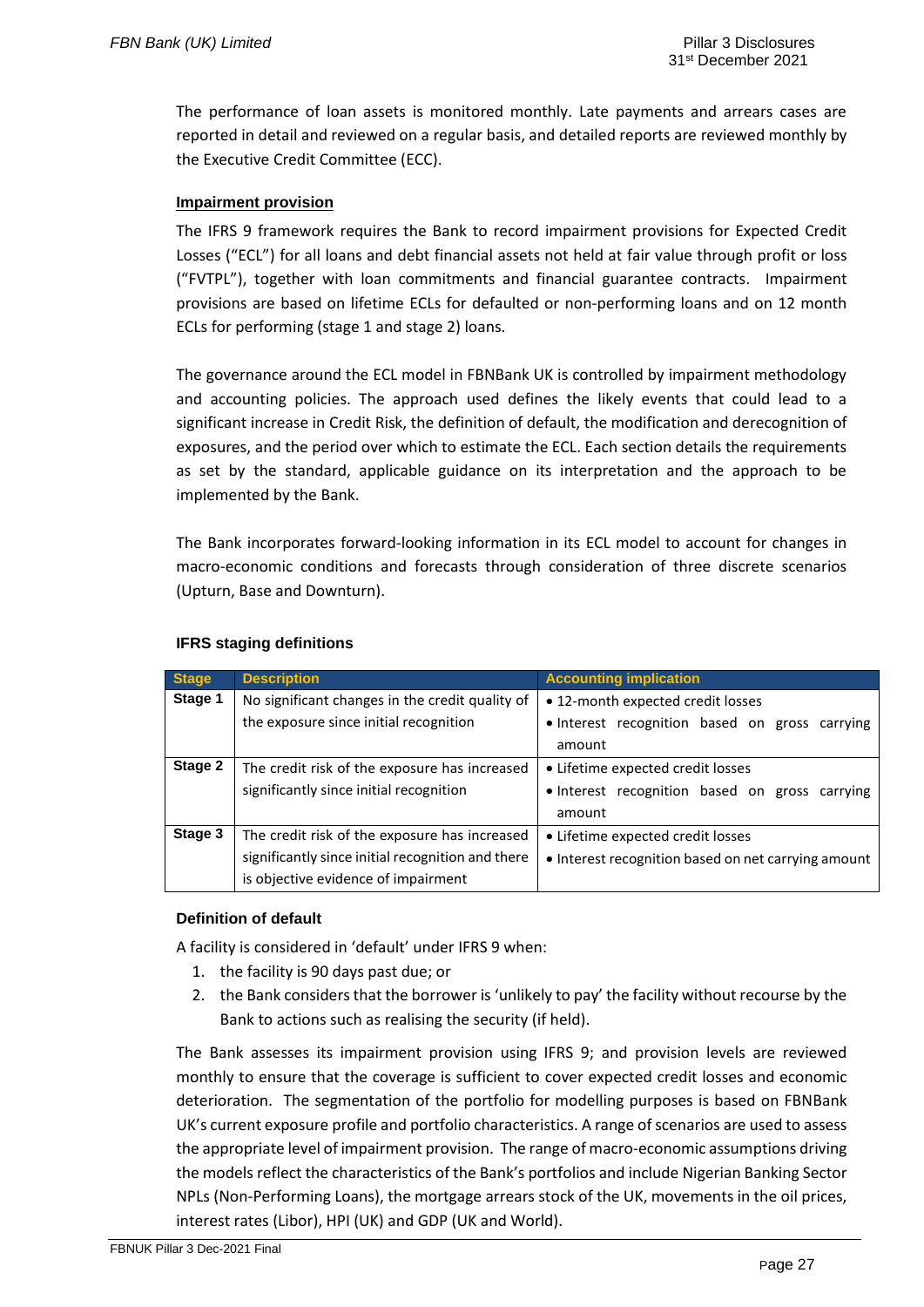The following table shows the allowances for impaired exposures by financial statement categories at 31st December 2021.

|  | Table 12 – Credit quality of exposures by exposure class and instrument |
|--|-------------------------------------------------------------------------|
|--|-------------------------------------------------------------------------|

|                                         | <b>Net Exposure Value</b>         |                                | <b>Specific credit</b> | <b>Accumulated</b> | <b>Credit risk</b><br>adjustment | <b>Net values</b> |
|-----------------------------------------|-----------------------------------|--------------------------------|------------------------|--------------------|----------------------------------|-------------------|
| <b>Exposures class</b>                  | <b>Defaulted</b><br>exposures (a) | Non-defaulted<br>exposures (b) | <b>risk adjustment</b> | write-offs         | charges of the<br>period         | $(A+b-c)$         |
|                                         | £000s                             | £000s                          | £000s                  | £000s              | £000s                            | £000s             |
| 16 Central governments or central banks |                                   | 173,845                        | 322                    |                    | 146                              | 173,523           |
| 19 Multilateral development banks       |                                   | 450,493                        | 34                     |                    |                                  | 450,459           |
| 20 International organisations          |                                   |                                |                        |                    |                                  |                   |
| 21 Institutions                         |                                   | 52,658                         |                        |                    | 1,315                            | 52,657            |
| 22 Corporates                           | 22,205                            | 895,455                        | 6,283                  | 370,943            | $-6,543$                         | 889,172           |
| 24 Retail                               |                                   | 2,250                          | 39                     |                    |                                  | 2,211             |
| 26 Secured by real estate property      | 1,872                             | 72,530                         | 473                    |                    | 300                              | 72,057            |
| 28 Exposures in default                 | 24,078                            |                                | 9,228                  |                    | 1,197                            | 14,850            |
| 34 Other Exposures                      |                                   | 10,724                         | 0                      |                    |                                  | 10,724            |
| 35 Total standardised approach          | 24,078                            | 1,657,956                      | 16,381                 | 370,943            | $-3,585$                         | 1,665,653         |
| 36 Total                                | 24,078                            | 1,657,956                      | 16,381                 | 370.943            | $-3,585$                         | 1,665,653         |

\* In calculating RWAs, provisions are not netted off the exposures, due to IFRS 9 transitional requirements.

\* Post write off recoveries are netted off write offs.

\* The table includes on balance sheet credit risk exposures only.

The Bank continues to refine its approach to managing its exposure to Credit Risk.

#### **Table 13 – UK CQ3 - Credit quality of performing and non-performing exposures by past due days**

|    |                                    |                             |                         |                                                              |                                 | Gross carrying amount/nominal value                                            |                                            |                                    |                                  |                       |
|----|------------------------------------|-----------------------------|-------------------------|--------------------------------------------------------------|---------------------------------|--------------------------------------------------------------------------------|--------------------------------------------|------------------------------------|----------------------------------|-----------------------|
|    | <b>Exposure class</b>              | <b>Performing Exposures</b> |                         |                                                              | <b>Non-performing exposures</b> |                                                                                |                                            |                                    |                                  |                       |
|    | <b>Amounts are in £000s</b>        |                             | Not past due<br>30 days | Not past due<br>or past due $\le$ > 30 days $\le$ 90<br>days |                                 | <b>Unlikely to</b><br>pay that are<br>not past or<br>are past due <<br>90 days | Past due $> 90$<br>days $\leq 180$<br>days | Past due ><br>180 days ≤ 1<br>year | Past due $> 1$<br>year ≤ 2 years | Of which<br>defaulted |
|    | <b>Loans and Advances</b>          | 1,195,983                   | 1,179,473               | 16,511                                                       | 24,078                          |                                                                                | 376                                        | 138                                | 1,358                            | 24,078                |
|    | Central banks                      | 173,845                     | 173,845                 |                                                              |                                 |                                                                                |                                            |                                    |                                  |                       |
|    | General governments                |                             |                         |                                                              |                                 |                                                                                |                                            |                                    |                                  |                       |
|    | Credit institutions                | 52,658                      | 52,658                  |                                                              |                                 |                                                                                |                                            |                                    |                                  |                       |
|    | Other financial corporations       |                             |                         |                                                              |                                 |                                                                                |                                            |                                    |                                  |                       |
| 6  | Non-financial corporation          | 896,950                     | 881,265                 | 15,685                                                       | 22,205                          | $\overline{\phantom{a}}$                                                       | $\overline{\phantom{a}}$                   | $\overline{\phantom{a}}$           | ٠                                | 22,205                |
|    | Of Which SMEs                      |                             |                         |                                                              |                                 |                                                                                |                                            |                                    |                                  |                       |
|    | 8 Households                       | 72,530                      | 71,704                  | 826                                                          | 1,872                           | $\overline{\phantom{a}}$                                                       | 376                                        | 138                                | 1,358                            | 1,872                 |
|    | 9Debt securities                   | 1,348,979                   |                         |                                                              |                                 |                                                                                |                                            |                                    |                                  |                       |
| 10 | Central banks                      | 851,741                     | 851,741                 |                                                              |                                 |                                                                                |                                            |                                    |                                  |                       |
| 11 | General governments                |                             |                         |                                                              |                                 |                                                                                |                                            |                                    |                                  |                       |
| 12 | Credit institutions                | $\overline{a}$              |                         |                                                              |                                 |                                                                                |                                            |                                    |                                  |                       |
| 13 | Other financial corporations       | 450,493                     | 450.493                 |                                                              |                                 |                                                                                |                                            |                                    |                                  |                       |
| 14 | Non-financial corporation          | 46,744                      |                         |                                                              |                                 |                                                                                |                                            |                                    |                                  |                       |
| 15 | <b>Off Balance Sheet Exposures</b> | 272,594                     |                         |                                                              |                                 |                                                                                |                                            |                                    |                                  |                       |
| 16 | Central banks                      | 38,584                      |                         |                                                              |                                 |                                                                                |                                            |                                    |                                  |                       |
| 17 | General governments                |                             |                         |                                                              |                                 |                                                                                |                                            |                                    |                                  |                       |
| 18 | Credit institutions                | ٠                           |                         |                                                              |                                 |                                                                                |                                            |                                    |                                  |                       |
| 19 | Other financial corporations       | ۰                           |                         |                                                              |                                 |                                                                                |                                            |                                    |                                  |                       |
| 20 | Non-financial corporation          | 228,376                     |                         |                                                              |                                 |                                                                                |                                            |                                    |                                  |                       |
| 21 | Households                         | 5,634                       |                         |                                                              |                                 |                                                                                |                                            |                                    |                                  |                       |
| 22 | Total                              | 2,817,557                   | 1,179,473               | 16,511                                                       | 24,078                          | $\blacksquare$                                                                 | 376                                        | 138                                | 1,358                            | 24,078                |

\* This table excludes other items and counterparty credit risk

The Bank has not disclosed the table 'Collateral obtained by taking possession and execution processes' as it had no repossessions to report during 2021, however the Bank has received post write off recoveries of £0.749m during the year.

The Bank grants forbearance where the customer is facing financial difficulties or is about to face financial difficulties. Forbearance is defined as a concessionary arrangement, either through a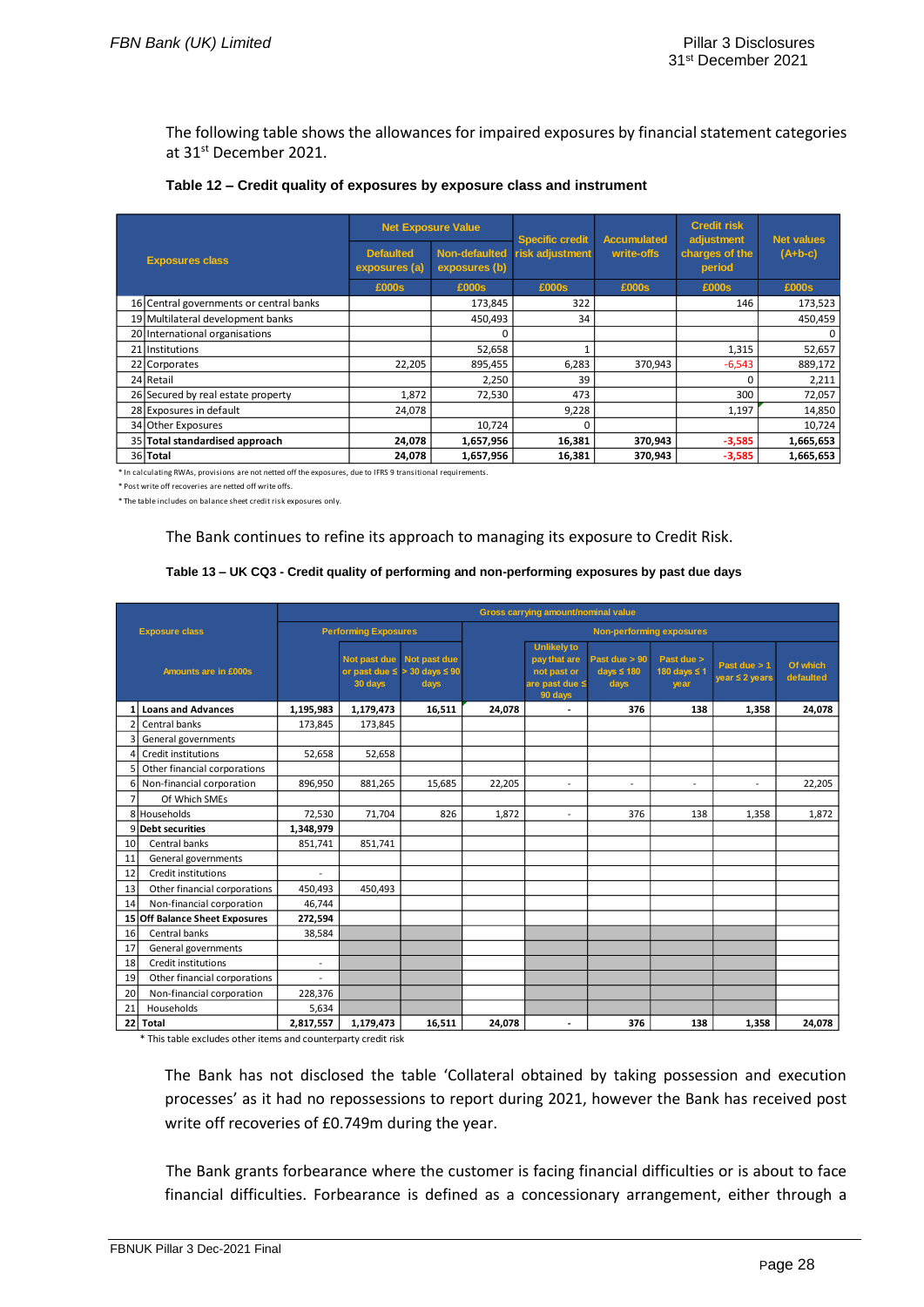change to the terms and conditions of the loan, or through a refinancing of the loan, to achieve the best outcome for both the customer and the Bank.

|                                              | Gross carrying amount / nominal amount of exposures with<br>forbearance measures |        | Accumulated impairment,<br>accumulated negative changes<br>in fair value due to credit risk<br>and provisions |                             | <b>Collateral received and</b><br>financial guarantees received<br>Of which<br>on forborne |           |                                           |                            |
|----------------------------------------------|----------------------------------------------------------------------------------|--------|---------------------------------------------------------------------------------------------------------------|-----------------------------|--------------------------------------------------------------------------------------------|-----------|-------------------------------------------|----------------------------|
| <b>Exposure class</b><br>All values in £000s | Performing<br><b>Forborne</b>                                                    |        | <b>Non-Performing Forborne</b>                                                                                |                             | On<br>On<br>exposures<br>performing<br>non performing<br>forborne<br>forborne              |           | collateral and<br>financial<br>guarantees |                            |
|                                              |                                                                                  |        | Of which<br>defaulted                                                                                         | Of which<br><i>impaired</i> | exposures                                                                                  | exposures |                                           | received on<br><b>NPEs</b> |
| Loans and Advances                           | 50                                                                               | 19.694 | 19,694                                                                                                        |                             | 5                                                                                          | 8,793     |                                           |                            |
| 2 Central banks                              |                                                                                  |        |                                                                                                               |                             |                                                                                            |           |                                           |                            |
| 3 General governments                        |                                                                                  |        |                                                                                                               |                             |                                                                                            |           |                                           |                            |
| 4 Credit institutions                        |                                                                                  |        |                                                                                                               |                             |                                                                                            |           |                                           |                            |
| 5 Other financial corporations               |                                                                                  |        |                                                                                                               |                             |                                                                                            |           |                                           |                            |
| 6 Non-financial corporation                  |                                                                                  | 19,694 | 19,694                                                                                                        |                             |                                                                                            | 8,793     |                                           |                            |
| 7 Households                                 | 50                                                                               |        |                                                                                                               |                             | 5                                                                                          |           |                                           |                            |
| 8 Debt securities                            |                                                                                  |        |                                                                                                               |                             |                                                                                            |           |                                           |                            |
| 9 Loan commitments given                     |                                                                                  |        |                                                                                                               |                             |                                                                                            |           |                                           |                            |
| 10 Total                                     | 50                                                                               | 19,694 | 19,694                                                                                                        | ۰                           | 5                                                                                          | 8,793     | ۰.                                        | $\overline{\phantom{a}}$   |

| Table 14 – UK CQ1 - Credit quality of forborne exposures |  |  |  |  |  |
|----------------------------------------------------------|--|--|--|--|--|
|----------------------------------------------------------|--|--|--|--|--|

### <span id="page-36-0"></span>**7 Asset Encumbrance**

An asset is treated as encumbered if it has been pledged or if it is subject to any form of arrangement to secure, collateralise or credit enhance any transaction from which it cannot be freely withdrawn. It enables creditors holding those claims to benefit from the economic value of the assets should the institution fail to meet its obligations.

The Bank's activities result in certain assets being provided as collateral. The £12.9m of encumbrance on £2.6bn of exposures, is therefore, limited to the variation margin on forward contract derivatives and a deposit covering credit card balances.

### <span id="page-36-1"></span>**8 Remuneration**

The Bank sees its investment in its people as paramount. The Bank recognises and acknowledges the contribution of its people to the achievement of its overall corporate goals and objectives. It is focused on maintaining a culture of doing the right thing every day for our customers, shareholders and the communities in which it does business. It does this by seeking to live up to its corporate values of integrity, collaboration, accountability, respect and ethical behaviour, and an approach that rewards performance against a balanced range of factors.

For the year-ended  $31^{st}$  December 2021, the current remuneration guidance for the Bank is based on the PRA Rulebook, the PRA Supervisory Statement – SS2/17 on Remuneration as updated in December 2021, SYSC 19D and the FCA statement on dual-regulated firms. As a Small CRR Firm with less than £4bn of assets, the Bank is classified as a Proportionality Level 3 firm and has followed the PRA's guidance on materiality and proportionality. Disclosures are required in line with Article 450 of the CRR as interpreted by PS22/21: Reporting and disclosure templates and instructions. This statement sets out the disclosures required as they apply to FBNBank UK.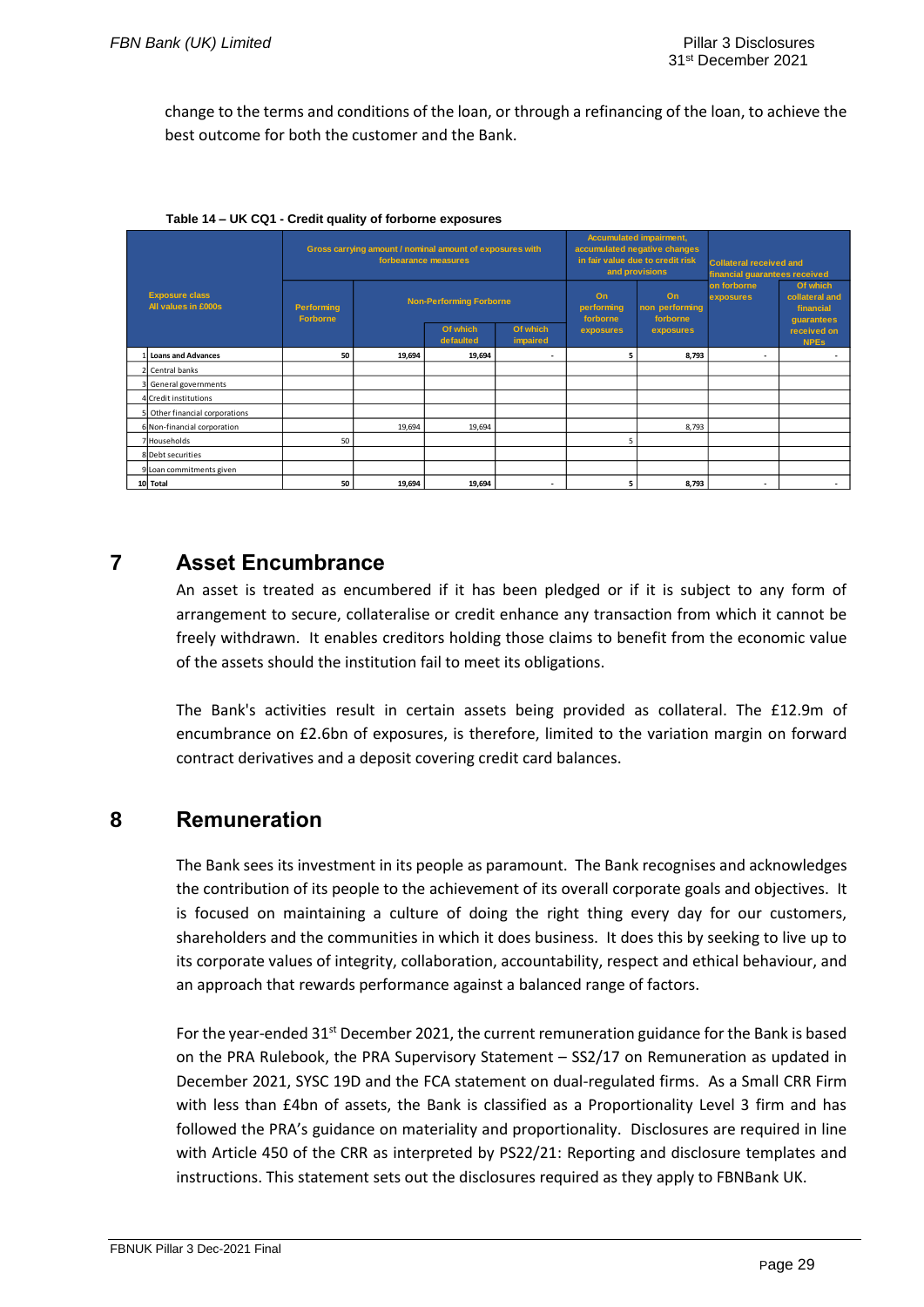The Board Remuneration and Establishment Committee ("BREC") is responsible for the implementation of the Remuneration Code (as set out by the FCA and PRA) and the periodic review of the Bank's adherence to it.

Governance of all matters related to remuneration within the Bank lies with BREC for the employees, the Executive and the Directors of the Board. BREC comprises three Non-Executive Directors. The Chief Executive Officer and the Head of Human Resources attend by invitation. The Non-Executive Directors are regarded as being independent of the Bank and possess the necessary skills to exercise the appropriate judgement.

BREC regularly reviews the Bank's remuneration policies to ensure compliance with the Remuneration Code. Additionally, it has confirmed the rules for use within the Bank for the identification of Code Staff and ratified the 2021 Code Staff list.

The Bank has in place a discretionary bonus plan for the benefit of its employees. This plan is reviewed and updated annually with the key principles of reinforcing our values and appropriate employee behaviour to help manage risk, reinforce a strong performance culture and encourage individual accountability as part of a collective contribution to the Bank's long-term success, and help attract and retain valued employees as part of a market-competitive reward package. For Material Risk Takers, the Bank has gone one step further, although not required to do so under the Remuneration Code; hence in 2021 an element of deferral was introduced in the bonus plan to reflect our core principles and ethics.

Bonus awards under the scheme qualify as "variable remuneration" as defined in the Code. In the year-ended 31<sup>st</sup> December 2021, the Bank achieved a profit and therefore bonus funding was available and will be distributed in April 2022 according to rules approved by BREC. Guaranteed bonuses are not offered as part of the Bank's current discretionary bonus arrangements.

For 2021, the Board also approved discretionary 'Long Term Incentive Plans' for senior employees of the Bank on a basis that complies with the Remuneration Code. BREC has determined that these should vest after three years, subject to performance conditions being met.

The Remuneration Code requires that banks identify relevant senior and key roles and designate them as "Code Staff/Material Risk Takers". 34 staff at 31<sup>st</sup> December 2021 were identified as Code Staff/Material Risk Takers. This included 3 Executive Directors, 3 of the 5 Non-Executive Directors, members of the Executive Management Committee and those individuals who were either in FCA Investment advisory roles or roles identified as appropriate under the PRA and FCA guidelines for Material Risk Takers. 40% of the bonus awarded was deferred to future years and is subject to malus and clawback.

Remuneration for staff in control functions is independent from that of staff in the business units and is also reviewed by BREC.

FBNBank UK does not have any staff whose remuneration is more than  $\epsilon$ 1m and qualify as high earners. Table UK REM4 is therefore not disclosed. The Bank is required to report the High Earners return for 2021 and will report the COR015 (remuneration benchmarking return) for 2022.